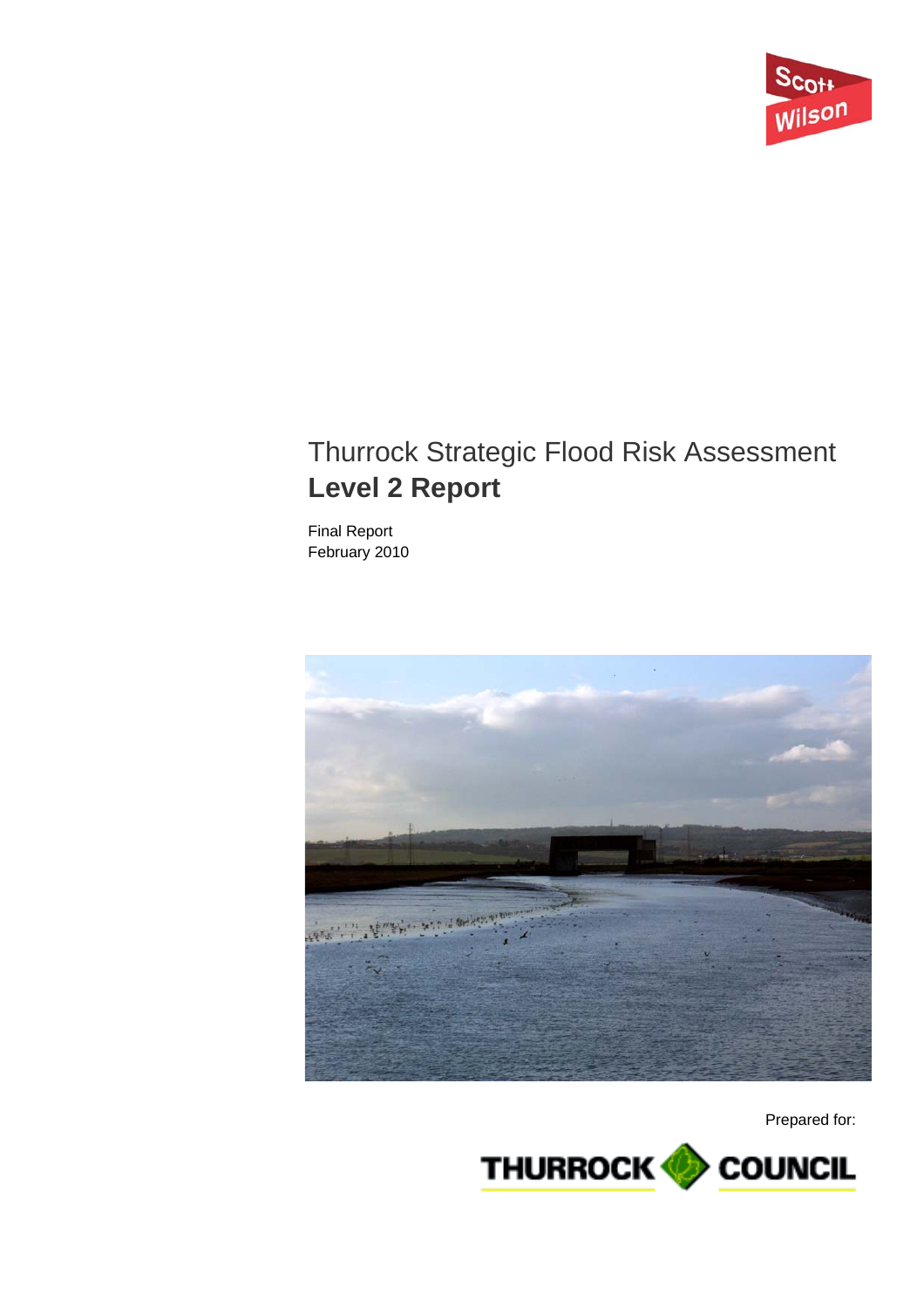

### Revision Schedule

#### **Thurrock Strategic Flood Risk Assessment: Level 2 Report**  February 2010

| <b>Rev</b> | <b>Date</b>   | <b>Details</b>      | <b>Prepared by</b>                              | <b>Reviewed by</b>                                  | Approved by                               |
|------------|---------------|---------------------|-------------------------------------------------|-----------------------------------------------------|-------------------------------------------|
| 02         | February 2010 | <b>Final Report</b> | <b>Sarah Littlewood</b><br>Graduate Hydrologist | Liz Williams<br><b>Principal Consultant</b>         | Jon Robinson<br>Associate Director        |
|            |               |                     | <b>Eleanor Cole</b><br>Assistant Hydrologist    |                                                     |                                           |
| 01         | August 2009   | Draft Report        | <b>Sarah Littlewood</b><br>Graduate Hydrologist | <b>Emily Blanco</b><br>Senior Flood Risk Consultant | <b>Jon Robinson</b><br>Associate Director |
|            |               |                     | <b>Nick Martin</b><br><b>Senior Engineer</b>    |                                                     |                                           |

This document has been prepared in accordance with the scope of Scott Wilson's appointment with its client and is subject to the terms of that appointment. It is addressed to and for the sole and confidential use and reliance of Scott Wilson's client. Scott Wilson<br>accepts no liability for any use of this document other than by its client and only for the<br>purposes for which it was prepared an  $\ddot{\cdot}$ 

### **Scott Wilson**

6 – 8 Greencoat Place London SW1P 1PL

Tel +44(0)20 7798 5000 Fax +44(0)20 7798 5001

**www.scottwilson.com**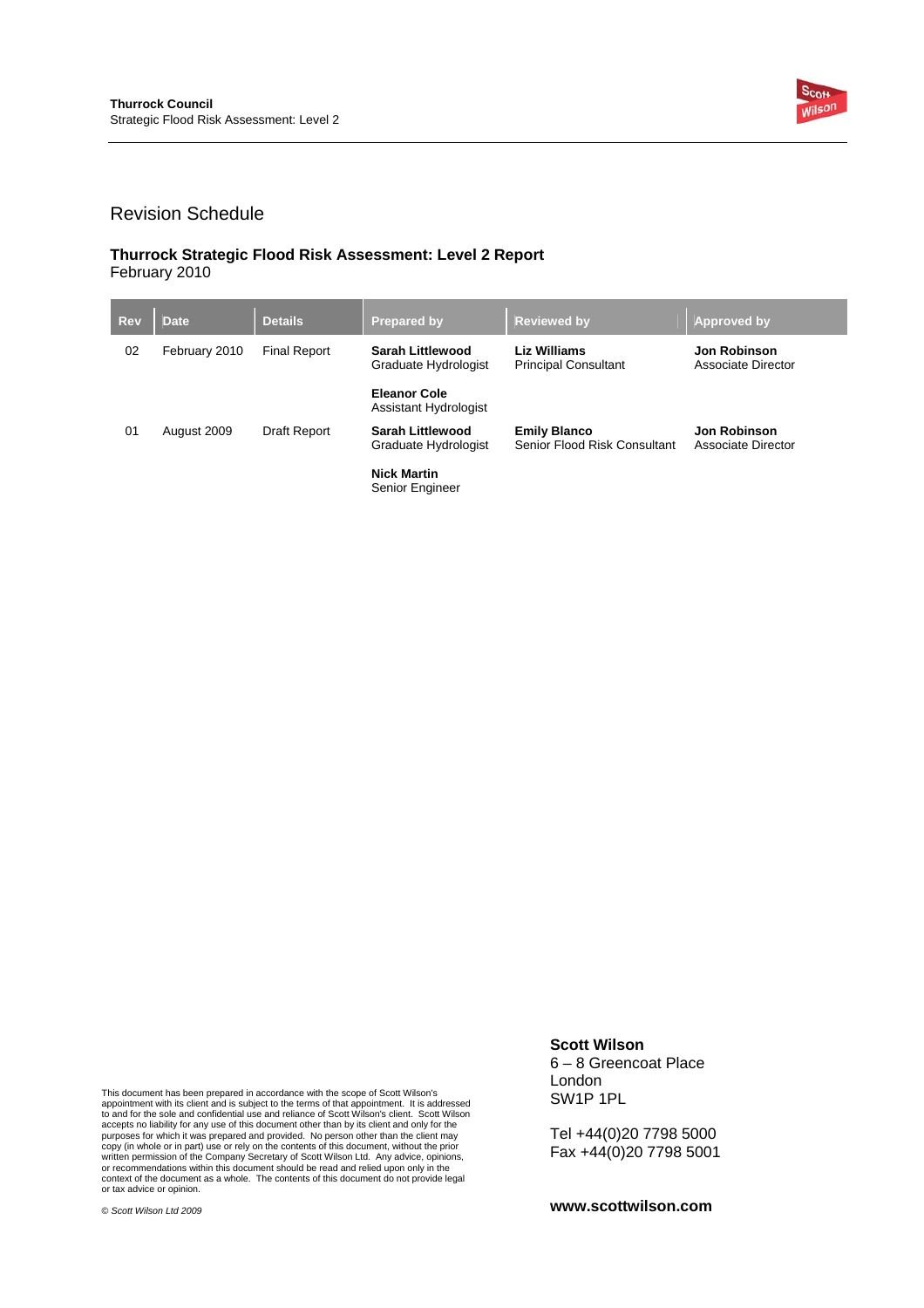

# **Acronyms and Abbreviations**

| <b>Abbreviation</b> | <b>Description</b>                                 |
|---------------------|----------------------------------------------------|
| <b>AONB</b>         | Area of Outstanding Natural Beauty                 |
| <b>BAR</b>          | Broad Areas for Regeneration                       |
| <b>BGS</b>          | <b>British Geological Society</b>                  |
| <b>CFMP</b>         | Catchment Flood Management Plan                    |
| <b>CLG</b>          | <b>Communities and Local Government</b>            |
| Defra               | Department for Environment, Food and Rural Affairs |
| <b>DPD</b>          | Development Plan Document                          |
| <b>DTM</b>          | <b>Digital Terrain Model</b>                       |
| <b>FRA</b>          | <b>Flood Risk Assessment</b>                       |
| GIS                 | Geographical Information System                    |
| <b>IDB</b>          | Internal Drainage Board                            |
| <b>KCDC</b>         | Key Centre for Development and Change              |
| <b>LDDs</b>         | <b>Local Development Documents</b>                 |
| LDF                 | Local Development Framework                        |
| LDS                 | Local Development Scheme                           |
| LiDAR               | <b>Light Detection and Ranging</b>                 |
| <b>LPA</b>          | <b>Local Planning Authority</b>                    |
| <b>ODPM</b>         | Office of Deputy Prime Minister                    |
| <b>PCPS 2004</b>    | Planning and Compulsory Purchase Act 2004          |
| <b>PPS</b>          | <b>Planning Policy Statement</b>                   |
| <b>RBMP</b>         | River Basin Management Plan                        |
| <b>RFRA</b>         | Regional Flood Risk Appraisal                      |
| <b>RPG</b>          | Regional Planning Guidance                         |
| <b>RSS</b>          | Regional Spatial Strategy (East of England Plan)   |
| <b>SA</b>           | Sustainability Appraisal                           |
| <b>SAC</b>          | Special Area for Conservation                      |
| <b>SFRA</b>         | Strategic Flood Risk Assessment                    |
| <b>SPA</b>          | Special Protection Area                            |
| <b>SPD</b>          | <b>Supplementary Planning Document</b>             |
| <b>SPZ</b>          | Source Protection Zone                             |
| <b>SUDS</b>         | Sustainable Drainage Systems                       |
| <b>WCS</b>          | Water Cycle Study                                  |
| WFD                 | Water Framework Directive                          |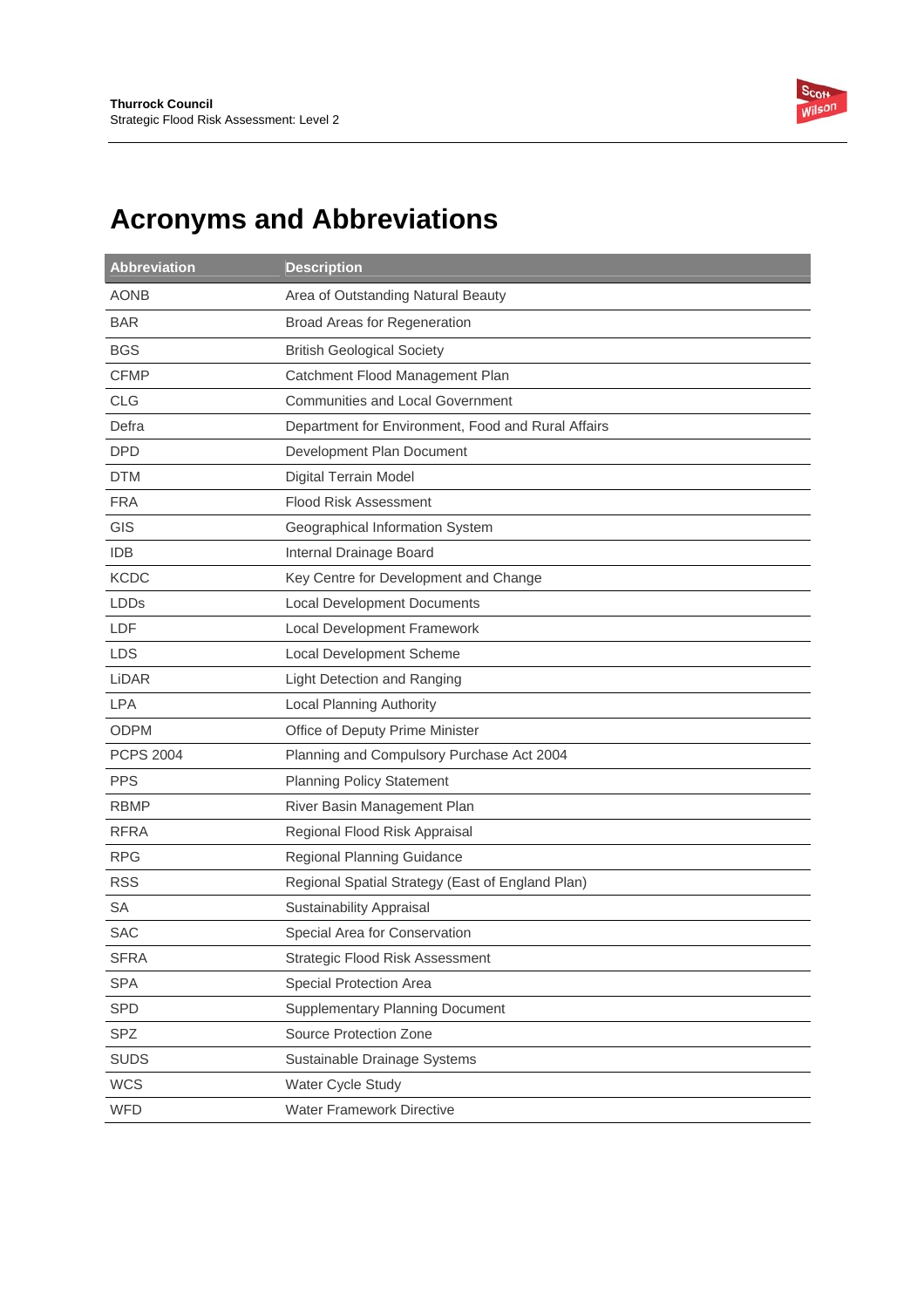

# **Glossary**

| <b>Term</b>                                 | <b>Definition</b>                                                                                                                                                                                                                                                                                                                                       |
|---------------------------------------------|---------------------------------------------------------------------------------------------------------------------------------------------------------------------------------------------------------------------------------------------------------------------------------------------------------------------------------------------------------|
| Aquifer                                     | A source of groundwater comprising water-bearing rock, sand or gravel capable of<br>yielding significant quantities of water.                                                                                                                                                                                                                           |
| <b>Catchment Flood</b><br>Management Plan   | A high-level planning strategy through which the Environment Agency works with<br>their key decision makers within a river catchment to identify and agree policies to<br>secure the long-term sustainable management of flood risk.                                                                                                                    |
| Culvert                                     | A channel or pipe that carries water below the level of the ground.                                                                                                                                                                                                                                                                                     |
| Flood Defence                               | Infrastructure used to protect an area against floods as floodwalls<br>and<br>embankments; they are designed to a specific standard of protection (design<br>standard).                                                                                                                                                                                 |
| Floodplain                                  | Area adjacent to river, coast or estuary that is naturally susceptible to flooding.                                                                                                                                                                                                                                                                     |
| Flood storage                               | A temporary area that stores excess runoff or river flow often ponds or reservoirs.                                                                                                                                                                                                                                                                     |
| Fluvial flooding                            | Flooding by a river or a watercourse.                                                                                                                                                                                                                                                                                                                   |
| Freeboard                                   | Height of flood defence crest level (or building level) above designed water level                                                                                                                                                                                                                                                                      |
| Groundwater                                 | Water that is in the ground, this is usually referring to water in the saturated zone<br>below the water table.                                                                                                                                                                                                                                         |
| Inundation                                  | Flooding.                                                                                                                                                                                                                                                                                                                                               |
| <b>Local Development</b><br>Framework (LDF) | The core of the updated planning system (introduced by the Planning and<br>Compulsory Purchase Act 2004). The LDF comprises the Local Development<br>Documents, including the development plan documents that expand on policies<br>and provide greater detail. The development plan includes a core strategy, site<br>allocations and a proposals map. |
| Local Planning Authority<br>(LPA)           | Body that is responsible for controlling planning and development through the<br>planning system.                                                                                                                                                                                                                                                       |
| Mitigation measure                          | An element of development design which may be used to manage flood risk or<br>avoid an increase in flood risk elsewhere.                                                                                                                                                                                                                                |
| Overland Flow                               | Flooding caused when intense rainfall exceeds the capacity of the drainage<br>systems or when, during prolonged periods of wet weather, the soil is so saturated<br>such that it cannot accept any more water.                                                                                                                                          |
| <b>Risk</b>                                 | The probability or likelihood of an event occurring.                                                                                                                                                                                                                                                                                                    |
| Sewer flooding                              | Flooding caused by a blockage or overflowing in a sewer or urban drainage system.                                                                                                                                                                                                                                                                       |
| Sustainable drainage<br>system              | Methods of management practices and control structures that are designed to drain<br>surface water in a more sustainable manner than some conventional techniques.                                                                                                                                                                                      |
| Sustainable development                     | Development that meets the needs of the present without compromising the ability<br>of future generations meeting their own needs.                                                                                                                                                                                                                      |
| 1 in 100 year event                         | Event that on average will occur once every 100 years. Also expressed as an<br>event, which has a 1% probability of occurring in any one year.                                                                                                                                                                                                          |
| 1 in 100 year design<br>standard            | Flood defence that is designed for an event, which has an annual probability of 1%.<br>In events more severe than this the defence would be expected to fail or to allow<br>flooding.                                                                                                                                                                   |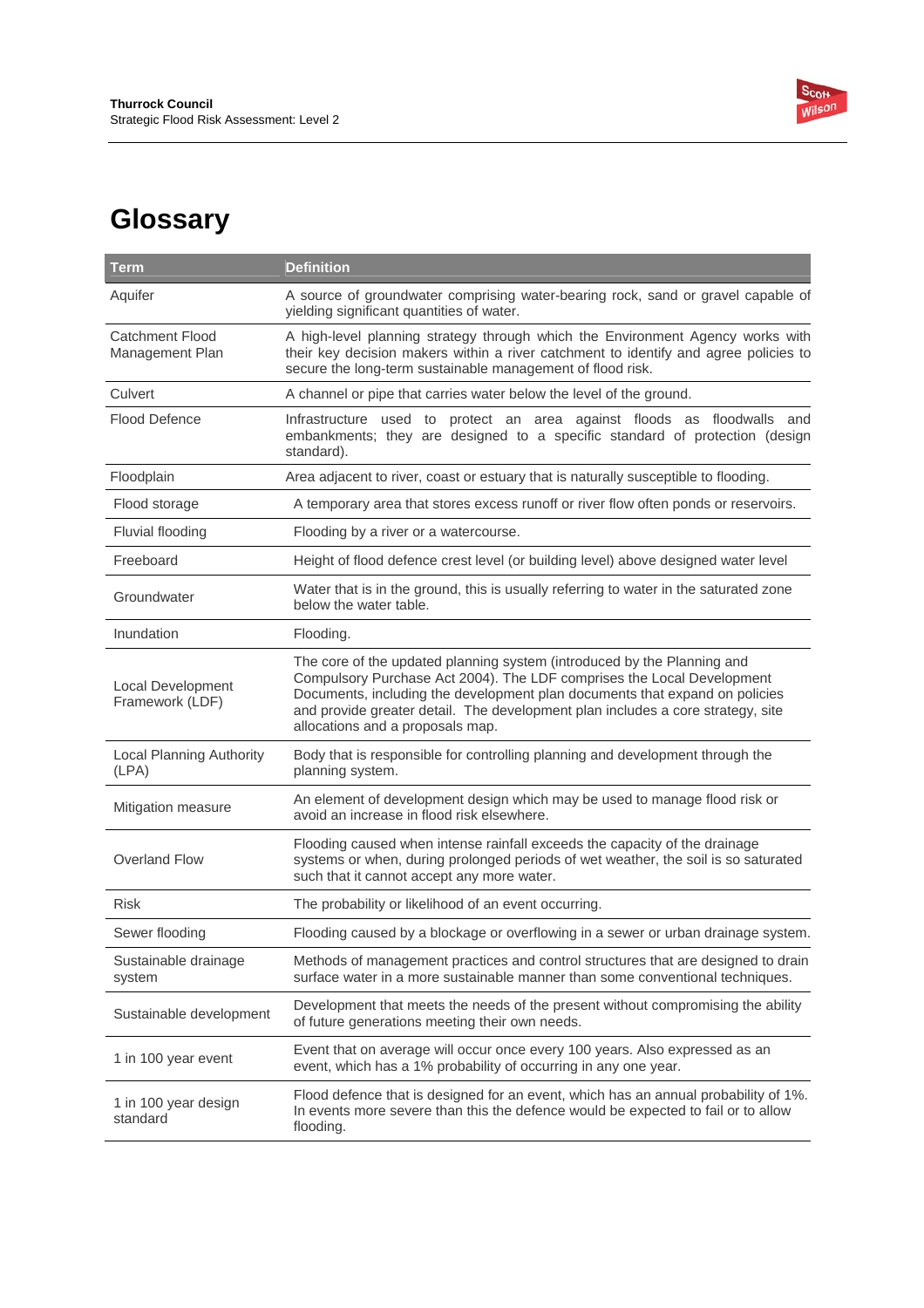

### **Table of Contents**

| 1              |                                                 |  |
|----------------|-------------------------------------------------|--|
| 1.1            |                                                 |  |
| 1.2            |                                                 |  |
| 1.3            |                                                 |  |
| 1.4            |                                                 |  |
| $\overline{2}$ |                                                 |  |
| 2.1            |                                                 |  |
| 2.2            |                                                 |  |
| 2.3            |                                                 |  |
| $\overline{3}$ |                                                 |  |
| 3.1            |                                                 |  |
| 3.2            |                                                 |  |
| 3.3            |                                                 |  |
| 3.4            |                                                 |  |
| 4              |                                                 |  |
| 5              |                                                 |  |
| 5.1            |                                                 |  |
| 5.2            |                                                 |  |
| 5.3            |                                                 |  |
| 6              | Site-Specific Flood Risk Assessment Guidance 21 |  |
| 6.1            |                                                 |  |
| 6.2            |                                                 |  |
| 6.3            |                                                 |  |
| 6.4            |                                                 |  |
| 7              |                                                 |  |
| 7.1            |                                                 |  |
| 7.2            |                                                 |  |
| 7.3            |                                                 |  |
| 7.4            |                                                 |  |
| 8              |                                                 |  |
| 9              |                                                 |  |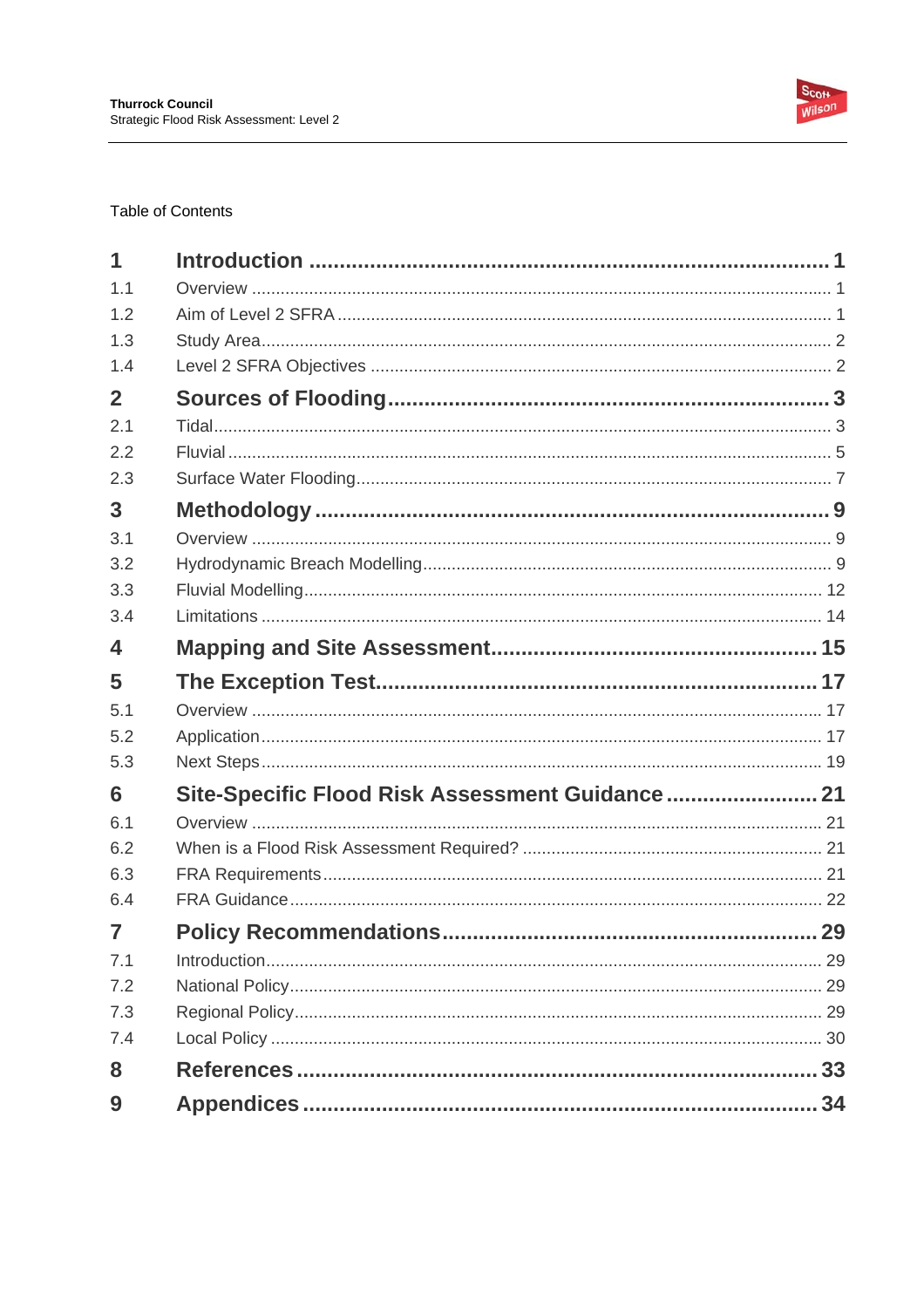

| Appendix A General Figures                            |
|-------------------------------------------------------|
| Modelling Outputs for Thurrock Study Area             |
| Modelling Outputs for the Broad Regeneration Areas    |
| <b>Exception Test Assessment for Site Allocations</b> |
| Hydrodynamic Breach Modelling Methodology             |
|                                                       |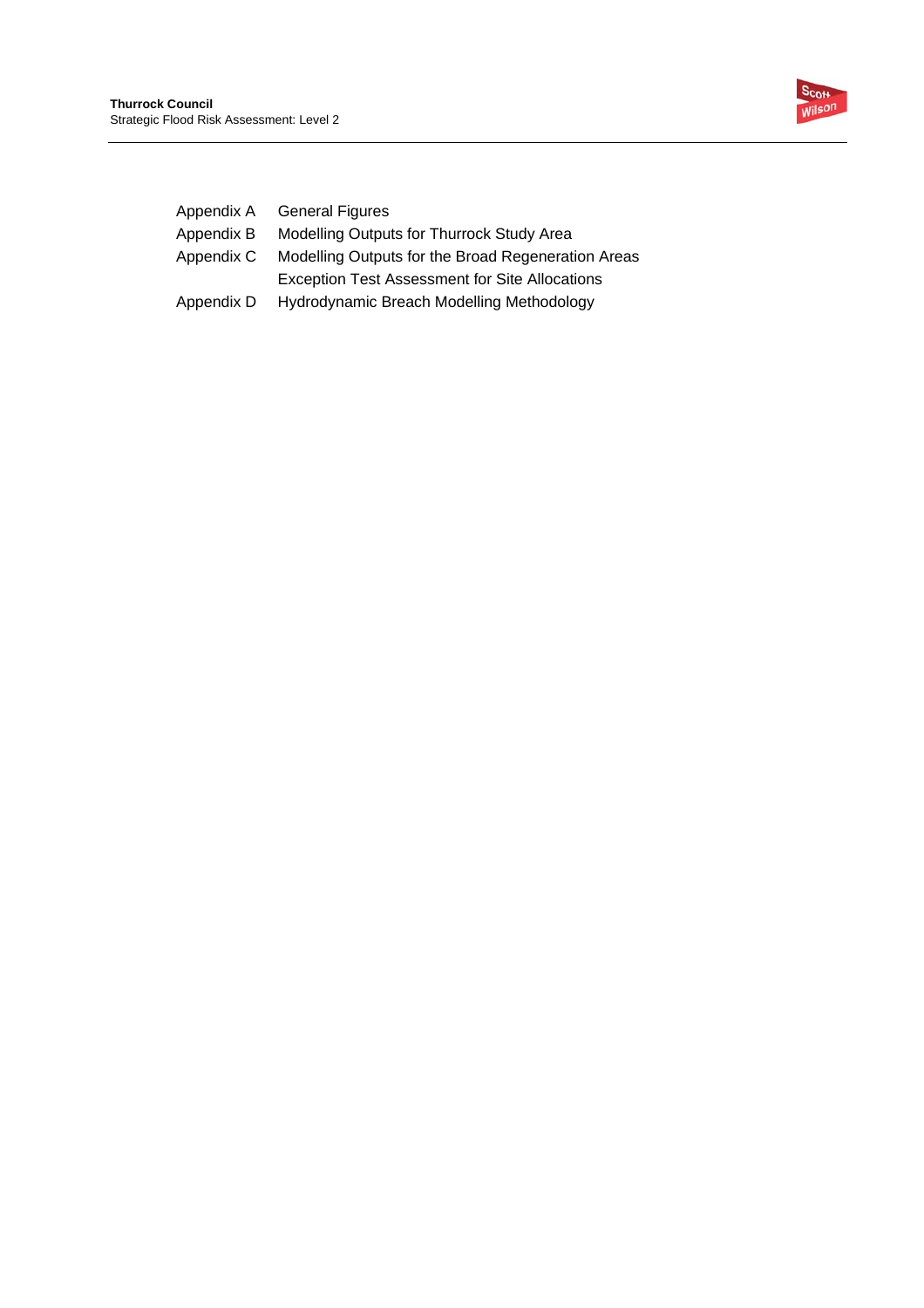

## **1 Introduction**

### 1.1 Overview

Planning Policy Statement 25: Development and Flood Risk (PPS25) published in December 2006 emphasises the active role Local Planning Authorities (LPAs) should have in ensuring flood risk is considered at all stages of strategic land use planning. PPS25 encourages LPAs to undertake a Strategic Flood Risk Assessment (SFRA) as part of the evidence base for development of their Local Development Framework (LDF).

Scott Wilson has been commissioned to undertake a review of the SFRA for Thurrock Borough Council (BC) which was prepared in conjunction with neighbouring local authorities as part of the Thames Gateway South Essex SFRA (2006).

PPS25 outlines a two staged approach to the completion of a SFRA:

- Level 1 SFRA Enables the application of the Sequential Test
- Level 2 SFRA Increased scope of SFRA for sites where the Exception Test is required

The Level 1 SFRA (Scott Wilson 2009) provides a strategic overview of the potential sources of flooding throughout Thurrock. The information presented within the Level 1 report forms the evidence base for undertaking the Sequential Test within Thurrock and should be read and understood.

In large parts of Thurrock it is not possible to allocate all proposed development in accordance with the sequential approach, steering development to areas at lowest risk of flooding, and therefore it has become necessary to increase the scope of the Level 1 SFRA to provide information necessary for the application of the Exception Test.

To this end, this Level 2 SFRA provides a more detailed assessment of flood risk in areas where pressure to develop has been recognised. The deliverables from the Level 2 SFRA should provide Thurrock BC with further information for allocation sites that may require the Exception Test, and should be read in conjunction with the Level 1 SFRA.

## 1.2 Aim of Level 2 SFRA

The aim of this study is to build on the findings of the Level 1 SFRA and provide detailed information regarding flood hazard in order to inform the suitability for development of potential sites with known flooding issues, as identified and outlined in the Level 1 SFRA and the PPS25 Sequential Test.

This report presents the findings of the Level 2 SFRA. Specifically, it details the methodology and results of an extensive flood modelling and mapping exercise, considering the actual and residual flood risk from tidal flooding across Thurrock. Modelling has been completed to assess the tidal flood risks as a result of breach failure of the tidal defences. The aim of the flood modelling is to simulate flood events to determine potential flood extents, depth, a flood hazard categorisation based on flood depth and velocity, and the time taken before inundation by floodwaters. In addition to informing forward planning, this information can also enable a sequential approach to site allocation and/or development within a Flood Zone and where necessary application of the Exception Test.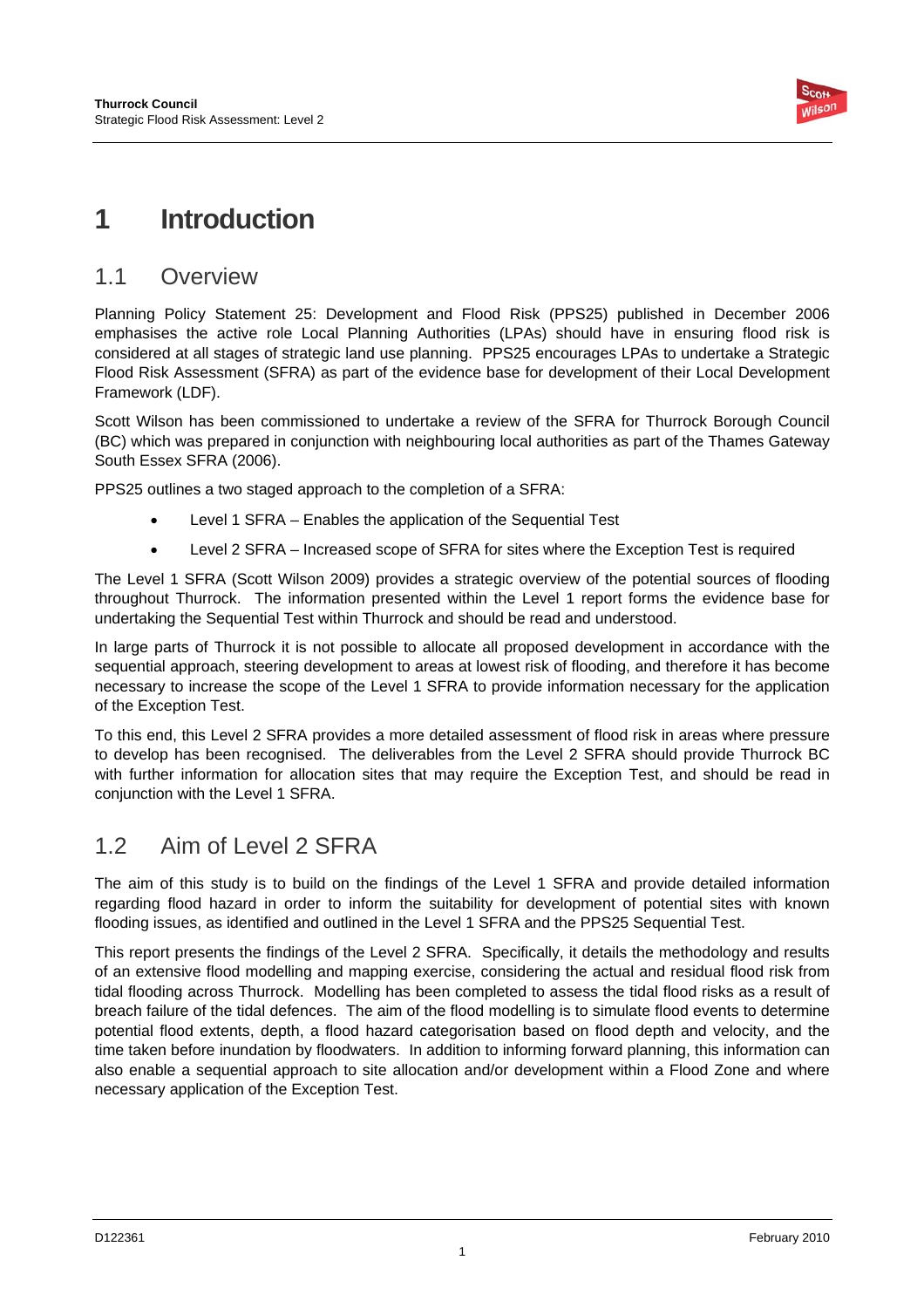

The Level 1 and 2 reports should be used in conjunction with each other for strategic land use planning and development control decisions. The Level 1 contains an overview of flood sources within Thurrock and should be read and understood before the Level 2 is consulted.

As with the Level 1 SFRA, this report should be regarded as a "living document" to ensure that the SFRA remains up-to-date with new data and guidance as and when it becomes available.

## 1.3 Study Area

The total study area is defined by the administrative area of Thurrock BC. During the Level 1 SFRA, particular attention was focused on the Broad Areas for Regeneration, and potential Minerals and Waste sites have been assessed within a Supplementary document.

As part of the Level 2 SFRA, the flood risk posed to the Broad Areas for Regeneration will be assessed in further detail.

In addition, a large number of individual development sites have been identified throughout the preparation of the Strategic Housing Availability Assessment (SHLAA) and Thurrock BC's Preferred Options Site Allocations Development Plan Document (DPD). The flood risks posed to these sites will be considered as part of this Level 2 SFRA.

## 1.4 Level 2 SFRA Objectives

The aim of the Level 2 SFRA is to provide sufficiently detailed information regarding the nature of flood risk posed to Thurrock to enable the application of the Exception Test. This will be achieved through the following objectives:

- Carry out 2D hydrodynamic modelling of the agreed breach locations along the Thurrock Borough frontage for 1 in 200 and 1 in 1000 year tidal flood events taking account of 100 years of climate change until 2109;
- For each scenario, provide mapping of the following information:
	- i. The depth of flooding;
	- ii. The flood hazard based on the depth and velocity of flood water;
	- iii. The time to inundation;
- Provide mapping of flood depth and flood hazard for the River Mardyke and Stanford Brook based on modelling completed as part of the South Essex Catchment Flood Management Plan;
- Provide guidance on the application of the Exception Test for potential development sites; and,
- Advise on the requirements of site-specific Flood Risk Assessments in the light of findings from the Level 2 SFRA.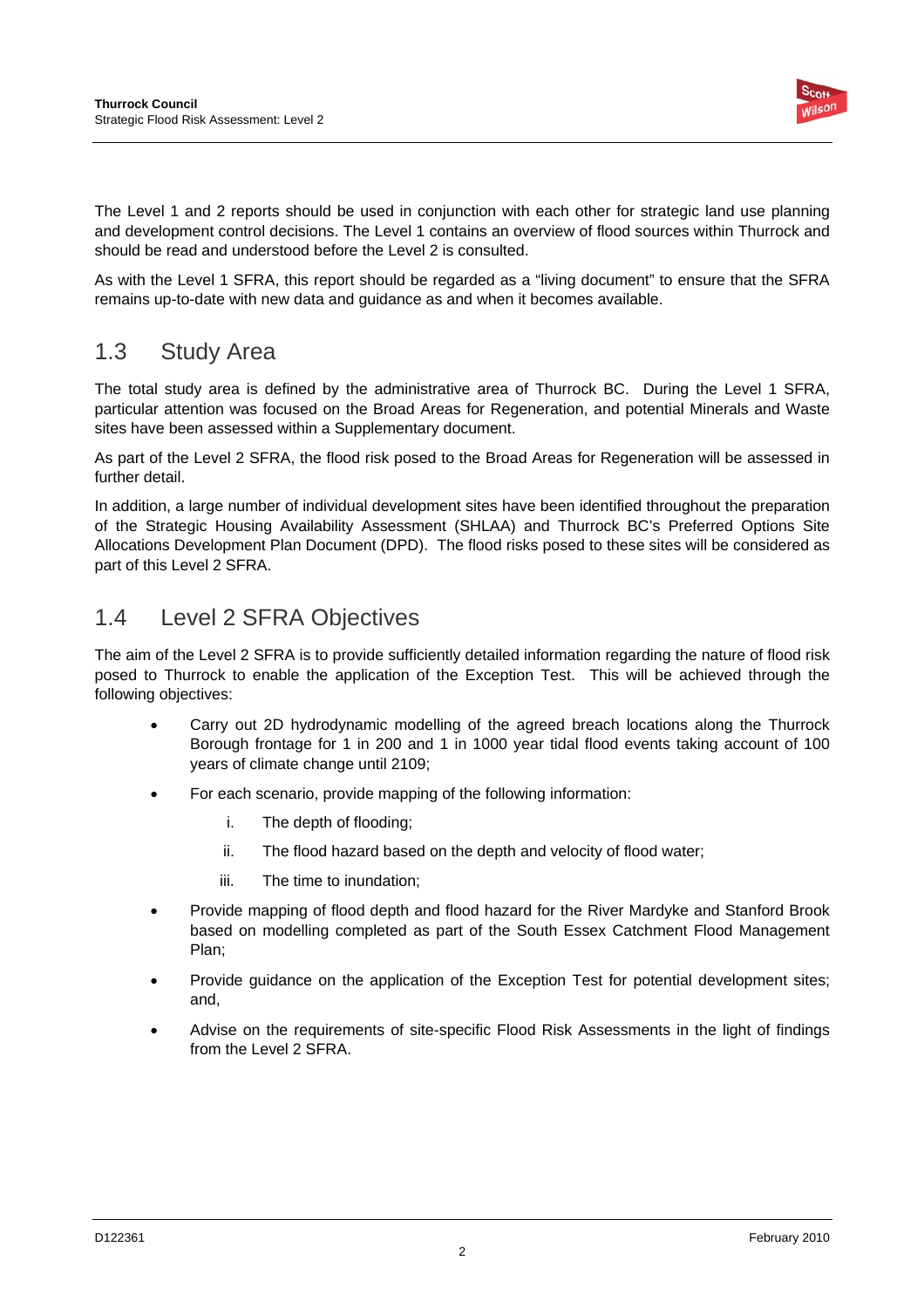

## **2 Sources of Flooding**

## 2.1 Tidal

Due to the large area of defended tidal floodplain in the Borough of Thurrock, a large portion of the Broad Areas for Regeneration and potential allocation sites for minerals and waste sites are located within areas of residual risk. PPS25 defines residual risk as the risk remaining after flood management or mitigation measures have been put in place.

Thurrock is protected by tidal flood defences along the River Thames Estuary as shown in Figure 11 of the Level 1 SFRA (Scott Wilson 2009). The NFCDD records a range of tidal and fluvial flood defences within the Thurrock study area. The tidal flood defences in Thurrock are mainly raised reinforced concrete walls, steel walls, or earth embankments. There is limited information regarding the condition of these defences within the NFCDD dataset. However the Figures 10A and 10B of the Level 1 SFRA (Scott Wilson 2009) show the design standard and authority responsible for maintaining the defences in the Borough. The large majority of these defences are maintained by the Environment Agency which has stated that the defence height varies slightly, depending on exposure, between 6.9m AOD to 7.2m AOD. This corresponds very closely to the range of 1 in 1000 year peak tides for the year 2109. As a result no overtopping has been assumed to occur and has therefore not been assessed in this study.

### **2.1.1 Likely Future Policy**

The Thames Estuary 2100 Project is an Environment Agency initiative, which seeks to plan for future flood protection needed for London and the Thames Estuary over the next 100 years. Under the project a number of preferred management objectives have emerged that are of relevance to Thurrock.

### 2.1.1.1 Rainham Marshes & Mardyke Policy Management Unit

*The recommended flood risk management policy is P4: to take further action to sustain the current level of flood risk into the future, responding to the potential increases in risk from urban development, land use change and climate change.* 

- Management of fluvial flood risk on the marsh drainage system will require outfall improvements, including pumps, and local fluvial flood storage.
- It is suggested that enhancement of the marshes could be carried out in the Aveley valley to improve the capacity and support freshwater and grazing marsh. This could contribute to compensation for losses of freshwater and grazing marsh features elsewhere.

### 2.1.1.2 Purfleet, Grays & Tilbury Policy Management Unit

*The recommended flood risk management policy is P4: to take further action to sustain the current level of flood risk into the future, responding to the potential increases in risk from urban development, land use change and climate change.* 

There is likely to be a limit placed on the number of times the new Tilbury Dock flood gate can be closed because of interference with shipping. A possible mitigation measure would be to raise the quay edges in the dock, though there may be implications for interference with commercial operations.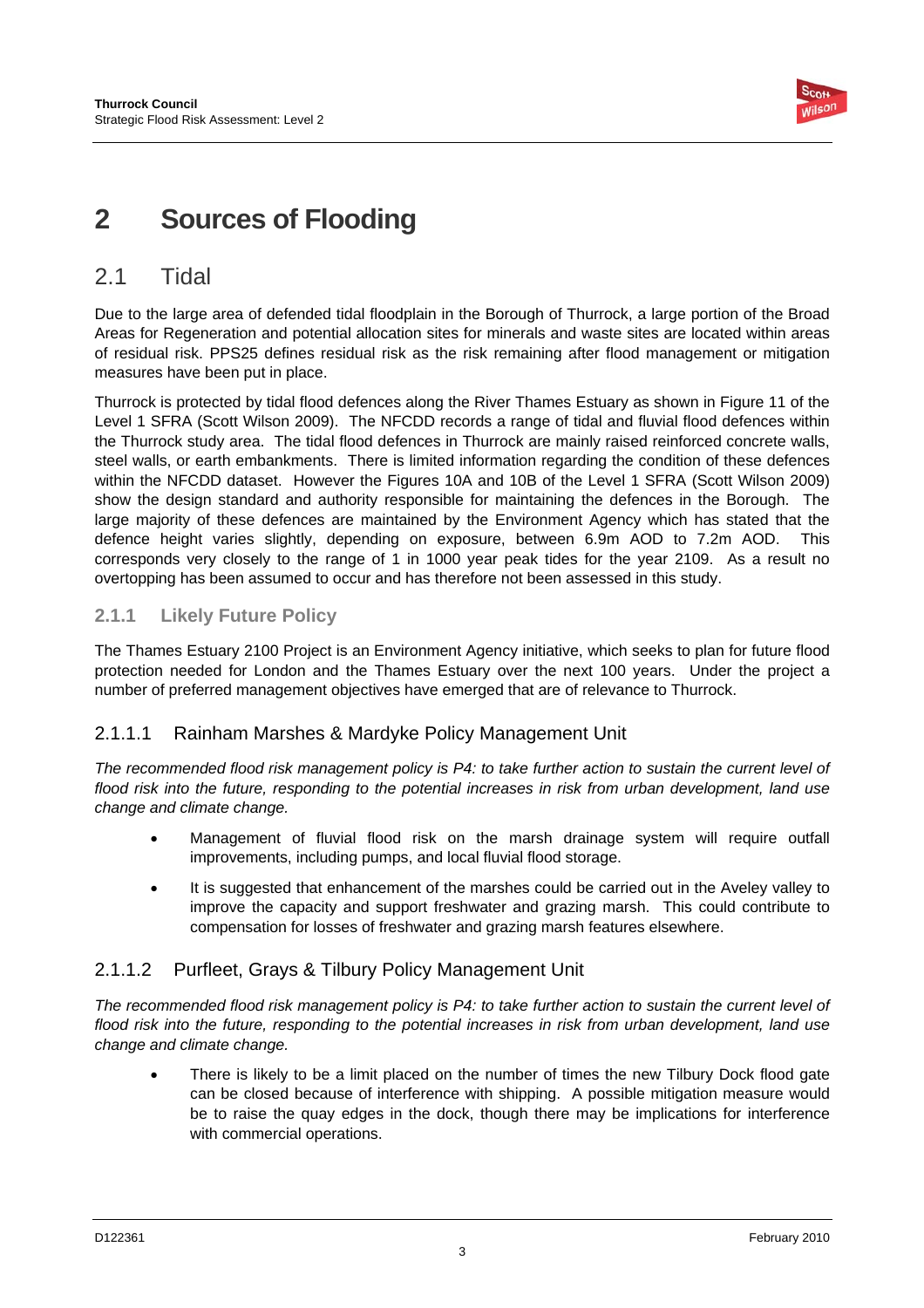

• As sea levels rise and rainfall increases, upgrading of the drainage systems in Purfleet, West Thurrock and Tilbury will be required. Mitigation measures may include improvements to drainage channels and outfalls, additional pumping capacity, additional flood storage and new or improved local flood defences.

### 2.1.1.3 East Tilbury & Mucking Marshes Policy Management Unit

*The recommended policy for East Tilbury and Mucking Marshes is P3: to continue with existing or alternative actions to manage flood risk at the current level, accepting that flood risk will increase over time from this baseline.* 

- Due to the low monetary value of assets in the area covered by this policy unit, it may become difficult to justify the replacement of flood defences when they reach the end of their lives. This situation therefore provides perfect opportunity for localised managed realignment in order to improve habitats in combination with local defences to protect important assets, including East Tilbury.
- New and improved flood defences should be designed so that all defences have continuous public access.
- Mitigation measures for fluvial flood risk include outfall improvement, flood storage and local flood defences.

### 2.1.1.4 Shell Haven & Fobbing Marshes Policy Management Unit

*The recommended policy for East Tilbury and Mucking Marshes is P3: to continue with existing or alternative actions to manage flood risk at the current level, accepting that flood risk will increase over time from this baseline.* 

- Fobbing marshes are designated as part of the proposed South Essex community parklands in the Thames Gateway Parklands vision. As a result, no new development should be permitted in the marsh areas.
- The southern part of the policy unit is likely to remain commercial and industrial for the foreseeable future, and secondary defences are recommended to provide localised protection against rising sea levels to these key sites.
- It is anticipated that the London Gateway port at Shell Haven will include improved flood defences, possibly by raising the new quay level above flood defence level.
- Managed realignment is proposed for Mucking to provide replacement intertidal area and salt marsh in conjunction with the proposed new London Gateway port.
- As sea levels rise and rainfall increases, upgrading of the drainage systems on the Fobbing and Vange marshes are required including improvements to channels and outfalls as the need arises.

With these policies in mind, it will become increasingly important to manage flood risk through the careful positioning of development using the sequential approach and thorough emergency planning.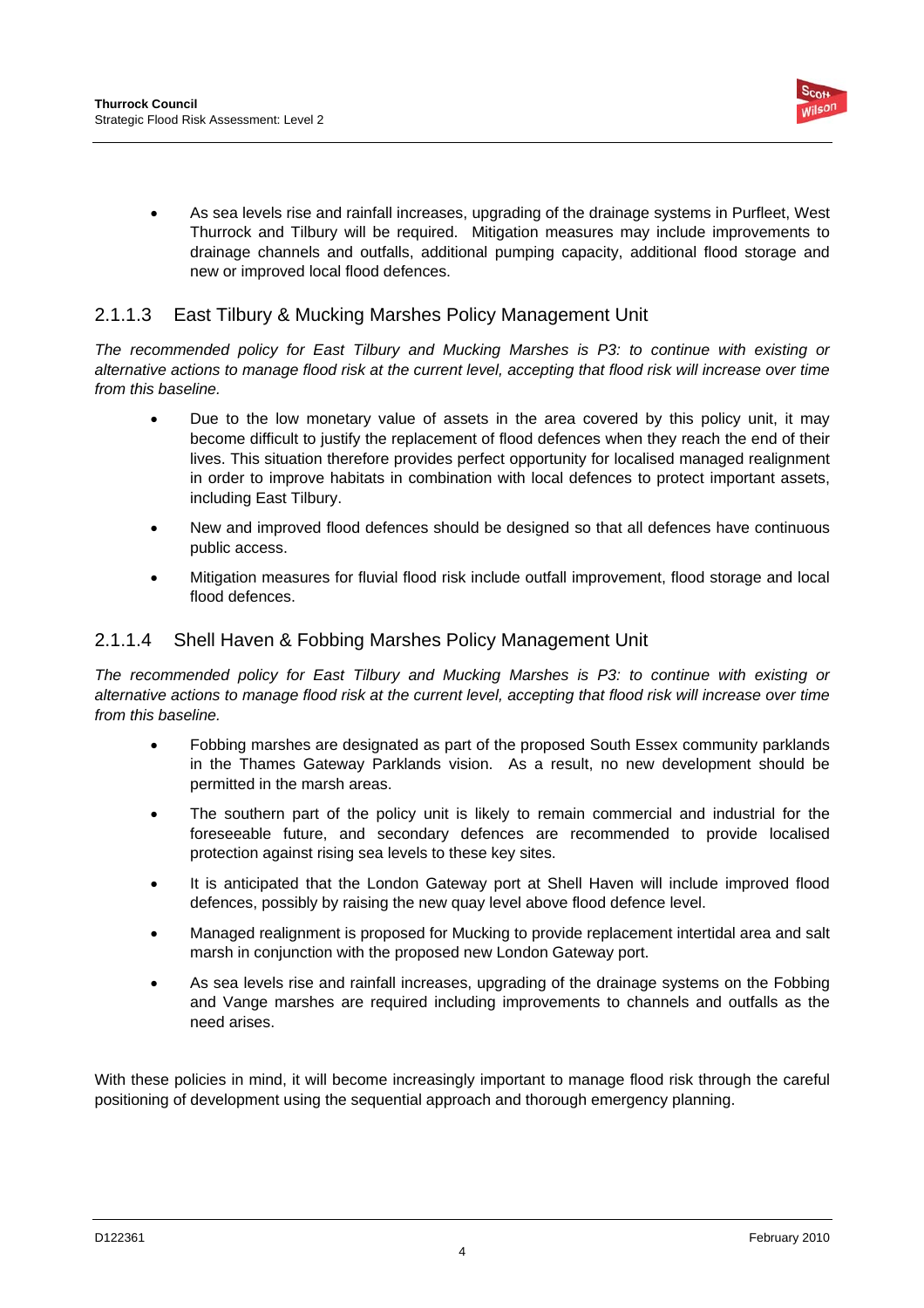

### **2.1.2 Breaching**

Breaches occur when there is a failure in a raised defence. This may be caused by a collision of shipping traffic, hydrostatic water pressure during high tides, vehicle collision or a floodgate being left open. Breaches are more likely to occur during high water level events including extreme tides or periods of high river flow when loads on the defence will be greater.

The time taken for a breach to be blocked can have a major impact on the extent and depth of flood experienced. The highest flood hazard typically exists in the period immediately following a breach, and usually but not necessarily, in the areas closest to the breach.

Floodwater flowing through a breach in the defences will be of high velocity and volume, dissipating rapidly across large low lying areas. Flooding as a result of a breach in defences from tidal sources such as this can be life threatening with far reaching consequences.

Breaching of the flood defences has the potential to generate considerable flood hazard and damage to homes and infrastructure. The aim of flood modelling is to simulate flood events to determine the areas at highest risk. This information can then assist in the development of future strategies concerning development and flood prevention.

As part of this SFRA, 2D modelling has been carried out to assess the residual risk following 21 breach scenarios along the Thurrock frontage. A detailed methodology for 2D modelling of the tidal breach events is included in Appendix D.

The results from this modelling should be used to develop an understanding of the nature of the residual flood risk behind the defences in order to inform the application of the Exception Test and the sustainability and suitability of possible residual risk management options.

### 2.2 Fluvial

### **2.2.1 River Mardyke**

The River Mardyke drains a semi-rural catchment of approximately 12km<sup>2</sup> in north west Thurrock, and flows south to meet the River Thames near Purfleet. The upper catchment is predominantly open space and public access land. In the south the land use changes to residential and industrial uses.

The River Mardyke has been modified as part of a flood relief scheme to include channel widening, the raising of river banks and incorporation of wooden floodgates where the River Mardyke joins the Thames at Purfleet. The gates are self-activating and close is response to pressure created from the rising Thames, thereby protecting the River Mardyke and its floodplain from extreme tidal movements.

### **2.2.2 Stanford Brook**

The Stanford Brook flows through Stanford-le-Hope and the Mucking Marshes into the Thames Estuary.

The catchment is small, predominantly urban and surrounded by steeper topography. As a result this system responds rapidly to rainfall, and properties in close proximity to the watercourse are therefore at risk of flooding.

The risk posed by the River Mardyke and Stanford Brook has been considered in further detail in this Level 2 SFRA through the use of hydraulic modelling prepared as part of the South Essex Catchment Flood Management Plan (Environment Agency 2008).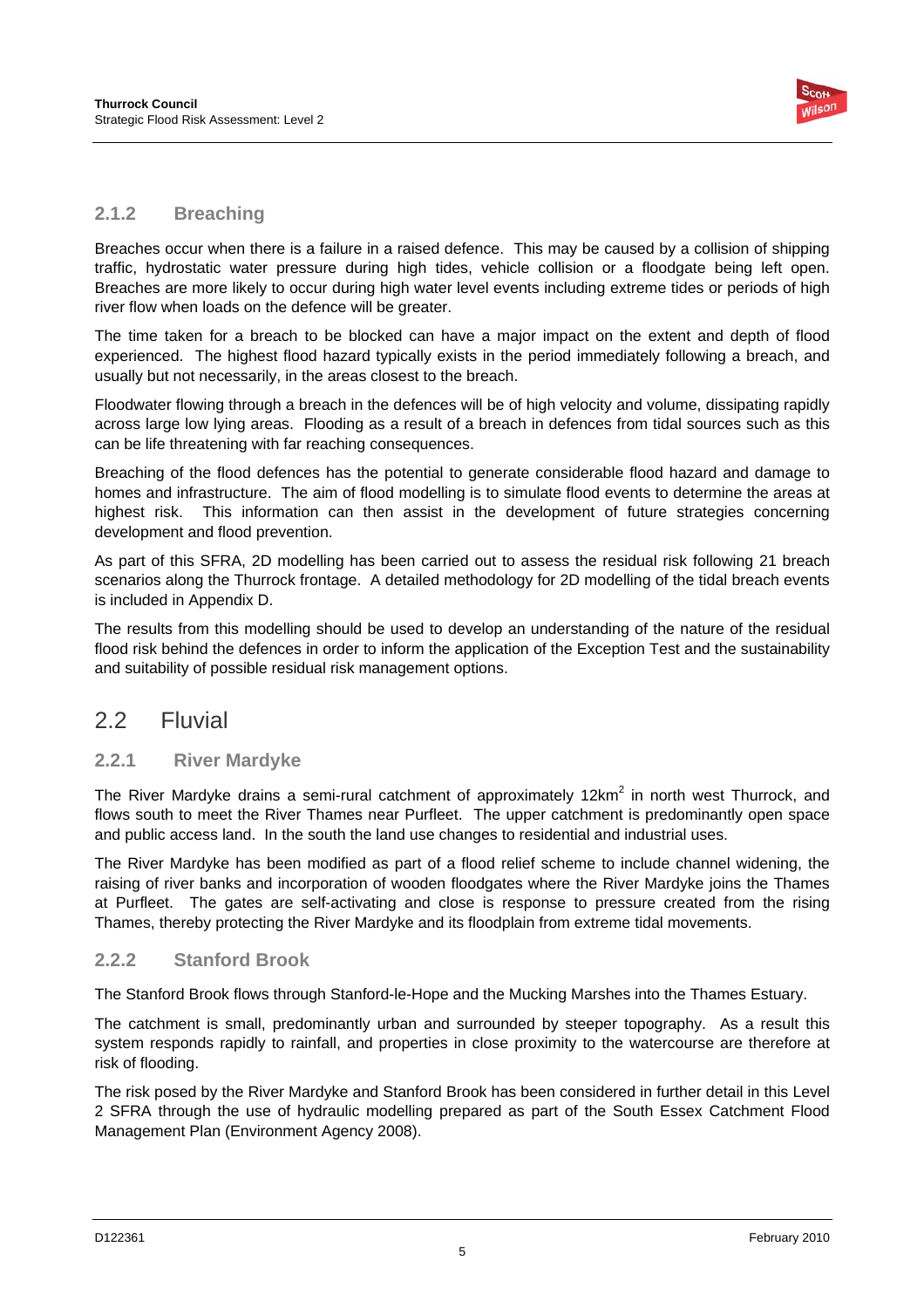

### **2.2.3 Policy Unit Action Plans, CFMP 2008**

The South Essex Catchment Flood Management Plan provides an overview of the broad policies for the sustainable management of present and future flood risk within Thurrock. A summary of the preferred policy options for the fluvial Policy Units within Thurrock is presented below:

### 2.2.3.1 Policy Unit 9: Stanford-le-Hope

*The recommended policy is Policy 5: Take further action to reduce flood risk now and in the future.* 

This policy unit is subject to high fluvial flood risk from the Horndon Brook / Stanford Brook. The high surrounding topography and urban nature of the unit contribute to rapid responses to rainfall.

The following actions are suggested for this policy unit:

- A new flood defence scheme could be implemented to reduce the number of people and property at risk both now and in the future.
- Increased flood storage and managed runoff in upstream locations such as the upper Mardyke catchment could help to reduce flood risk in Stanford-le-Hope.
- Develop an Urban Drainage Plan for Stanford-le-Hope to investigate the risk from surface water flooding.
- Develop Emergency Response Plans for sites at risk of flooding.
- Investigate the feasibility of creating a flood forecasting and warning system for Stanford-le-Hope.

### 2.2.3.2 Policy Unit 10: Upper Mardyke / Horndon Catchment

*The recommended policy is Policy 6: Take action with others to store water or manage run-off in locations that provide overall flood risk reduction or environmental benefits, locally or elsewhere in the catchment.* 

The predominant land use in this policy unit is agricultural and therefore there is limited flood risk to people or property.

- As part of the Plan a Flood Storage Strategy is suggested for the area. Creating flood storage within the policy unit will benefit downstream areas of Tilbury, Purfleet and Stanfordle-Hope. Suitable storage options may include the creation of floodplain wetlands or attenuation sites. Alternatively, the floodplain could be naturally restored which would save on expense and potentially deliver environmental benefits.
- No development should be permitted within the floodplain, as this is deemed to be functional floodplain.
- A Land Management Plan is proposed, to explore changes in land use and to develop sustainable land management practices.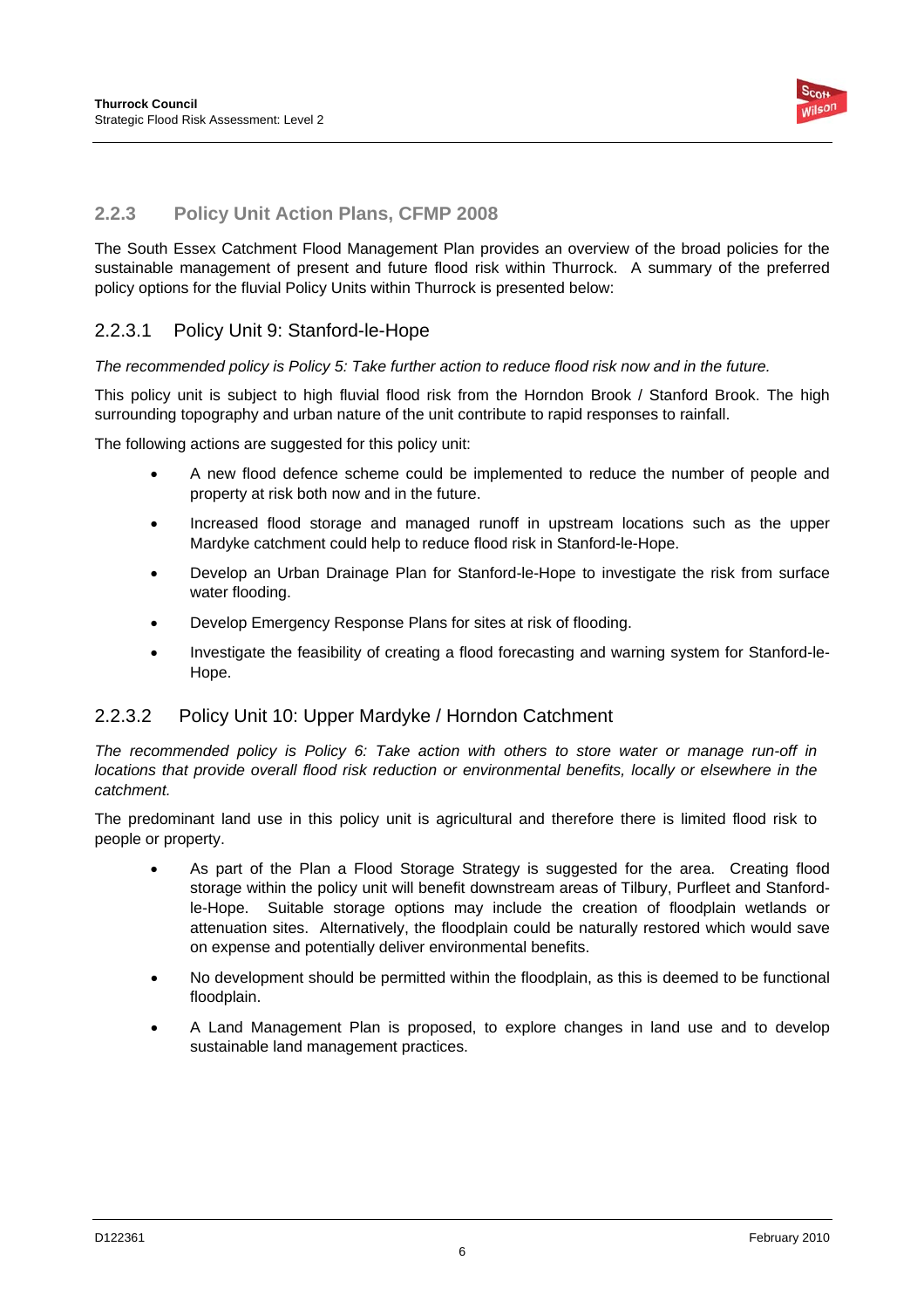

### 2.2.3.3 Policy Unit 10: Upper Mardyke / Horndon Catchment

*The recommended policy is Policy 6: Take action with others to store water or manage run-off in locations that provide overall flood risk reduction or environmental benefits, locally or elsewhere in the catchment.* 

The main source of flooding in this unit is from the River Mardyke and agricultural drainage networks. A small number of scattered farms and isolated properties are at risk of flooding. A larger risk is evident downstream and is of primary concern when considering policy options for this unit.

- As a result, the key aim within this unit is to attenuate flows through the provision of floodwater storage. This may be provided through engineered formal flood storage areas which would help to protect people and property from flooding. An alternative, more cost beneficial option would be natural floodplain storage which would involve changes in land use, flood proofing measures and flood awareness campaigns for properties at risk in this policy unit.
- As a result the CFMP suggests the development of a Land Management Plan to explore changes in land use and develop sustainable land management practices, and development of an Environmental Enhancement Project to improve the natural state of the river and its habitat.

### **2.2.4 Flood Zone Mapping**

PPS25 Flood Zones associated with these two watercourses, including Flood Zone 3b Functional Floodplain, have been mapped and are presented in the Figures in Appendix B and C. The methodology is presented in Section 3.3.

## 2.3 Surface Water Flooding

Surface water flooding is another key source of flooding within Thurrock. During periods of heavy rainfall water runs over the ground surface and ponds in low lying areas. Urban centres such as Purfleet, Tilbury, Grays and Stanford-le-Hope are particularly susceptible to this form of flooding especially where the finite capacity of conventional drainage systems are unable to cope with the volume and timing of runoff.

The Environment Agency has undertaken broad scale, national mapping of areas susceptible to surface water flooding which is presented within the Level 1 SFRA (Scott Wilson 2009). The mapping has been created using a simplified method that excludes urban sewerage and drainage systems, excludes buildings, and uses a single rainfall event. The mapping is intended for use by Local Resilience Forums (LRFs) and to inform emergency planning and for land use planning. However this mapping has the following limitations:

1) The mapping does not show the interface between the surface water network, the sewer systems and the water courses;

2) It does not show the susceptibility of individual properties to surface water flooding;

3) The mapping has significant limitations for use in flat catchments, which is important in Thurrock.

In the light of these limitations, it is recommended that the mapping be used only as an initial review of surface water flooding across the area, and not to inform planning decisions within the Borough of Thurrock.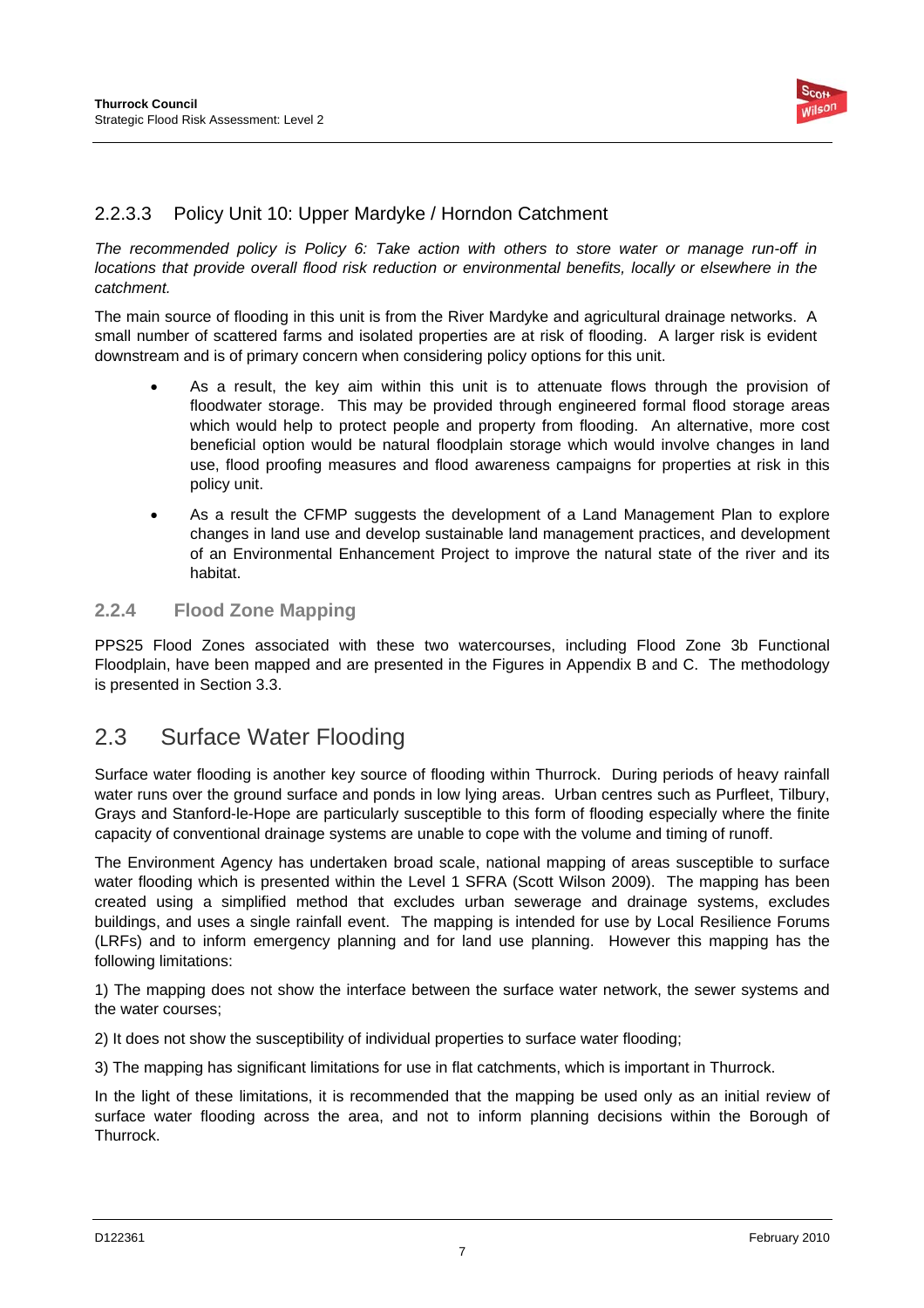

A better understanding of surface water flood risk needs to be developed for Thurrock, particularly considering the level of anticipated development and regenerative growth, and to this end, it is recommended that a Surface Water Management Plan (SWMP) is undertaken following the Defra guidance (February 2009).

The aim of the SWMP will be to enable better understanding and management of local flood risk as well as influence land use planning and flood risk management investment decisions.

On a smaller scale, surface water flooding should remain a key consideration during the preparation of site specific Flood Risk Assessments. Further information is included in Chapter 6.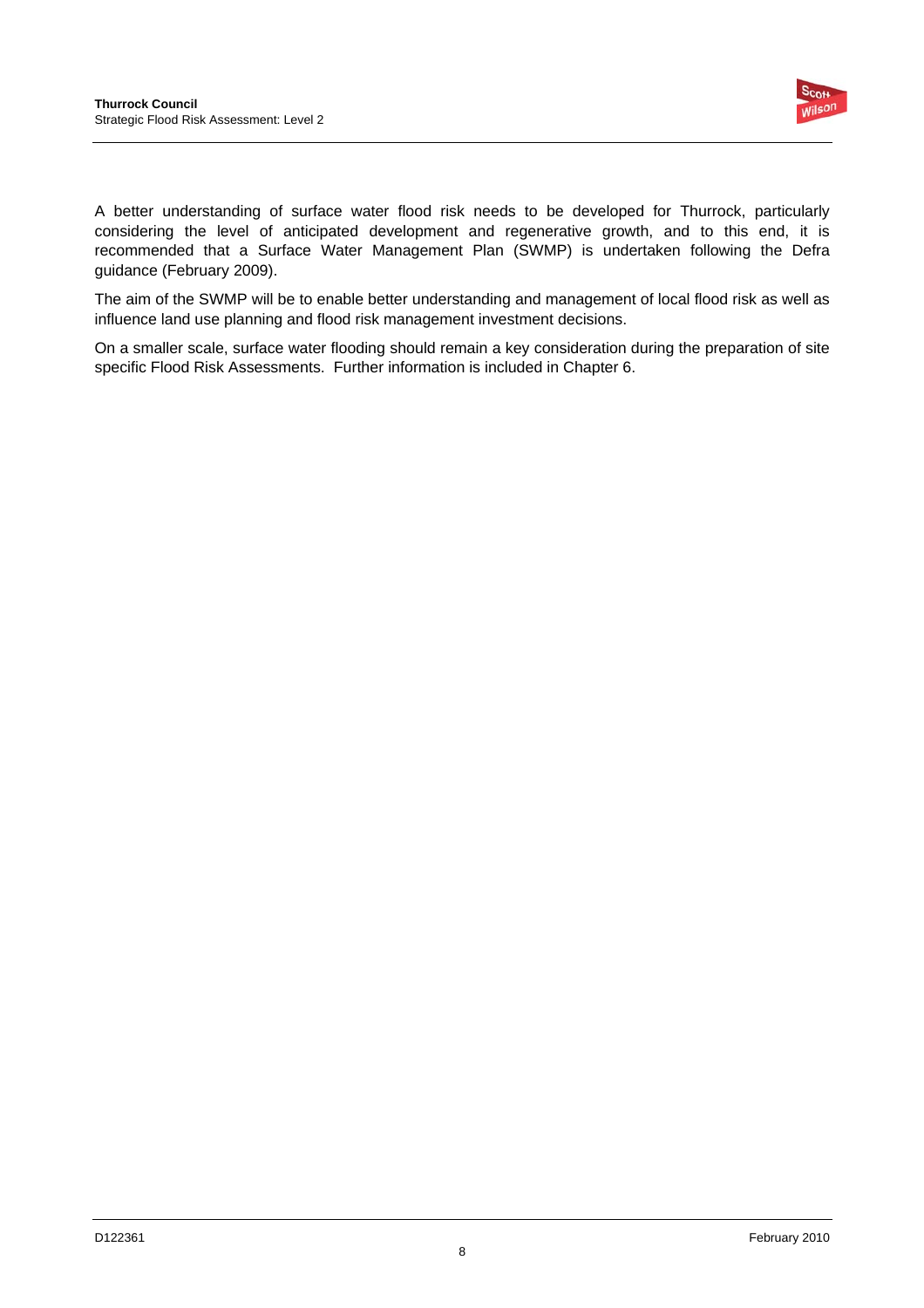

## **3 Methodology**

### 3.1 Overview

This section describes the methodology used in the production of mapping and deliverables for this study. Hydrodynamic modelling of potential breaches in the defences is intended to provide a greater level of detail regarding the variation of the residual flood risk in Thurrock. Hydraulic modelling of the River Mardyke and Stanford Brook enables a better appreciation of the flood risk associated with these watercourses.

These assessments are made at the strategic level and should be used to inform how the Broad Areas for Regeneration and development may be at risk from these sources of flooding. This should therefore form a 'stepping-stone' for a site-specific Flood Risk Assessment (FRA), considering the recommendations presented throughout the SFRA.

## 3.2 Hydrodynamic Breach Modelling

The Level 1 SFRA identified that a large portion of Thurrock lies within the defended tidal floodplain of the River Thames Estuary and is at residual risk of tidal flooding. Part of the requirement of the Level 2 SFRA, in accordance with PPS25, is to make an assessment of residual risk and therefore hydrodynamic breach modelling has been carried out at a 21 locations along the Thurrock frontage. These locations and their corresponding flood cells are shown in Figure A1. A detailed report of the methodology adopted for this modelling is included within Appendix D.

| Code              | <b>Flood cell</b> | <b>Easting / Northing</b> | <b>Breach Width</b> |
|-------------------|-------------------|---------------------------|---------------------|
| A001              | A                 | 554826 / 178741           | Sluice 12m          |
| A002              | A                 | 554835 / 178550           | 50 <sub>m</sub>     |
| <b>B001</b>       | B                 | 555944 / 177456           | 20m                 |
| B002              | B                 | 556452 / 177157           | 20 <sub>m</sub>     |
| B003              | B                 | 558820 / 176385           | 20 <sub>m</sub>     |
| <b>B004</b>       | B                 | 559687 / 177309           | 20 <sub>m</sub>     |
| <b>B005</b>       | B                 | 560188 / 177511           | 20m                 |
| C <sub>001</sub>  | C                 | 560825 / 177566           | 20 <sub>m</sub>     |
| C002              | C                 | 561116 / 177530           | 20 <sub>m</sub>     |
| C003              | C                 | 561610 / 177275           | 20 <sub>m</sub>     |
| C <sub>0</sub> 04 | C                 | 561737 / 177086           | 20 <sub>m</sub>     |
| C005              | C                 | 562570 / 175474           | Sluice 20m          |
| C006              | C                 | 564832 / 175210           | 20m                 |
| C007              | C                 | 566216 / 175373           | 20 <sub>m</sub>     |
| D001              | D                 | 569385 / 178504           | 20 <sub>m</sub>     |

### **Table 3-1: Breach Locations**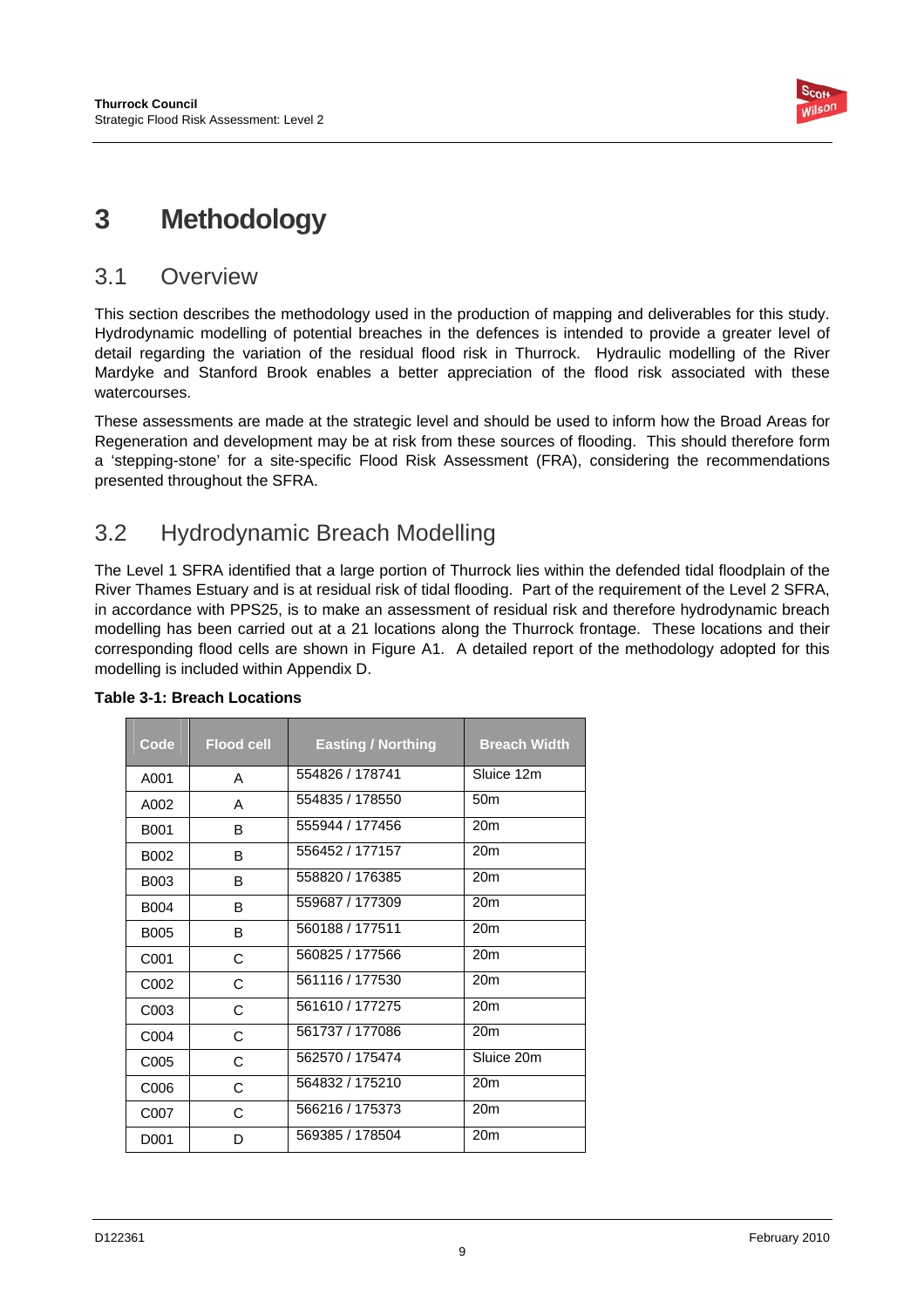

| E001              | F | 570214 / 180987 | 50 <sup>th</sup> |
|-------------------|---|-----------------|------------------|
| F <sub>001</sub>  |   | 570840 / 181560 | 20 <sub>m</sub>  |
| F <sub>0</sub> 02 |   | 574353 / 181584 | 20 <sub>m</sub>  |
| F <sub>003</sub>  |   | 574611 / 181780 | 20 <sub>m</sub>  |
| F <sub>004</sub>  |   | 574272 / 183902 | 20 <sub>m</sub>  |
| F <sub>005</sub>  |   | 574050 / 184228 | 20 <sub>m</sub>  |
|                   |   |                 |                  |

1- sluice to the west of the breach provides considerable flooding during large events. Therefore, for models, it was assumed to be left as is (i.e. not raised). These models are therefore, essentially a two-breach system.

The following flood events were simulated for each breach location;

- A tidal flood event with a return period of 1 in 200 years (present day 2009);
- A tidal flood event with a return period of 1 in 200 years (with climate change 2109);
- A tidal flood event with a return period of 1 in 1000 years (with climate change 2109).

#### **3.2.1 Modelling Outputs**

Breach analysis enables an appreciation of the residual risk of flooding from a failure of local defences. Outputs such as flood depth, flood hazard and time to inundation within the study area provide Thurrock BC with additional information to enable a more detailed consideration of the Sequential Test within Flood Zone 3a. This data will also enable part c) of the Exception Test to be addressed and will help to inform the production of the emergency flood response plan for the area.

### Maximum Flood Depth

The maximum flood depth is obtained from the water level achieved at each point in the model, minus the LiDAR topographic level at that point. This has been processed for the climate change scenarios (2109) only.

The flood depths experienced during each breach have been mapped together, using the maximum values at each point in the floodplain. These are included in the Figures within Appendices B and C.

### Hazard Rating

Flood hazard is a function of the flood depth and flow velocity at a particular point in the floodplain. Each element within the model is assigned one of four hazard categories 'Extreme Hazard', 'Significant Hazard', 'Moderate Hazard', and 'Low Hazard'.

The derivation of these categories is based on Flood Risks to People FD2320 (DEFRA & EA, 2005), using the following equation:

> *Flood Hazard Rating = ((v+0.5)\*D) + DF Where v = velocity (m/s) D = depth (m) DF = debris factor*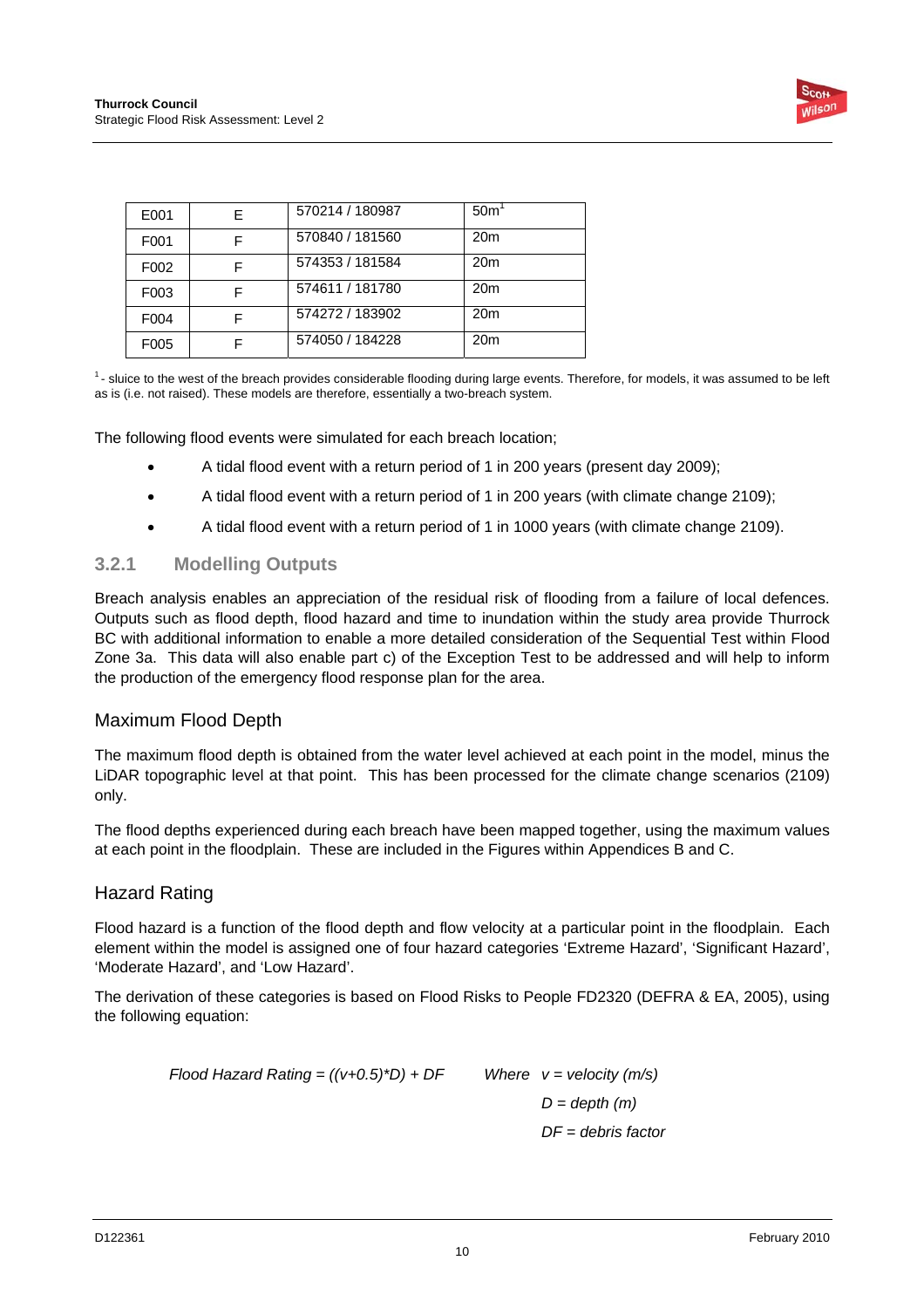

The depth and velocity outputs from the 2D hydrodynamic modelling are used in this equation, along with a suitable debris factor. For this SFRA, a precautionary approach has been adopted inline with FD2320; a debris factor of 0.5 has been used for depths less than and equal to 0.25m, and a debris factor of 1.0 has been used for depths greater than 0.25m.

#### **Table 3-2 Hazard categories based on Defra Research Paper FD2320 (Flood Risk to People), DEFRA & Environment Agency 2005**

| <b>Flood Hazard</b> |                             |                    | <b>Description</b>                                                                                  |
|---------------------|-----------------------------|--------------------|-----------------------------------------------------------------------------------------------------|
|                     | HR < 0.75                   | Low                | <b>Caution</b> – Flood zone with shallow flowing water or deep<br>standing water                    |
|                     | $0.75 \geq H$ R $\leq 1.25$ | <b>Moderate</b>    | <b>Dangerous for some</b> (i.e. children) $-$ Danger: flood zone with<br>deep or fast flowing water |
|                     | $1.25 > HR \leq 2.0$        | <b>Significant</b> | <b>Dangerous for most people</b> – Danger: flood zone with deep<br>fast flowing water               |
|                     | HR > 2.0                    | <b>Extreme</b>     | <b>Dangerous for all</b> – Extreme danger: flood zone with deep fast<br>flowing water               |

Hazard outputs have been processed for the 1 in 200 year and 1 in 1000 year event (2009) and have been included in the Level 1 SFRA Report. Hazard outputs for the 1 in 200 year event with climate change (2109) and the 1 in 1000 year with climate change (2109) have also been processed and are presented within this Level 2 SFRA Report.

The hazard outputs for each of the 21 breach locations have been mapped together, using the maximum hazard rating at each point in the floodplain. These are shown in the Figures included in Appendix B and C.

### Time to Inundation

The time taken for floodwaters to spread across the flood cell has been mapped using the following methodology.

Time 0 is set to the time when tidal water enters the breach. This means that the <1 hour band encompasses all areas that are inundated (wet) within the first hour of water travelling through the breach and into the flood cell. Further bands have been produced to show wet cells at: 1-4 hours, 4-8 hours, 8-12 hours, and for each 4 hour interval up to 28-32 hours.

This data has been processed for the climate change scenarios only.

The outputs for time to inundation for each of the 21 breach scenarios have been mapped together, showing the most conservative results for Thurrock as a whole. This mapping is included in Appendix B and C.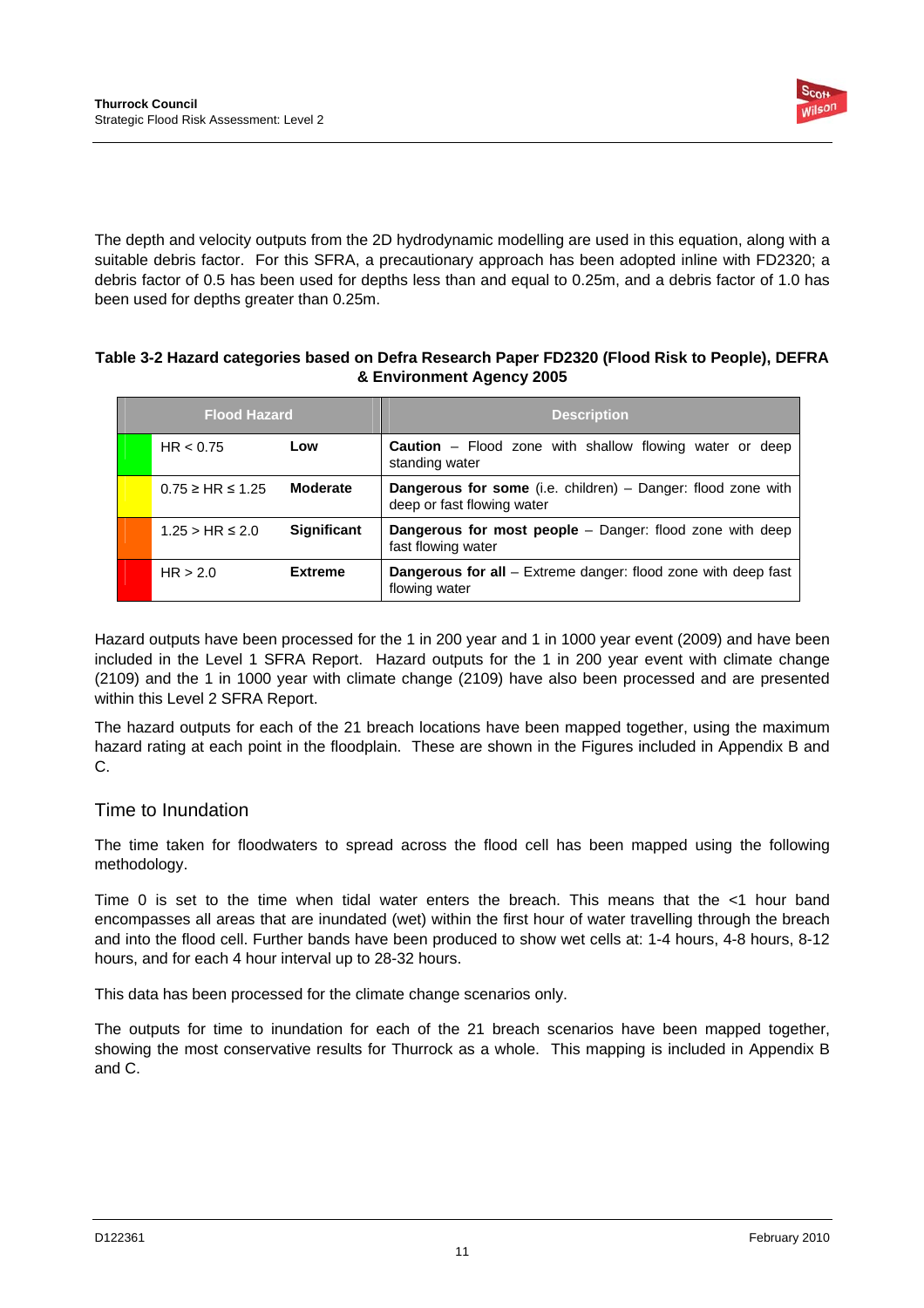

## 3.3 Fluvial Modelling

PPS25 defines Flood Zones according to the probability of fluvial flooding, as shown in Table 3-3.

**Table 3-3: Fluvial Flood Zone Definitions (as defined in PPS25, Table D.1)** 

| <b>Flood Zone</b> | <b>Definition</b>                                                                                                                                                                                                                                                                                                                                                                                                             | <b>Probability of</b><br><b>Flooding</b> |
|-------------------|-------------------------------------------------------------------------------------------------------------------------------------------------------------------------------------------------------------------------------------------------------------------------------------------------------------------------------------------------------------------------------------------------------------------------------|------------------------------------------|
| Flood Zone 1      | Land at risk from flood event less than the 1 in 1000 year event<br>(less than 0.1% annual probability of flooding each year)                                                                                                                                                                                                                                                                                                 | Low Probability                          |
| Flood Zone 2      | Land at risk from flood event between the 1 in 100 and 1 in 1000  <br>year event (between 1.0% and 0.1% annual probability of<br>flooding each year)                                                                                                                                                                                                                                                                          | Medium Probability                       |
|                   | Flood Zone 3a Land at risk from flood event less equal to, or greater than, the 1<br>in 100 year event (greater than 1.0% annual probability of<br>flooding each year)                                                                                                                                                                                                                                                        | <b>High Probability</b>                  |
| Flood Zone 3b     | Land where water has to flow or be stored in times of flood, or<br>land purposely designed to be flooded in an extreme flood event<br>(0.1% annual probability). The 1 in 20 year annual probability<br>floodplain is the starting point for consideration but local<br>circumstances should be considered and an alternative<br>probability can be agreed between the Local Planning Authority<br>and the Environment Agency | Functional<br>Floodplain                 |

The River Mardyke and Stanford Brook have been hydraulically modelled as part of the South Essex Catchment Flood Management Plan (Environment Agency 2008). Broad scale models have been produced in order to provide information regarding the fluvial flood risk in the study area associated with a range of return periods, which are summarised below:

### **3.3.1 River Mardyke**

| $\bullet$ | 1 in 20 Year                    | - Used to map Flood Zone 3b (2009) |
|-----------|---------------------------------|------------------------------------|
| $\bullet$ | 1 in 20 Year + Climate Change   | - Used to map Flood Zone 3b (2109) |
| $\bullet$ | 1 in 100 Year                   | - Used to map Flood Zone 3a (2009) |
| $\bullet$ | 1 in 100 Year + Climate Change  | - Used to map Flood Zone 3a (2109) |
| $\bullet$ | 1 in 1000 Year                  | - Used to map Flood Zone 2 (2009)  |
| $\bullet$ | 1 in 1000 Year + Climate Change | - Used to map Flood Zone 2 (2109)  |
|           |                                 |                                    |

The flood extents from these modelled scenarios have been used to map Flood Zones 3b, 3a and 2 with and without climate change, in accordance with Table 3-3.

### **3.3.2 Stanford Brook**

- 1 in 10 Year
- 1 in 20 Year  **Contract 2009** Used to map Flood Zone 3b (2009)
- 1 in 50 Year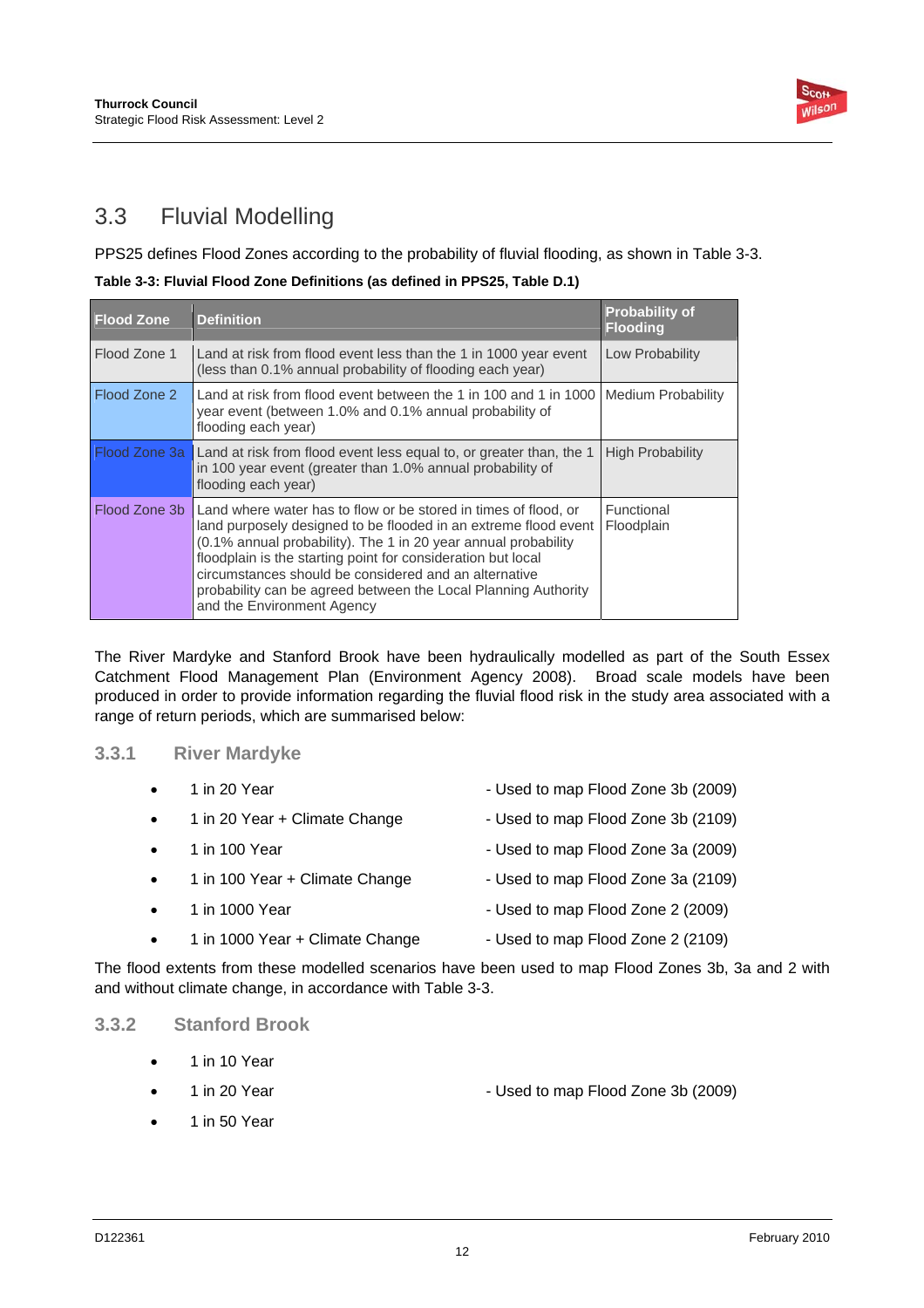

• 1 in 75 Year

| $\bullet$ | 1 in 100 Year                  | - Used to map Flood Zone 3a (2009) |
|-----------|--------------------------------|------------------------------------|
| $\bullet$ | 1 in 100 Year + Climate Change | - Used to map Flood Zone 3a (2109) |
| $\bullet$ | 1 in 1000 Year                 | - Used to map Flood Zone 2 (2009)  |

The model for the Stanford Brook does not include modelled scenarios for the 1 in 20 year plus climate change, and therefore it was agreed with the Environment Agency that the flood outline for the 1 in 50 year event should be used as a surrogate.

In addition, there is no modelled scenario for the 1 in 1000 year event including an allowance for climate change which should be used to map Flood Zone 2 (2109). In order to determine the flood extent during this scenario, the present day and climate change cases of the 1 in 100 year scenario were used as a basis for extrapolating the 1 in 1000 year plus climate change (2109) flood extent. This was subsequently mapped as Flood Zone 2 (2109).

### **3.3.3 Modelling Outputs**

### Maximum Flood Depth

Maximum flood depths have been obtained by calculating the difference between the water level achieved at each point in the model and the LiDAR topographic level at that point. This has been processed for the 1 in 100 year plus climate change and 1 in 1000 year plus climate change scenarios (2109) for the River Mardyke and the 1 in 100 year plus climate change for the Stanford Brook. The 1 in 100 fluvial scenario is considered comparable with the 1 in 200 year tidal scenario and therefore the results from these scenarios have been mapped together in the Figures included in Appendix B and C.

The model for the Stanford Brook did not include a scenario for the 1 in 1000 year plus climate change event. In order to provide a suitable substitute for this information the following methodology has been used; the difference between water levels for the present day and climate change cases of the 1 in 100 year scenario were used as a basis for extrapolating the 1 in 1000 year plus climate change (2109) water levels. To do this, the known level changes between the present day and climate change cases were multiplied by the differences in the peak inflows of the present day input hydrographs.

New maximum water levels were then extrapolated for the 1 in 1000 year event, and compared with the LiDAR topographic data in the same manner as the other modelled cases in order to determine the maximum flood depths.

### Hazard Rating

Flood hazard has been calculated for the River Mardyke and Stanford Brook flood outlines using the same formula applied for the breach assessments shown in Section 3.2.1. For these fluvial systems, the velocity has been assumed as 0. A debris factor of 0.5 has been used for depths less than and equal to 0.25m, and a debris factor of 1.0 has been used for depths greater than 0.25m.

The hazard rating for the River Mardyke and Stanford Brook has been mapped with the tidal hazard rating resulting from the breach scenarios. Where these overlap, the highest hazard rating at each point in the floodplain has been presented to present the most conservative results.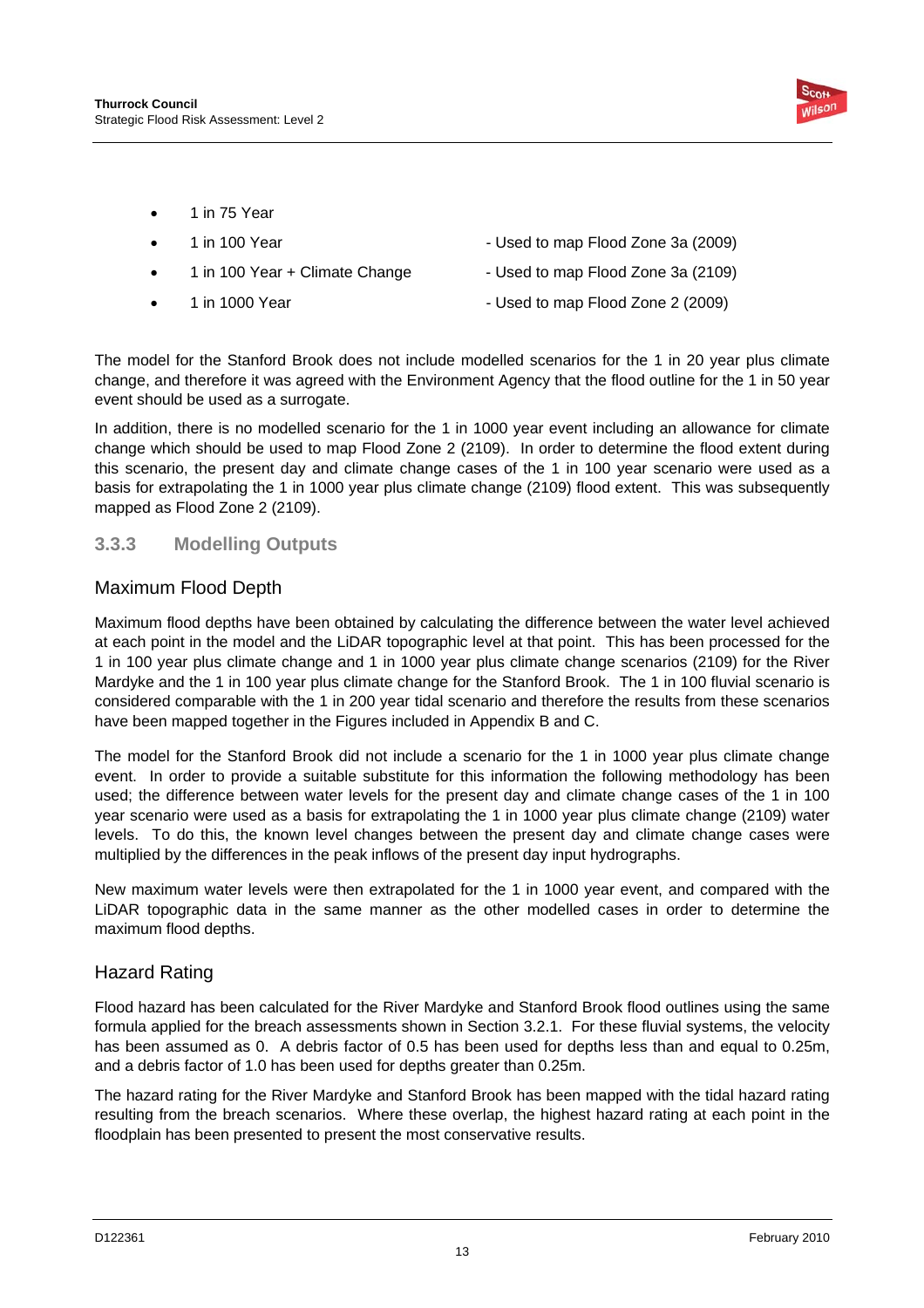

## 3.4 Limitations

### **3.4.1 Hazard Rating**

Hazard mapping is developed as a product of the depth and velocity from a particular breach event or combined breach event within a given flood cell. These hazard classifications do not indicate a change in the flood probability.

It should be noted when using hazard zone maps that **they represent the hazard arising from one or more specific breach locations, and that the hazard will almost certainly vary spatially if the breach locations are in different local areas**. This is also the case for the flood depth maps.

Other issues that should also be noted include the following:

- Not all possible breach locations have been considered. The modelling study had to be limited to those locations thought most likely to lead to flood risk for specific development areas.
- Breach width and depth, though based on EA guidance, are arbitrary and do not necessarily represent the actual dimensions of a breach in a given location.
- Changes in inundation extent or hazard zone are non-linear to changes in breach location.

### **3.4.2 Time to Inundation**

The values presented for time to inundation are indicative only. The modelling methodology used for this study produces results from a breach present in the defences from the onset of flooding. This is analogous to a flood gate being left open at low tide and as the tide rises flood waters flow through the breach. In reality, if a breach were to occur, the breach would take place at the maximum tide level, as a consequence of maximum water pressure acting on the defence. If a breach were to occur at the high point of the tide, time to inundation could shorten significantly.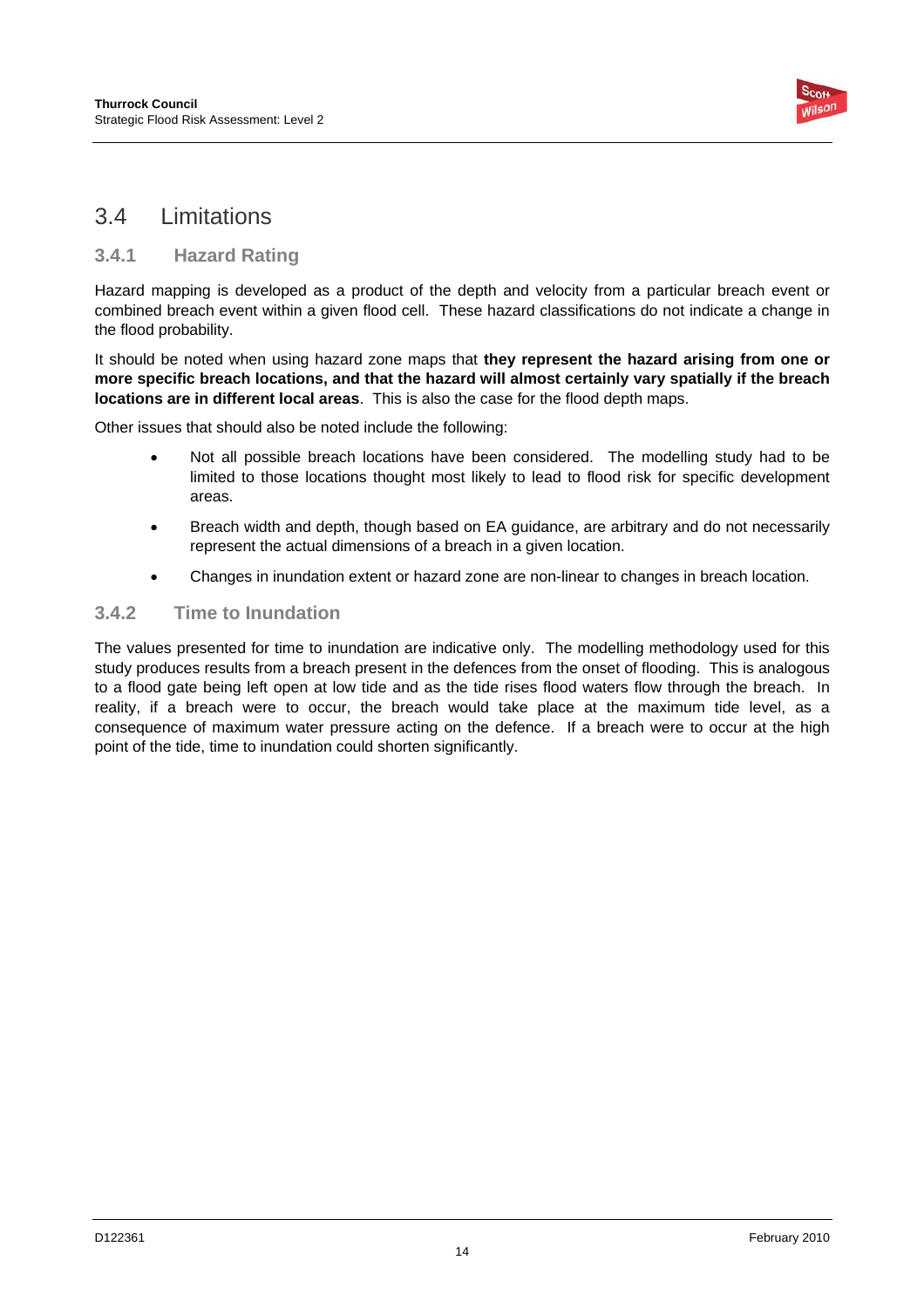

## **4 Mapping and Site Assessment**

The purpose of the Level 2 SFRA is to present more detailed information with respect to flood risk to enable application of the Exception Test. The increased scope of the SFRA includes the production of mapping showing flood depth, flood hazard and time to inundation.

### **4.1.1 Broad Areas for Regeneration**

Thurrock BC has identified a number of Broad Areas for Regeneration within the district. The figures included within Appendix C show mapping of the Flood Zones and outputs from the hydrodynamic breach modelling in relation to each of these Broad Areas for Regeneration.

A PPS25 Sequential Test Report is being prepared for these Broad Areas for Regeneration in Thurrock, identifying where the Sequential Test has been passed, where further sequential testing will be needed within the Broad Area, and where the Exception Test is required because there are no alternative sites for the proposed development. Table 4-1 summarises the findings of the PPS25 Sequential Test Report.

| <b>Broad Area for Regeneration</b> | <b>Flood Zone</b> | <b>Results from the Sequential Test</b>                      |
|------------------------------------|-------------------|--------------------------------------------------------------|
| Aveley Urban Area                  |                   | <b>Sequential Test Passed</b>                                |
| Chadwell St Mary                   |                   | <b>Sequential Test Passed</b>                                |
| East Tilbury                       | 1, 2, 3a          | Sequential Approach Needed within the Broad Area             |
| Grays Urban Area                   | 1, 2, 3a          | Sequential Approach Needed within the Broad Area             |
| London Gateway*                    | За                | <b>Exception Test Needed, no alternative sites available</b> |
| Purfleet Urban Area                | 1, 2, 3a          | Sequential Approach Needed within the Broad Area             |
| South Ockendon                     |                   | <b>Sequential Test Passed</b>                                |
| Stanford-le-Hope & Corringham      | 1, 2, 3a          | Sequential Approach Needed within the Broad Area             |
| Stifford Clays / North Grays       |                   | <b>Sequential Test Passed</b>                                |
| Tilbury                            | За                | <b>Exception Test Needed, no alternative sites available</b> |
| Villages                           |                   | <b>Sequential Test Passed</b>                                |
| <b>West Thurrock</b>               | 1, 2, 3a          | Sequential Approach Needed within the Broad Area             |

**Table 4-1 Sequential & Exception Test Requirements for Broad Areas for Regeneration in Thurrock** 

\*London Gateway has been accepted as a development area and the site for a new port and logistics complex.

Development can be situated anywhere within the Broad Area for Regeneration due to its location in Flood Zone 1. The Sequential Test is passed.

Development should be steered to lower flood risk areas where possible as Flood Zones 2 and 3 are present. A sequential approach is needed within flood zones using the flood hazard classifications to ensure more vulnerable developments are located in lower flood hazard areas. The Exception Test will need to be applied where the sequential approach is not applicable due to the prevalence of flood zones within a broad area for regeneration and a limited number of alternative sites.

If development cannot be steered to other broad regeneration areas flood hazard classifications should be used to steer more vulnerable developments to lower flood hazard areas in Flood Zone 3. Application of the Exception Test is necessary. Emergency planning measures should be in place to ensure response to a flood emergency is planned, this will support part c) of Exception Test.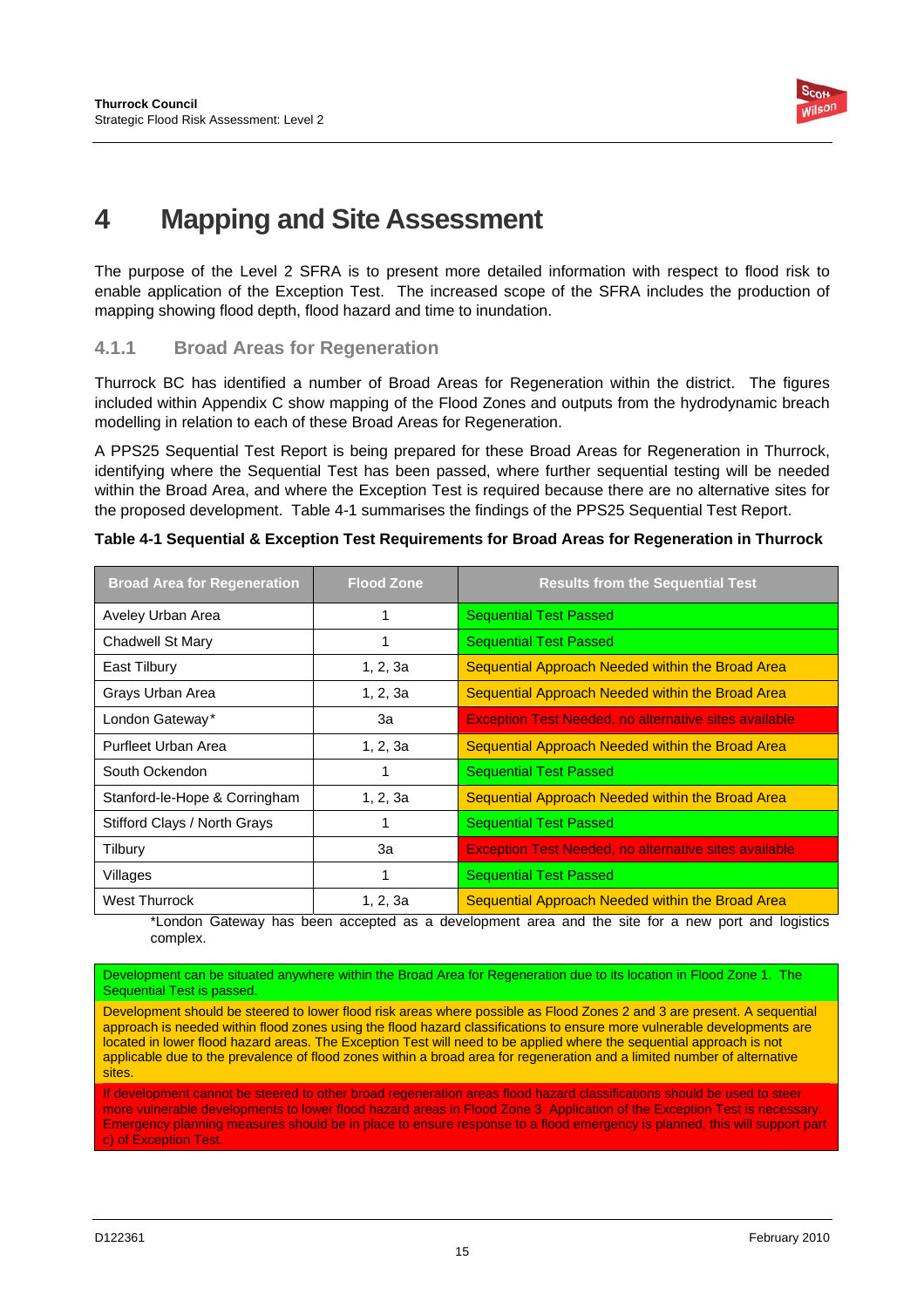

Table 4-1 illustrates that proposed redevelopment sites within the large majority of the Broad Areas for Regeneration in Thurrock will require further application of the Sequential and Exception Tests.

### **4.1.2 Development Site Allocations**

Specific development sites have also been identified by Thurrock BC for consideration within the Level 2 SFRA. A large number of sites have been identified throughout the Strategic Housing Land Availability Assessment (SHLAA). As part of the SHLAA, an assessment will be made to determine whether sites are suitable, available and achievable for housing development over the next 15 year period. In order to assist with this process, these sites have been considered in relation to flood risk within this Level 2 SFRA.

Sites which have since been rejected from the Preferred Options but are identified in the SHLAA have been included within this assessment in order to assist with their potential development in the future and/or to enable comparison during application of the Sequential Test.

Employment site allocations that have been identified through the Employment Land Review completed by URS Corporation Ltd in 2007 have been included in the assessment and sites which have been identified throughout the Core Strategy and Site Allocations Proposed Submission stage have also been considered. These include sites allocated for primary and secondary employment uses, as well as mixed use developments, leisure and other uses.

The figures and tables included in Appendix C summarise the flood risk posed to each of these sites in terms of flood depth, hazard rating, and time to inundation by floodwaters. The proposed use and vulnerability classification is also recorded for each site, and whether the site will require the Exception Test, should it pass the Sequential Test.

### **4.1.3 Minerals and Waste Allocations**

Thurrock BC is currently preparing their Minerals and Waste Site Allocations DPD. During the initial search for sites, a number of sites have been identified for mineral extraction and waste disposal. A supplementary document has been prepared which considers the flood risk posed to these sites. This supplement forms part of the evidence base for the preparation of the Minerals and Waste DPD.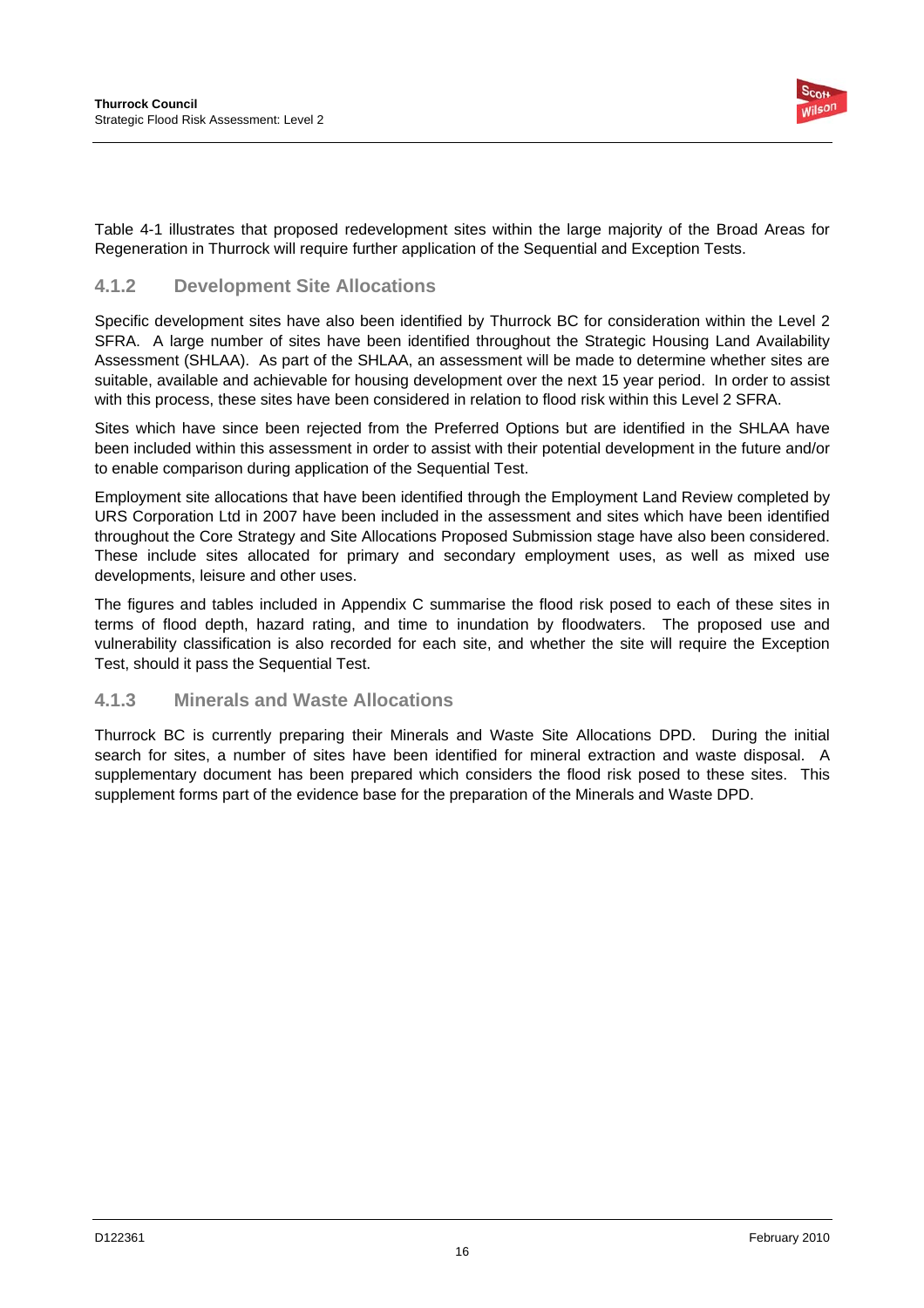

## **5 The Exception Test**

### 5.1 Overview

When considering future regeneration and development in particular areas of Thurrock, it is likely that some sites will need to be considered that can only be deemed compatible with the flood risk posed if it can be demonstrated that there are no reasonably available alternative sites in areas of lesser flood risk and that the development passes all elements of the PPS25 Exception Test.

The purpose of the Exception Test is to ensure that new development is only permitted in medium and high flood risk areas where flood risk is clearly outweighed by other sustainability factors; where the development will be safe during its lifetime, considering climate change; where the development will not increase flood risk elsewhere, and where possible will reduce flood risk overall.

The tables included in Appendix C identify which sites will require the Exception Test. These sites will only require the Exception Test where it can be demonstrated that the Sequential Test has been satisfied, i.e. that there are no other reasonably available alternative sites in areas of lower flood risk where the development could be located.

## 5.2 Application

The Exception Test comprises three criteria, all three of which must be satisfied before a development may be considered appropriate within an area of medium or high flood risk.

### **5.2.1 Part A – Wider Sustainability to the Community**

It must be demonstrated that the development provides wider sustainability benefits to the community that outweigh flood risk, informed by the SFRA where one has been prepared. If the DPD has reached the 'submission' stage (Figure 4 of PPS12; Local Development Frameworks) the benefits of the development should contribute to the Core Strategy's Sustainability Appraisal.

- The site should be scored against the sustainability criteria of the Sustainability Appraisal (SA) (Scott Wilson 2007).
- Where a development fails to score positively against the SA, Thurrock BC should consider whether the use of planning conditions or Section 106 Agreements could make it do so.

It is the role of the developer or Thurrock BC to consider the proposal against the objectives of the SA in order to determine whether the site will satisfy this element of the Exception Test.

### **5.2.2 Part B – Redevelopment of Previously Developed Land**

The development must be on developable previously developed land or, if it is not on previously developed land, it must be demonstrated that there are no reasonable alternative sites on developable previously developed land.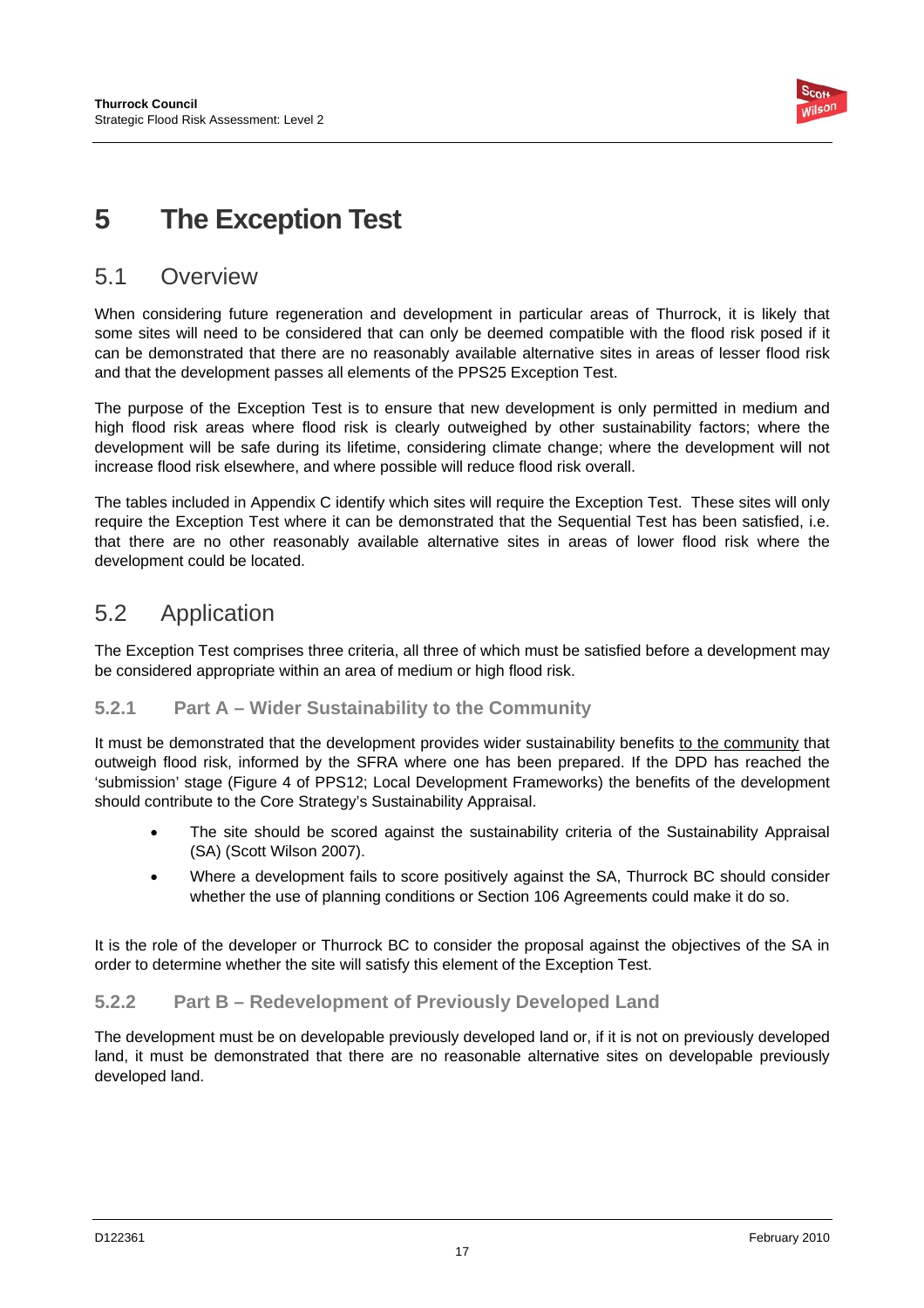

Planning Policy Statement 3: Housing states that in order to be considered 'developable', sites should be in a suitable location for housing development, (or the proposed use), and there should be a reasonable prospect that the site is available for, and could be developed at the point envisaged.

Planning Policy Statement 3: Housing defines 'previously developed' land as 'land which is, or was occupied by a permanent structure, including the curtilage of the developed land and any associated fixed surface infrastructure.'

The definition includes defence buildings, but excludes:

- Land that is or has been occupied by agricultural or forestry buildings.
- Land that has been developed for minerals extraction or waste disposal by landfill purposes where provision for restoration has been made through development control procedures.
- Land in built-up areas such as parks, recreation grounds and allotments, which, although it may feature paths, pavilions and other buildings, has not been previously developed.
- Land that was previously-developed but where the remains of the permanent structure or fixed surface structure have blended into the landscape in the process of time (to the extent that it can reasonably be considered as part of the natural surroundings).

There is no presumption that land that is previously-developed is necessarily suitable for housing development nor that the whole of the curtilage should be developed.

The tables included in Appendix C identify which of the proposed redevelopment sites are previously developed, which will assist with part b) of the Exception Test.

### **5.2.3 Part C – Safe from Flood Risk**

A Site-specific Flood Risk Assessment (FRA) must demonstrate that the development will be safe, without increasing flood risk elsewhere, and where possible, will reduce flood risk overall. It must consider the risks throughout the design life of the development, and the PPS25 Practice Guide recommends that for residential development a minimum of 100 years is specified, unless there is specific justification for considering a shorter period. For non-residential developments, the design life is considered to be 75 years.

The PPS25 Practice Guide provides details on the definition of 'safe' in Chapter 6 – Risk Management by Design, and Chapter 7 – Residual Risk.

For sites subject to the Exception Test, PPS25 requires consideration of the following issues in order to demonstrate safety:

- Actual flood risk throughout development lifetime i.e. defence overtopping
- Residual flood risk throughout development lifetime i.e. defence/pumping station failure
- Access and egress routes
- Flood warning and evacuation procedures

The outcome of part c) will be site-specific and the following Chapter outlines the issues that will need to be addressed as part of a site-specific Flood Risk Assessment for submission with the planning application, and where required, satisfy part c) of the Exception Test. The assessment presented within the figures and tables of Appendix C provide an initial indication of whether the development is likely to pass part c) of the Exception Test.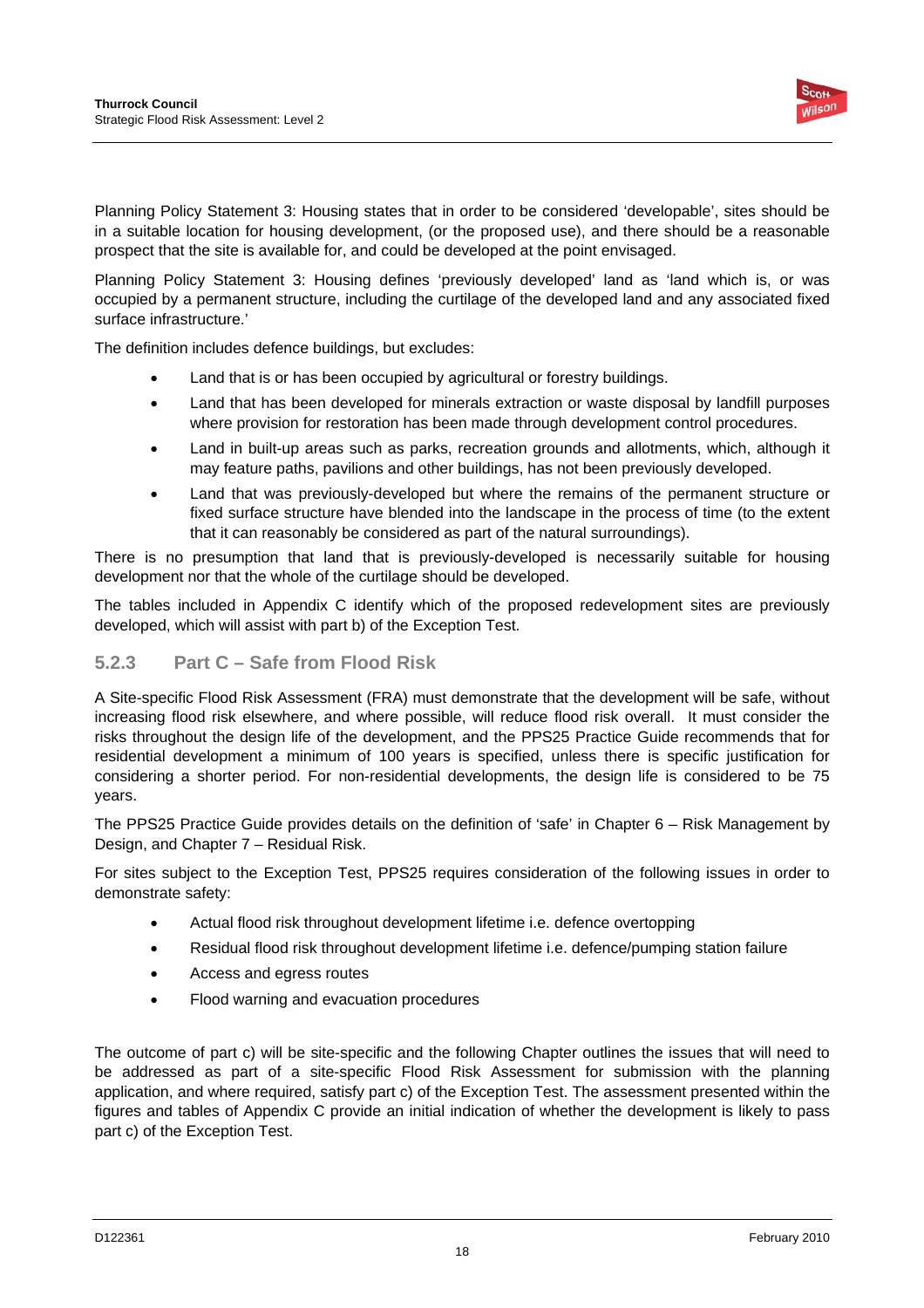

It is emphasised that the definition of safe should be clarified and agreed between Thurrock BC and the Environment Agency and may require additional considerations depending on the precise nature of the proposed development and flood risk.

## 5.3 Next Steps

The findings of the Level 1 SFRA (Scott Wilson, 2009) and PPS25 Sequential Test (Scott Wilson, 2009) conclude that a large majority of development will need to be located in areas of flood risk in order to maintain and regenerate the main urban areas. This will particularly be the case for Grays Urban Area, Purfleet Urban Area, West Thurrock Urban Area and Tilbury Urban Area.

It is the role of Thurrock BC to apply the Sequential Test to their allocation sites within these areas and preferentially develop land at lowest risk of flooding. Where there are no reasonably available sites for development, the Exception Test may then be required.

With this in mind, a review of all the development sites has been undertaken to identify those that will require the Exception Test, should the Sequential Test be passed. This review is presented in the tables in Appendix C.

### **5.3.1 Windfall Sites**

Windfall Sites are sites which become available for development unexpectedly and are therefore not included as allocated land in a planning authority's development plan.

Should a site become available that is not located within one of the Broad Areas for Regeneration, the Sequential Test should be applied on an individual site basis and the developer will need to provide evidence to the LPA that they have adequately considered other reasonably available sites. This will involve considering windfall sites against other sites allocated as suitable for housing plans.

The following steps should be followed for windfall sites:

- 1. Identify if the Sequential Test is required- Paragraph D.15 of PPS25 states that if the application is minor development or for a change of use, the Sequential and Exception Tests are not required. The application will still need to meet the requirements for FRAs and flood risk reduction as set out in Table D.1 of PPS25.
- 2. If the Sequential Test is required, identify which Flood Zone the site is located within using the Environment Agency flood maps (included in Appendix A).
- 3. Agree scope and considerations for the site-specific Sequential Test and, where necessary, Exception Test with the LPA and Environment Agency.

Figure 5-1 presents a summary of the procedure that should be followed from identifying a development site through to submission of planning application.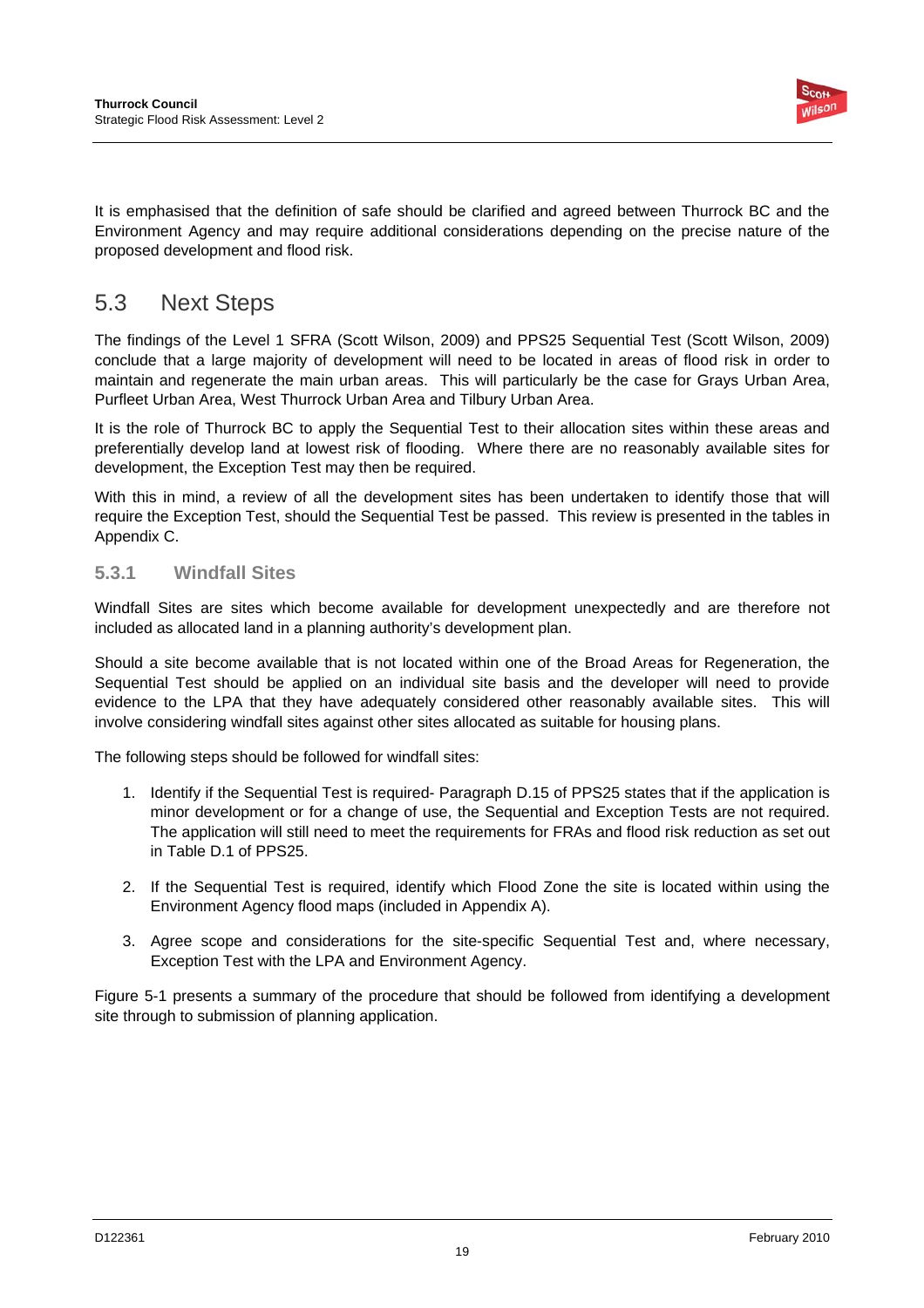

### **Figure 5-1 Application of the Sequential and Exception Tests**

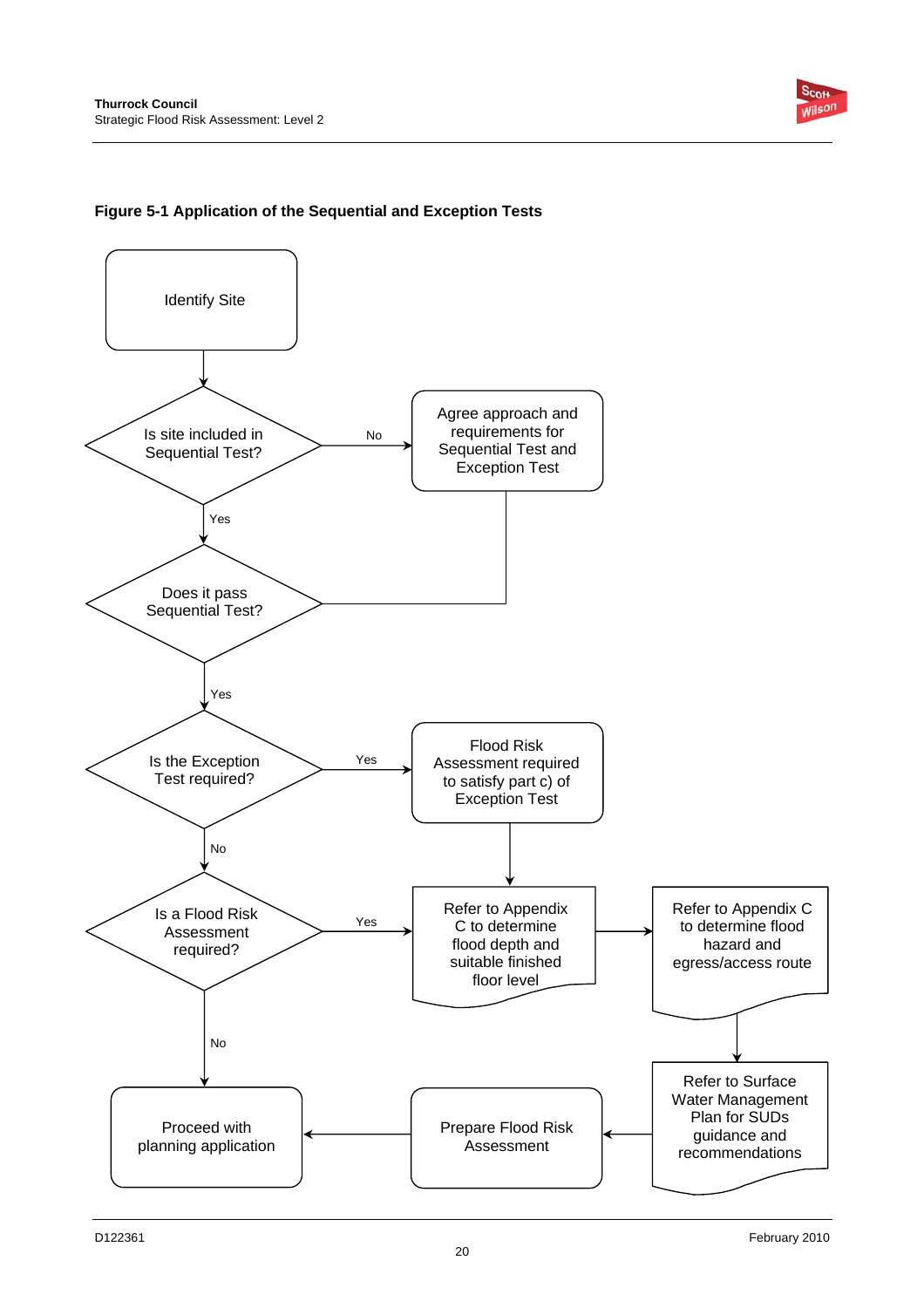

# **6 Site-Specific Flood Risk Assessment Guidance**

## 6.1 Overview

The Level 1 and 2 SFRAs for Thurrock BC provide a comprehensive assessment of the flood risk posed to the area. The Level 2 report provides more in-depth information about the nature of the potential residual risks and hazards from tidal sources. However, these documents have a strategic scope and therefore it is essential that site-specific Flood Risk Assessments (FRAs) are also developed for individual development proposals and that where necessary and appropriate, suitable mitigation measures are incorporated. FRAs should use findings from the SFRA to inform the assessment.

This section presents recommendations and guidance for site-specific FRAs prepared for submission with planning applications in Thurrock.

## 6.2 When is a Flood Risk Assessment Required?

The Environment Agency provides flood risk standing advice for applicants and agents on their website http://www.environment-agency.gov.uk/research/planning/82587.aspx. This includes information on when a Flood Risk Assessment is required and advice on the contents of FRAs for various development types in Flood Zones 1, 2 and 3.

In the following situations a Flood Risk Assessment should always be provided with a planning application:

- 1. The development site is located in **Flood Zones 2 or 3**;
- 2. The area of the proposed development site area is 1 hectare or greater in Flood Zone 1. This is to ensure surface water generated by the site is managed in a sustainable manner and does not increase the burden on existing infrastructure and/or flood risk to neighbouring property. Surface water management will also need to be considered as part of the Flood Risk Assessment for sites of 1 hectare or greater in Flood Zone 2 and 3; and
- 3. The development site is located in an area known to have experienced flooding problems from any flood source.

### 6.3 FRA Requirements

The Practice Guide to PPS25 sets out a staged approach to site-specific Flood Risk Assessment with the findings from each stage informing both the next level and the site Masterplan, throughout the development process. The staged approach comprises:

- Level 1 Screening Study
- Level 2 Scoping Study
- Level 3 Detailed Study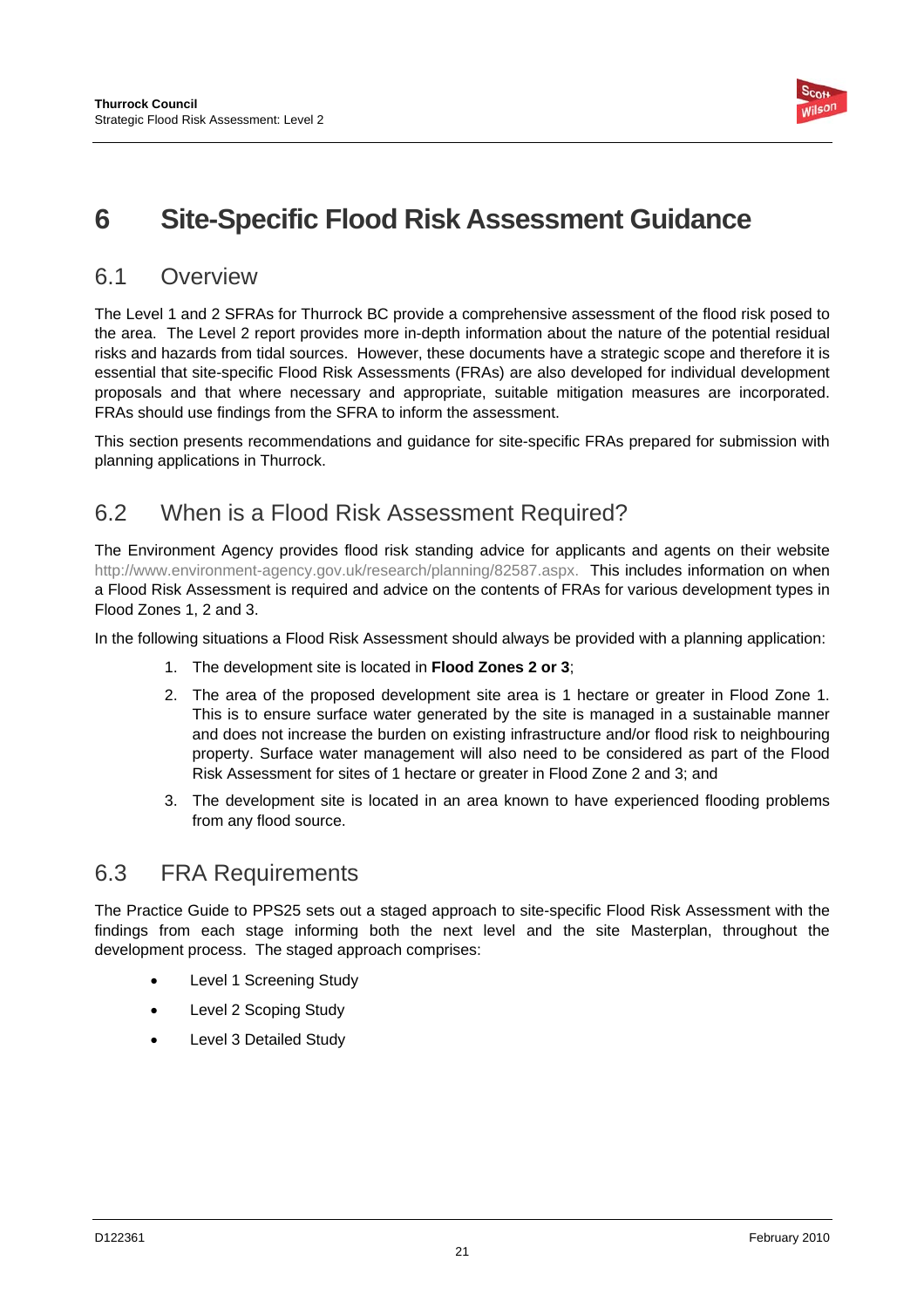

| <b>FRA Level</b>                      | <b>Description of Report Content</b>                                                                                                                                                                                                                                                                                                                                                                                                                                                                                                                                                                                                                                                                                                                                                                                                         |
|---------------------------------------|----------------------------------------------------------------------------------------------------------------------------------------------------------------------------------------------------------------------------------------------------------------------------------------------------------------------------------------------------------------------------------------------------------------------------------------------------------------------------------------------------------------------------------------------------------------------------------------------------------------------------------------------------------------------------------------------------------------------------------------------------------------------------------------------------------------------------------------------|
| Screening Study<br>Level <sub>1</sub> | The Level 1 Flood Risk Assessment is intended to identify any flooding or surface water management<br>issues related to the development site that may require further investigation. The study should be based<br>on readily available existing information, including:<br>SFRA,<br>Environment Agency Flood Maps,<br><b>Standing Advice</b><br>The Level 1 Flood Risk Assessment will determine the need for a Level 2 or 3 FRA.                                                                                                                                                                                                                                                                                                                                                                                                            |
| Scoping Study<br>Level 2              | Where the Level 1 Flood Risk Assessment indicates that the site may lie in an area at risk of flooding, or<br>may increase flood risk elsewhere due to runoff, a Level 2 Flood Risk Assessment should be carried<br>out. This report will confirm sources of flooding which may affect the site and should include the<br>following;<br>Appraisal of available and adequacy of existing information;<br>Qualitative appraisal of the flood risk posed to the site, the potential impact of the<br>development on flood risk on and off the site;<br>An appraisal of the scope of possible measures to reduce the flood risk to acceptable<br>levels.<br>This Level may identify that sufficient quantitative information is already available to complete a Flood<br>Risk Assessment appropriate to the scale and nature of the development. |
| Detailed Study<br>Level 3             | Undertaken if the Level 2 Flood Risk Assessment concludes that further quantitative analysis is required<br>in order to assess flood risk issues related to the development site.<br>This Level should include:<br>Quantitative appraisal of the potential flood risk to the development;<br>Quantitative appraisal of the potential impact of development on the site under<br>investigation on flood risk on and off the site;<br>Quantitative demonstration of the effectiveness of any proposed mitigation measures.                                                                                                                                                                                                                                                                                                                     |

At all stages, Thurrock BC and where necessary the Environment Agency and Anglian Water should be consulted to ensure the Flood Risk Assessment provides the necessary information to fulfil the requirements for Planning Applications.

## 6.4 FRA Guidance

When informing developers of the requirements of a Flood Risk Assessment for a development site, consideration should be given to the position of the development relative to flood sources, the vulnerability of the proposed development and its scale.

The Environment Agency provides flood risk standing advice for applicants and agents on their website http://www.environment-agency.gov.uk/research/planning/82587.aspx which includes a matrix to determine the level of assessment that is required based on Flood Zone classification and development type. Within this matrix are links to Flood Risk Assessment Guidance notes and advice for applicants as to which data they will need to purchase from the Environment Agency in order to carry out their FRA.

### **6.4.1 Flood Risk Assessment Content**

Annex E of PPS25 presents the minimum requirements for a Flood Risk Assessment. These include: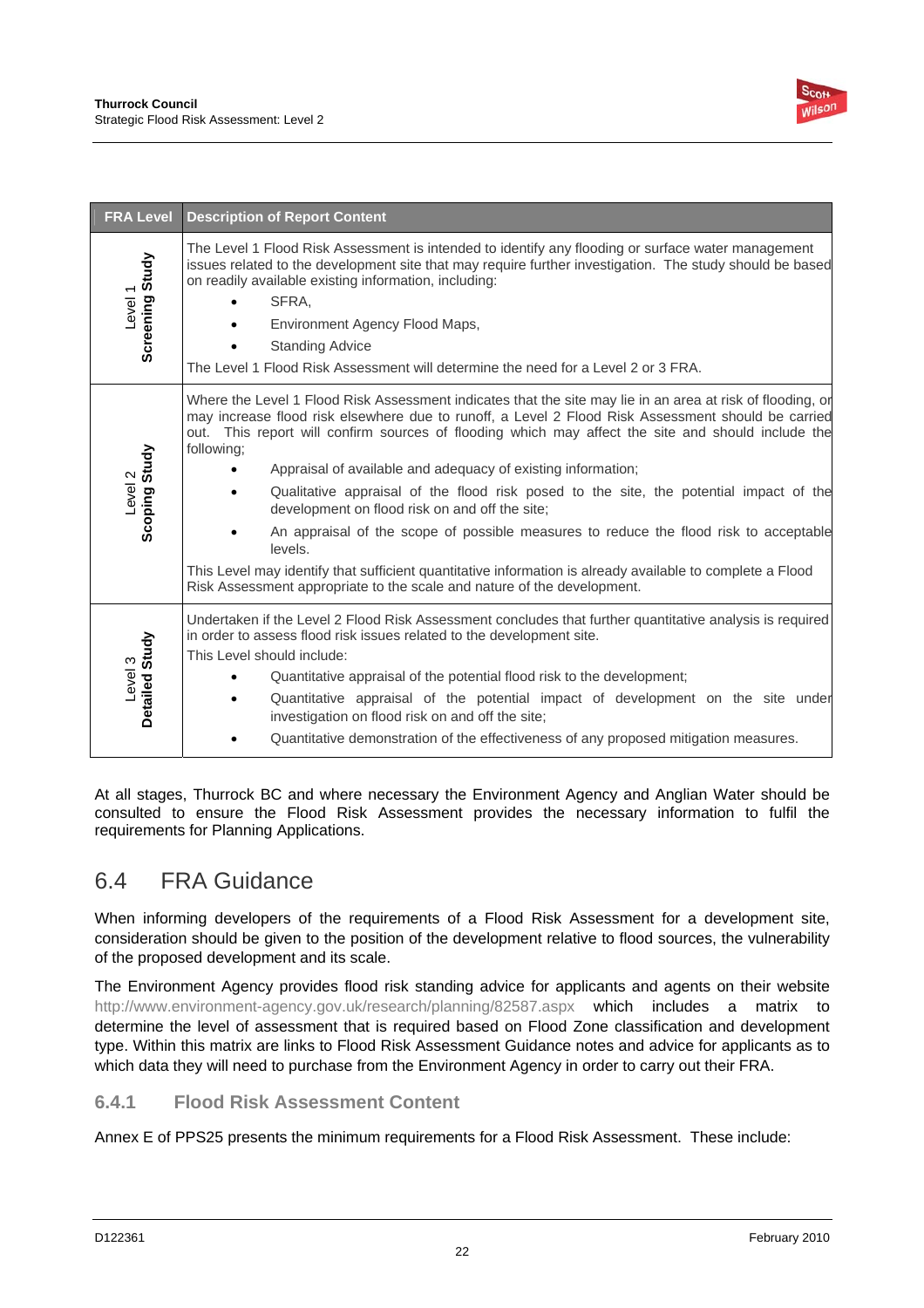

- Consider the risk of flooding off-site arising from the development in addition to the risk of flooding on-site to the development;
- Identify and quantify the vulnerability of the development to flooding from different sources and identify potential flood risk reduction measures;
- Assess the remaining 'residual' risk after risk reduction measures have been taken into account and demonstrate that this is acceptable for the particular development;
- Consider the vulnerability of those that could occupy and use the development, taking account of the Sequential and Exception Tests and the vulnerability classification, including arrangements for safe access as prescribed by Planning Policy Statement 25 (PPS25) and associated guidance;
- Consider the ability of the soil to receive surface water runoff generated on site, and how it would be stored and managed, along with how the proposed layout of development may affect drainage systems; and
- All calculations must fully account for current climate change scenarios and their effect on flood zoning and risk.

### **6.4.2 Risks of Developing in Flood Risk Areas**

Developing in flood risk areas can result in significant risk to a development and site users. It is possible to reduce the risk through the incorporation of mitigation measures; however, these do not remove the flood risk altogether and developments situated in the floodplain will always be at risk from flooding. This creates Health and Safety considerations, possible additional costs and potential displacement of future residents during flood events, which could result in homes and businesses being uninhabitable for substantial periods of time.

The guidance in this chapter should identify the requirements of a Flood Risk Assessment and the main flood risks posed to the site; additional issues to consider include the following:

- Failure to consider wider plans prepared by the Environment Agency or other operating authorities may result in a proposed scheme being objected to;
- Failure to identify flood risk issues early in a development project could necessitate redesign of the site to mitigate flood risk;
- Failure to adequately assess all flood risk sources and construct a development that is safe over its lifetime could increase the number of people at risk from flooding and/or increase the risk to existing populations;
- Failure to mitigate the risk arising from development may lead to claims against the developer if an adverse effect can be demonstrated (i.e. flooding didn't occur prior to development) by neighbouring properties/residents;
- Properties may be un-insurable and therefore un-mortgageable if flood risk management is not adequately provided for the lifetime of the development;
- By installing SuDS without arranging for their adoption or maintenance, there is a risk that they will eventually cease to operate as designed and could therefore present a flood risk to the development and/or neighbouring property;
- The restoration of river corridors and natural floodplains can significantly enhance the quality of the built environment whilst reducing flood risk. Such an approach can significantly reduce the developable area of sites or lead to fragmented developments, however positive planning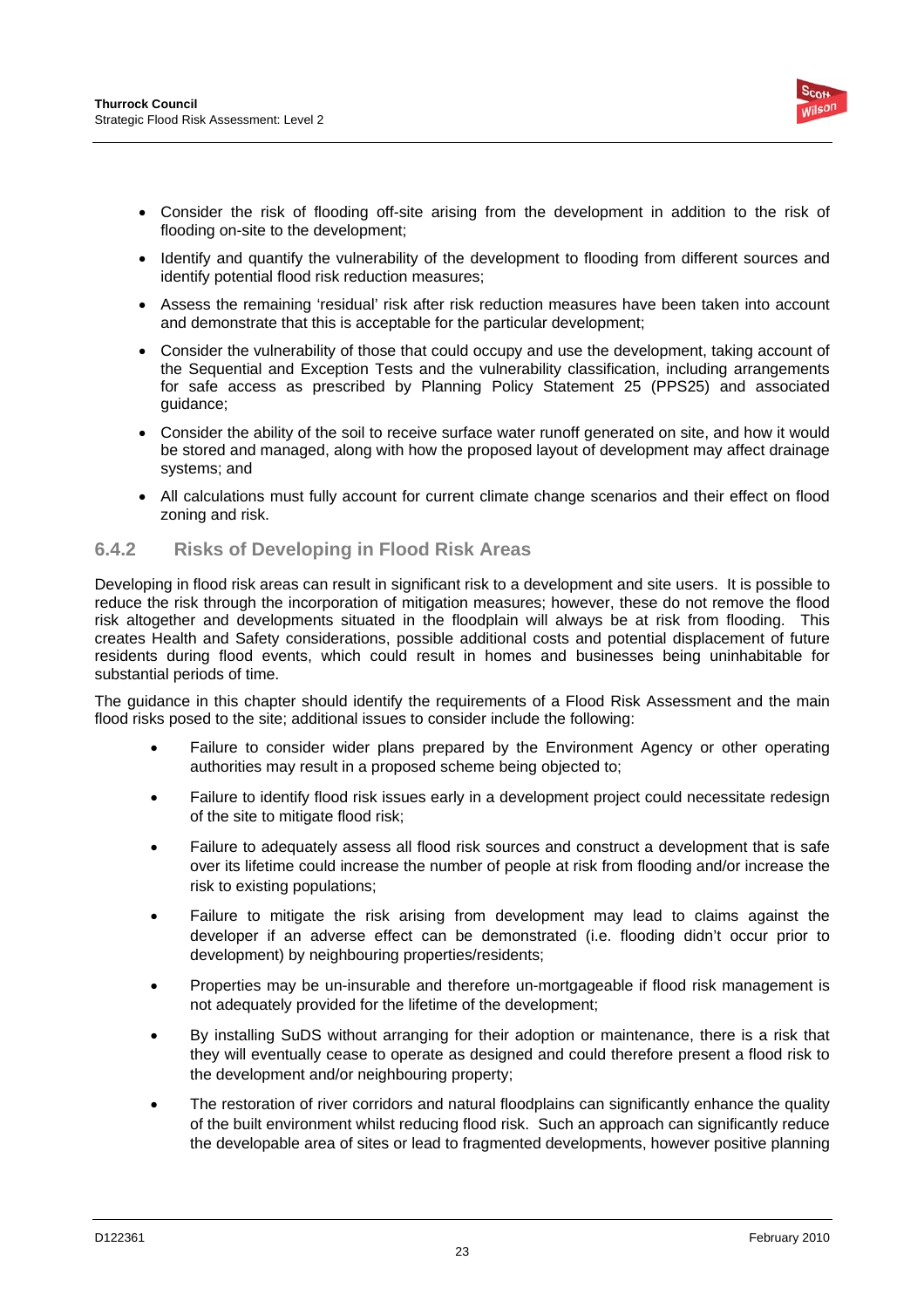

and integration throughout the master planning process should resolve these potential issues.

#### **6.4.3 Safe Development**

For developments proposed in the Broad Regeneration Areas of East Tilbury, Grays, London Gateway, Purfleet, South Ockendon, Stanford-le-Hope and Corringham, Tilbury and West Thurrock, the following items should be addressed as part of a Flood Risk Assessment in order to demonstrate that proposed developments are 'safe' in line with PPS25.

It should be noted that the specific definition of a 'safe' development will vary for each individual site, based on location and development vulnerability. It is therefore recommended that developers consult the Environment Agency on a site by site basis to establish an appropriate definition of 'safe' development for specific sites.

### Access and Egress

PPS25 requires that safe access and egress is provided to enable the evacuation of people from the development, at or above the 1 in 100 year (1%) fluvial and the 1 in 200 year (0.5%) tidal flood event up to the 1 in 1000 year (0.1%) flood event, in order to provide emergency services with access during a flood event and enable flood defence authorities to carry out their duties during periods of flood.

Wherever possible, access routes should be provided that are located above the design flood levels (see above). Where this is not possible limited depths of flooding may be appropriate, provided that the proposed access is designed with appropriate signage and other measures to make it safe. The acceptability of the proposed access should be assessed using Table 13.1 of Defra Research document FD2320/TR2: FRA Guidance for New Developments which takes into account the flood depth, velocities and risk of debris within the water. The access/egress route must fall within the "white cells" of this document.

This assessment should also consider the following:

- The vulnerability and mobility of those in danger of flooding; development for highly vulnerable users e.g. disabled or the elderly, should be located away from high-risk areas. Whilst the Sequential Test accounts for the vulnerability of the intended use of the development, no specific consideration is made for the vulnerability of the end users of the site. A proposed residential development for highly vulnerable end users (elderly, physically impaired etc) will still fall under the 'More Vulnerable' classification in Table D.2 of PPS25 and the Sequential and Exception Tests will apply accordingly. Where development for highly vulnerable end users cannot be avoided, safe and easy evacuation routes are essential.
- The time to peak inundation mapping relates to the amount of time it takes for a flood event to reach its maximum level, flow or height. Flood events with a very short time to peak provide very little time and opportunity for evacuation. This is typically the case if a defence structure is breached or fails because the inundation will be rapid, resulting in a short time to peak for the areas local to the breach. On the other hand, during tidal events, should a breach occur early in the tidal cycle, the time to peak could be a lot slower which would allow evacuation procedures to be put in place. Typically, areas immediately adjacent to a breach location will have a shorter time to peak than areas set back from the flood defence.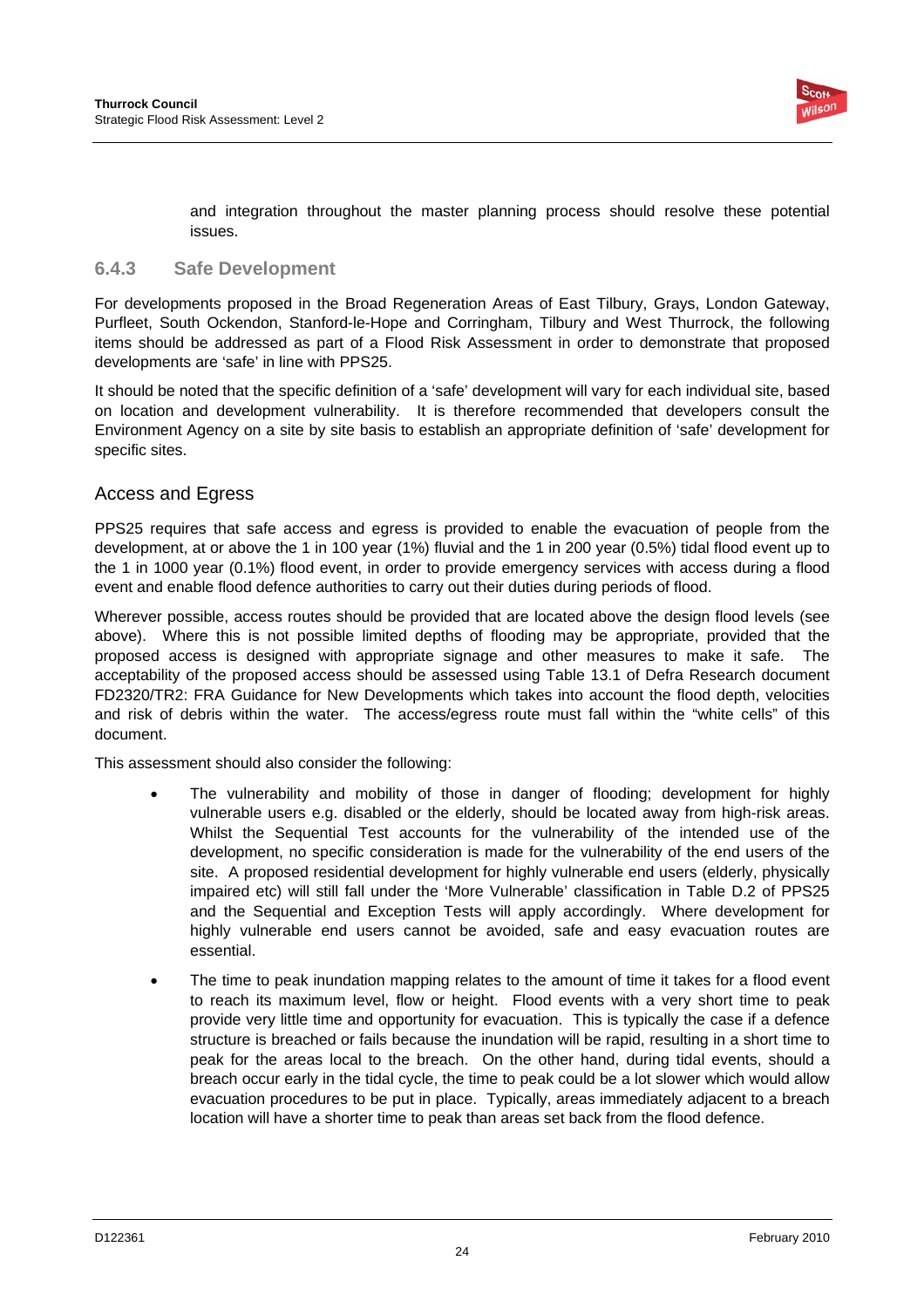

Due to the low lying topography and location of Thurrock adjacent to the River Thames, developments or redevelopments will be proposed where the building remains safe but safe access cannot be guaranteed during a flood. This is likely to be the case for developments within parts of Grays Urban Area, Tilbury Urban Area, West Thurrock Urban Area and Purfleet Urban Area. In view of this, when assessing the acceptability of proposals, the potential implications for development should be considered by assessing the following:

- Probability of flooding:
- Expected flood hazard;
- Likelihood of occupancy during flooding, based on the proposed use;
- Acceptability of disruption based on the proposed use;
- Availability of safe refuge;
- Potential for the provision of key services (e.g. water, electricity, telecommunications); and,
- Expected duration of inundation.

The findings within this Level 2 SFRA should, where appropriate, be used to assess proposed access routes with respect to the criteria listed above.

### Finished Floor Levels

Where development in flood risk areas is unavoidable, which is the case in parts of Thurrock, the most common method of mitigating flood risk to people is to ensure habitable floor levels are raised above the maximum flood water level with an allowance of 300mm freeboard. This can substantially reduce the damage to property and risk of injury and fatalities.

In areas of minimal floodwater depth, raising finished floor levels may be included into the building design. Where the floodwater depth is more substantial, ground floor uses can be restricted to less vulnerable uses, such as commercial use, garage, utility areas and public space, with habitable areas above.

### **It should be noted that the Environment Agency are constantly reviewing their guidance based upon experience, increasing knowledge and the findings of new research and therefore the above criteria are subject to change in the future.**

### Sequential Approach

Paragraph D8 of PPS25 identifies the need for developers to apply the sequential approach when locating development within a site. This process should ensure that elements of the redevelopment that are of greater vulnerability are located in parts of the site at lowest risk.

### Flood Warning and Emergency Plans

Thurrock BC is currently preparing a detailed Emergency Flood Plan specific to the risks and needs of their administrative area. The Plan will use the information generated by this SFRA to identify suitable evacuation routes and rest centres within the Borough.

Evacuation Plans for individual developments should be prepared in conjunction with the Borough-wide Flood Plan to direct people to safety during times of flood. This may include details of an evacuation route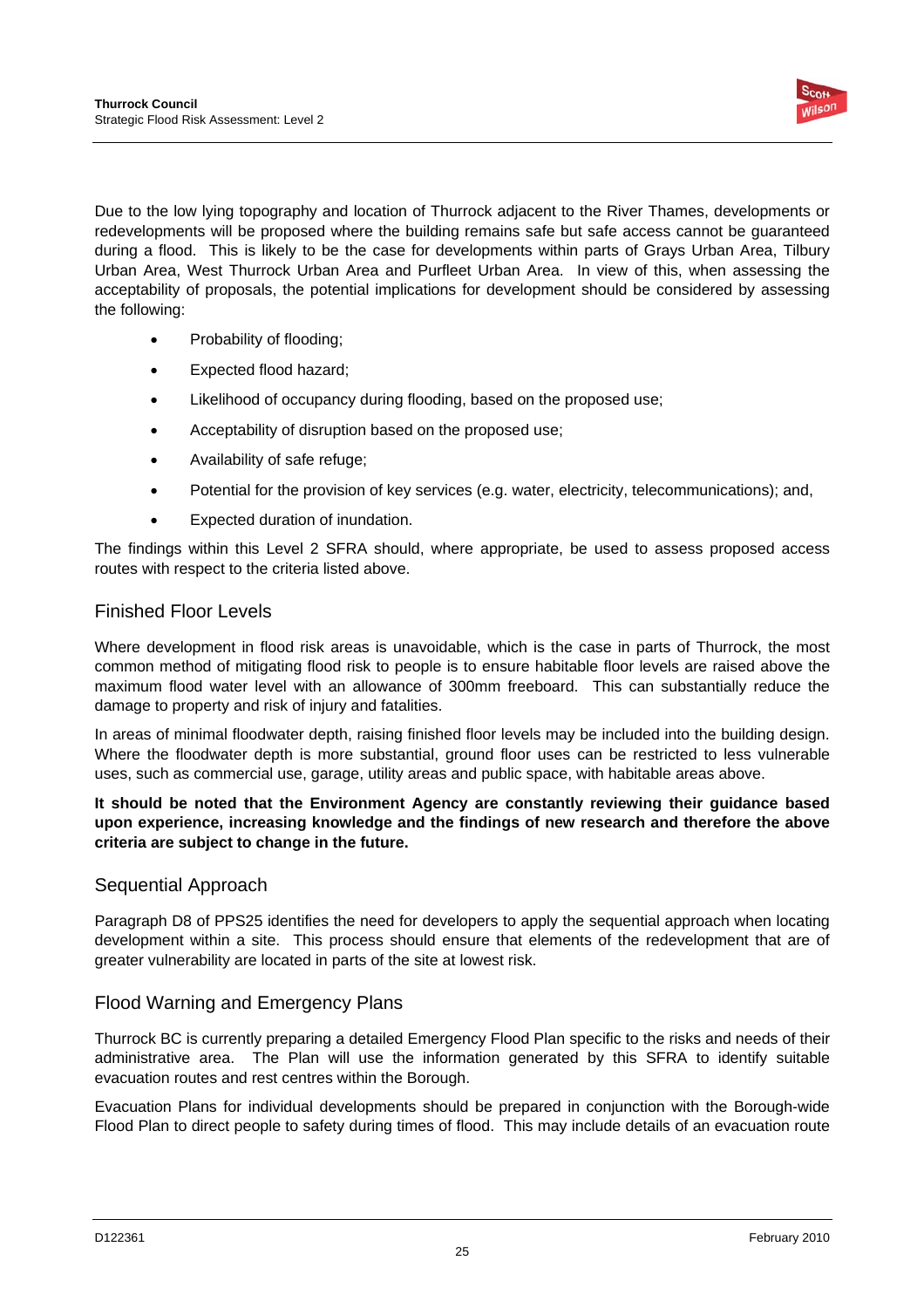

away from the site to an area outside the floodplain, or to a place of safe refuge within the development itself.

When submitting FRAs for developments within flood risk areas, developers should make reference to this strategic Emergency Flood Plan to demonstrate that their development will not impact on the ability of Thurrock BC and the emergency services to safeguard the current population.

### Flow Paths and Floodplain Compensation

Where development plans result in a reduction of the floodplain, especially the fluvial floodplain, it is essential that new floodplain storage capacity is provided to compensate. The Environment Agency requires this to be provided on a 'Level for Level, Volume for Volume Basis'. This may need to be considered where land is raised to provide safe access and egress routes.

Any raising of the land as part of the development, for example, to achieve safe access, will need to be carefully considered as part of the Flood Risk Assessment to ensure that no obstruction is made to flood flow routes.

Potential overland flow paths should be determined and appropriate solutions proposed to mitigate the impact of the development, for example through the configuration of road and building layouts to preserve existing flow paths and improve flood routing whilst ensuring that flows are not diverted towards other properties.

### Flood Storage Area, Tilbury

The area of land to the north of Tilbury has been designated a Flood Storage Washland Area by the Environment Agency and classified as a category C Reservoir under the Reservoirs Act, with capacity to store fluvial floodwaters from the 1 in 1000 year event. It is proposed to maintain the Flood Storage Area and raise the embankments along certain sections of the eastern and western sections to ensure the integrity of the Flood Storage Area in a 1 in 1000 year fluvial event.

For the purpose of spatial planning, this area is classified as functional floodplain and therefore many types of development will be inappropriate. It is essential that the Environment Agency is consulted regarding the location of future development within this area.

### Flood Resilient Construction

The Association of British Insurers in cooperation with the National Flood Forum has published guidance on how homeowners can improve the food resilience of their properties (ABI, 2004). These measures not only reduce flood risk to properties, by reducing residual risk, but can also improve the insurability of homes in flood risk areas. The guidance identifies the key flood resistant measures for different construction methods, further details can be found in the DCLG's 2008 report, Improving the Flood Resilience of New Buildings and the ODPM's 2003 report, 'Preparing for Floods' (ODPM, 2003b).

### **6.4.4 Managing Residual Flood Risk**

Sites located within the following Broad Areas for Regeneration face residual flood risk, resulting from a breach in the tidal flood defences along the Thames; East Tilbury, Grays, London Gateway, Purfleet, South Ockendon, Stanford-le-Hope and Corringham, Tilbury and West Thurrock.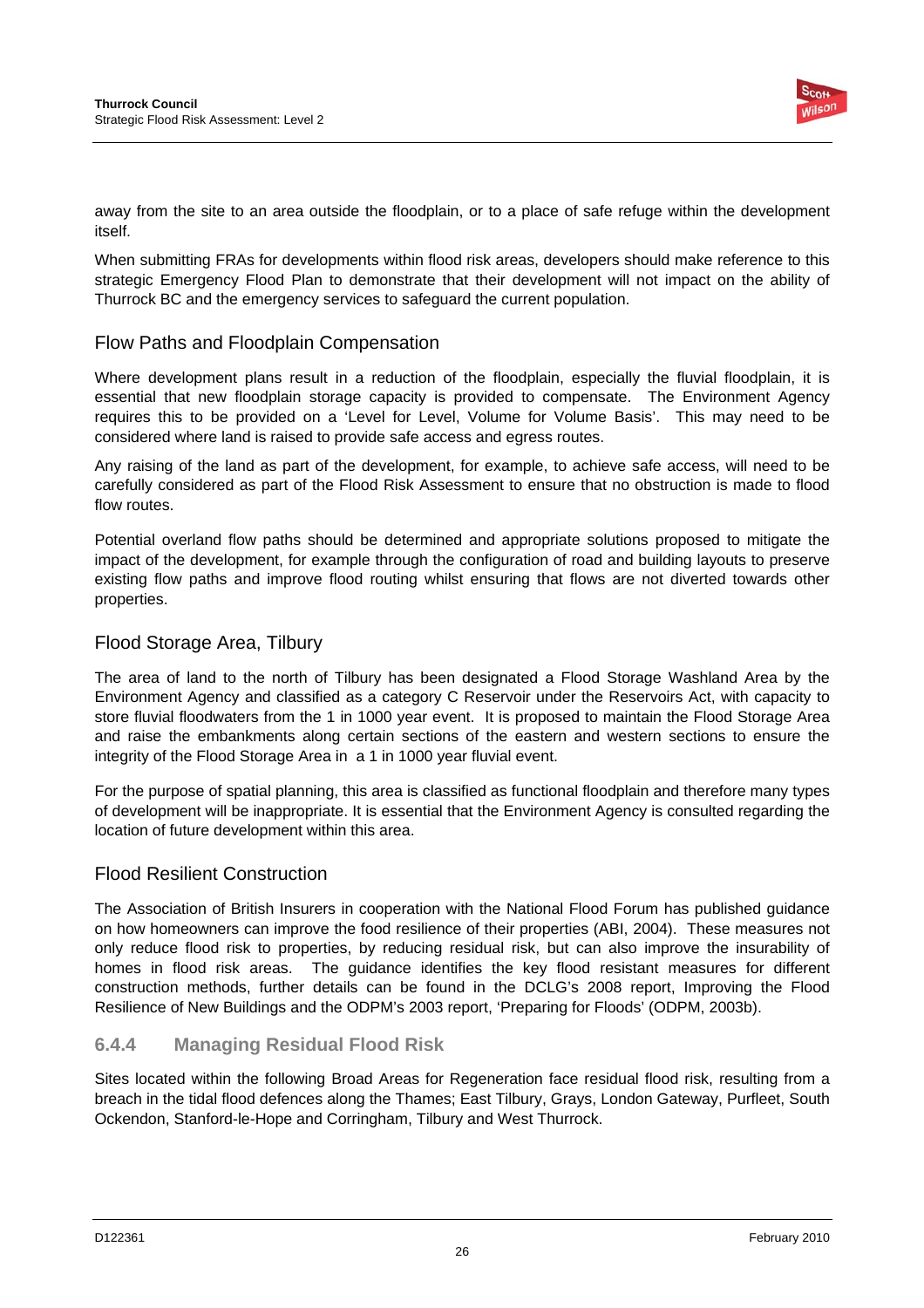

Various methods can used to manage residual flood risk, such as those presented in the following subsections. These methods will not be appropriate for all development types or all geographical areas and should therefore be considered on a site-by-site basis. In addition, it is important that the use of techniques such as these do not exacerbate flooding elsewhere within the flood cell.

### Recreation, Amenity and Ecology

Recreation, amenity and ecological improvements can be used to mitigate the residual risk of flooding either by substituting less vulnerable land uses or by attenuating flows or both. Examples include the development of parks and open spaces through to river restoration schemes. The aim of these techniques is to increase flood storage and the storage and conveyance of rainwater. Typical schemes include arrangements of pools, ponds and ditches.

These schemes may also improve the ecological and amenity value of an area; such environments may provide a haven for local wildlife and contribute to a sites amenity value both aesthetically and for recreation by providing attractive areas available for activities such as walking, cycling, water sports or wildlife watching.

The Preferred Option Report for the South East Thurrock Masterplan states that the Masterplan will encourage a Tidal Retreat project for part of the eastern coastline of South East Thurrock. This will involve the creation of a natural wetland and habitat and will be carried out in consultation with the Environment Agency.

### Secondary Defences

Secondary defences are those that exist on the dry side of primary defences. Typically, their main function is to reduce the risk of residual flooding following a failure or overtopping of the primary defences.

Secondary defences can relocate floodwaters away from certain areas or reduce the rate of flood inundation following a residual event. Examples of secondary defences include embankments or raised areas behind flood defence walls, raised infrastructure e.g. railways or roads and, on a strategic level, canals, river and drainage networks. The latter are a form of secondary defence as they are able to convey or re-direct water away from flood prone areas even if this is not their primary function.

### Land Raising

Land raising can have mixed results when used as a secondary flood alleviation measure. It can be an effective method of reducing flood inundation on certain areas or developments by raising the finished ground levels above the predicted flood level. However, it can result in the reduction in flood storage volume within the flood cell. As a result, floodwater levels within the remainder of the cell can be increased and flooding can be exacerbated elsewhere. Level for level compensatory storage should be provided where any loss of floodplain storage has occurred as a result of land raising or developing within the undefended floodplain.

Partial land raising can be considered in larger, particularly low lying areas such as marshlands. It may be possible to build up the land in areas adjacent to flood defences in order to provide secondary defences. However, again the developer should pay due regard to the cumulative effects of flooding such as increasing flood risk elsewhere.

It should also be remembered that although land raising may allow for development above the flood level, it may also create a 'dry island' which may still not overcome the issue of a safe access/egress route from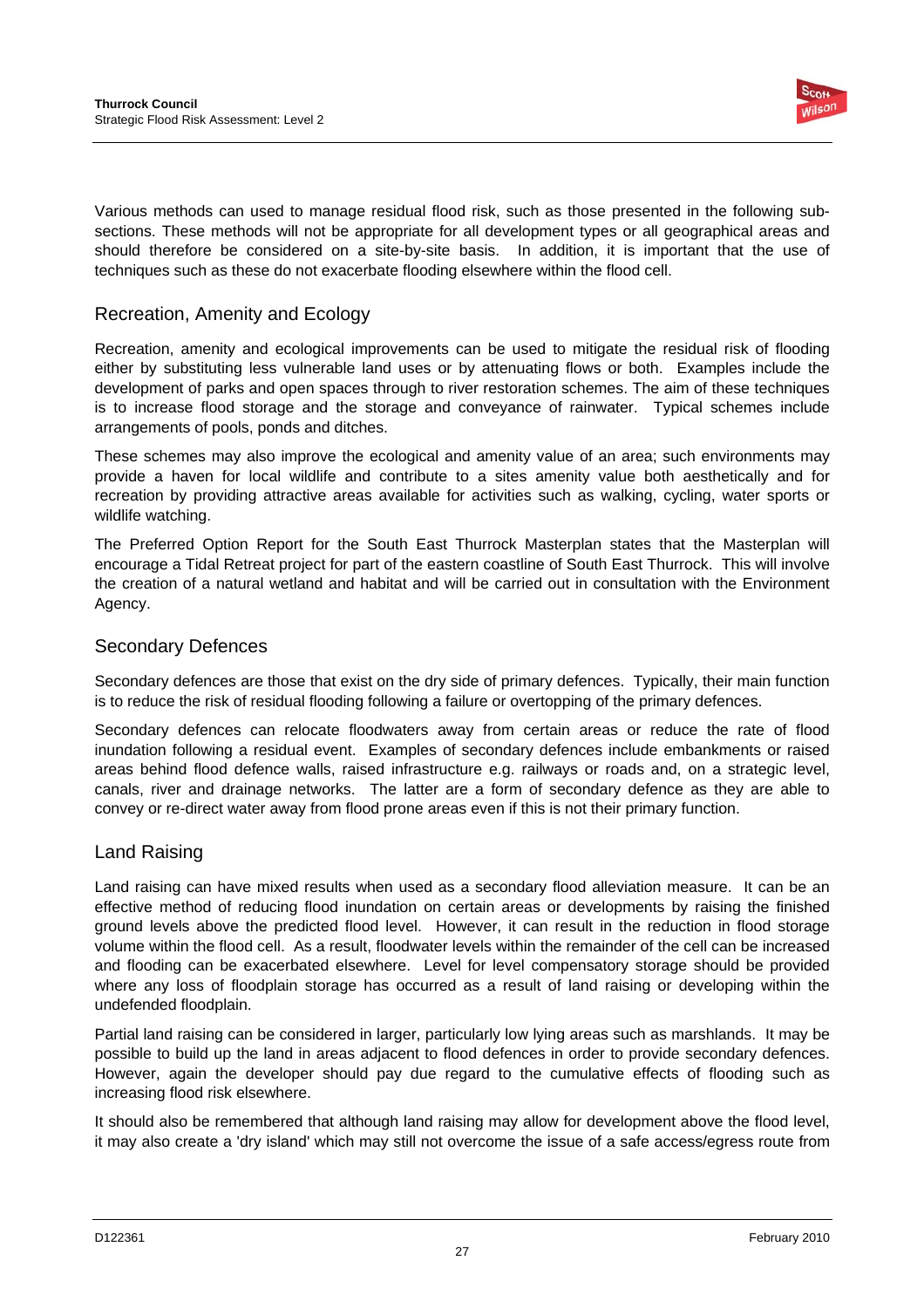

the site. This must be considered where land raising is suggested as mitigation for developing in an area liable to flooding.

### **6.4.5 Sustainable Drainage Systems (SuDS)**

Developers are required to reduce surface water runoff rates following development through the implementation of appropriate Sustainable Drainage Systems inline with the Management Train Hierarchy set out in the Level 1 SFRA (Scott Wilson 2009) and the Outline Water Cycle Study (Scott Wilson 2009). Developers should aim to achieve Greenfield runoff rates from their sites wherever possible.

The management of surface water is likely to be the sole focus of FRAs prepared for sites within the following Broad Regeneration Areas; Aveley Urban Area, Chadwell St Mary Urban Area, South Ockendon Urban Area, Stifford Clays / North Grays, and the Villages.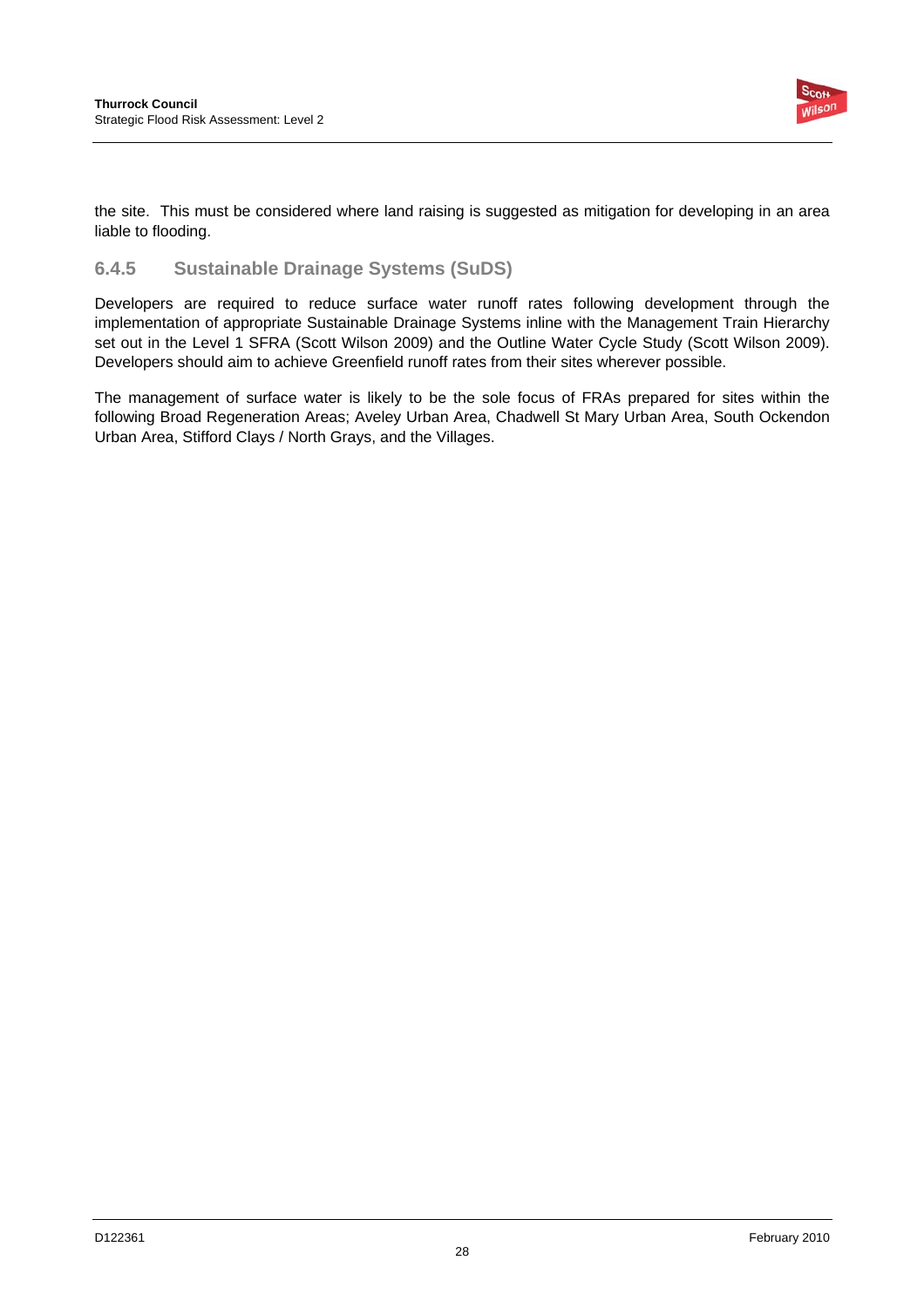

# **7 Policy Recommendations**

## 7.1 Introduction

In order to encourage an holistic approach to flood risk management and ensure that flooding is taken into account at all stages of the planning process, the findings of this report need to be considered as part of Thurrock BC's LDF process.

The flooding policy recommendations build on national, regional and local policy which was reviewed as part of the Level 1 SFRA.

The local policy recommendations should be used during a review of Core Strategy policies and during the formulation of Site DPD proposals within the Borough of Thurrock. This process will ensure that flood risk continues to be considered throughout all stages of the planning and implementation phases of future regeneration and development across Thurrock.

## 7.2 National Policy

National policies including 'Making Space for Water' and 'Planning Policy 25: Development and Flood Risk' have been discussed in detail as part of the Level 1 SFRA which should be referred to. These national policies are in place to ensure that:

- Development is located in the lowest flood risk area through application of the Sequential Test;
- New development is safe, flood-proof to a satisfactory degree, and does not increase flood risk elsewhere;
- Surface water is managed effectively on site:
- Flood risk is suitably assessed for Windfall sites in accordance with PPS25 guidelines, as they will not have been through the Sequential Test as part of the SFRA process;
- Greenfield floodplain areas that are important flood risk management assets are protected from future development;
- Sites where developer contributions could be used to fund future flood risk management schemes are identified. However, it should be noted that developer funded defences should not wholly justify development in unsuitable locations.

## 7.3 Regional Policy

Regional policies that should be considered throughout the planning process within the Borough of Thurrock include the East of England Plan and the Essex Thames Gateway Sub-Regional Strategy. These provide more detailed policies that will need to be adhered to when planning in Thurrock including the careful location of development according to the variation of flood risk across the Borough, protection of floodplains and land prone to flooding, flood risk management measures and surface water management techniques. Further details are included in the Level 1 SFRA.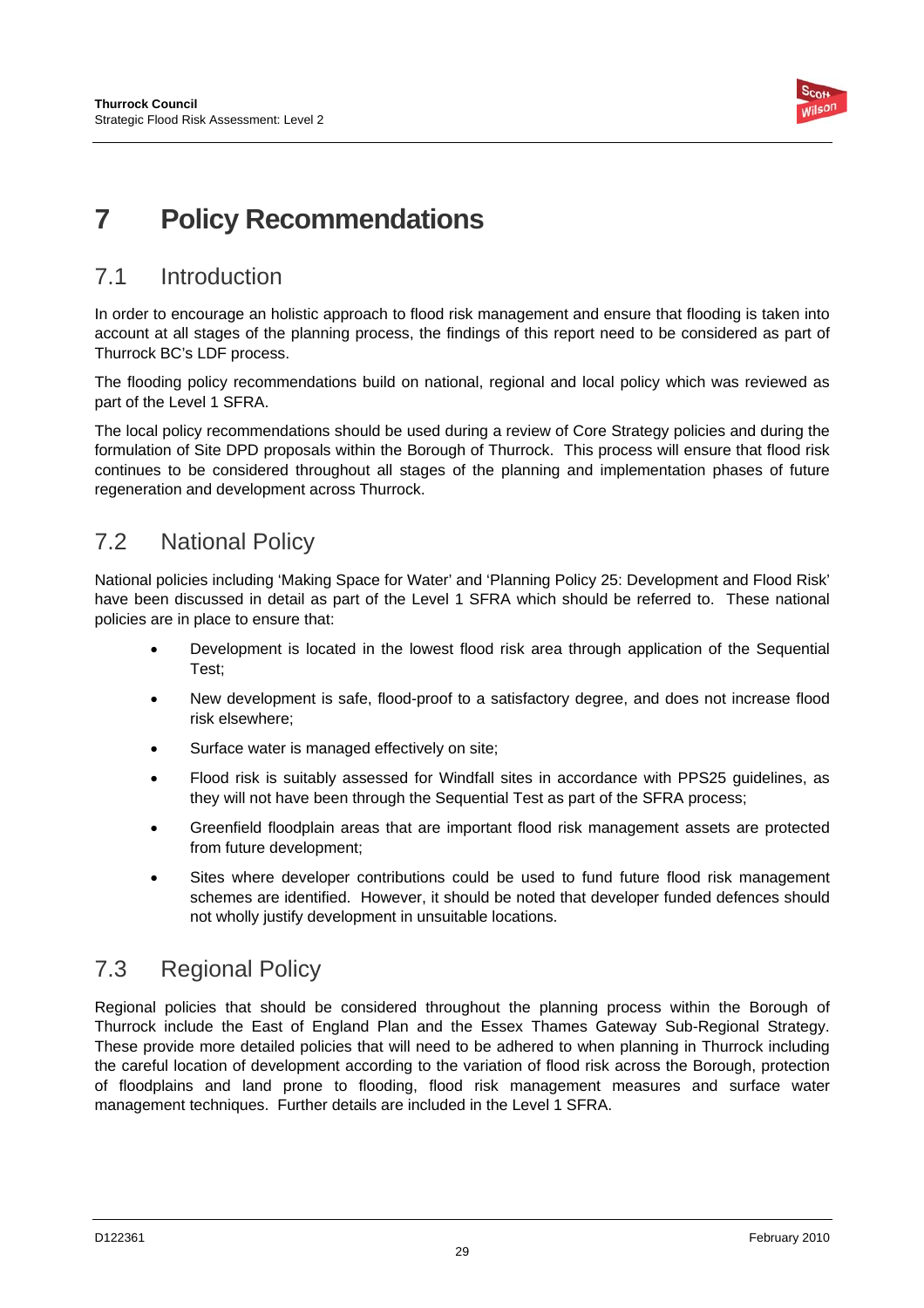

## 7.4 Local Policy

Information and recommendations contained in this Level 2 SFRA should be used to inform policy, development control and technical issues. To this end, the following points should be used as guidance for informing local policy specific to Thurrock BC to ensure that flood risk considerations are included as part of the LDF process and future strategic planning.

### **7.4.1 Building Design**

A large proportion of Thurrock is at risk of tidal flooding associated with a breach in the defences alongside the River Thames.

- PPS25 does not permit self contained basement dwellings to be located within Flood Zone 3a, as they provide no means of escape to higher floors within a development thereby presenting an unacceptable risk to life.
- Under PPS25 basements can be provided for non-residential uses with lower flood risk vulnerability, however, a satisfactory means of escape to above the floor level is absolutely essential. If escape cannot be provided then, in accordance with PPS25, the basement should not be permitted;
- Single storey residential development should not normally be considered in flood risk areas as they offer no opportunity for safe refuge areas on upper floors;
- When re-developing existing buildings in flood risk areas, the use of flood resilient measures should be promoted at the individual property level.

### **7.4.2 Flood Risk Assessments and Vulnerability**

Flood Risk Assessments (FRAs) should be undertaken for all developments located in Flood Zones 2 and 3 to assess the risk of flooding to the development and identify options to mitigate the flood risk to the development, site users and surrounding area.

Developers and LPAs proposing to develop in Flood Zones 2 and 3 should seek opportunities to:

- Relocate existing development to land in zones with a lower probability of flooding or set back development from defences;
- Reduce flooding by considering the layout and form of the development and the appropriate application of SuDS techniques; and
- Create space for flooding to occur by restoring functional floodplains and flood flow pathways and by identifying, allocating and safeguarding open space for storage.

In Flood Zone 1, FRAs are required for all development sites greater than 1 hectare to ensure that flood risk is not increased to other properties due to increased site runoff.

If development is to be constructed with Less Vulnerable uses on the ground level, agreements need to be in place to prevent future alteration of these areas to More Vulnerable uses without further study into the associated flood risks to the site.

Potential opportunities to move existing development from within the floodplain to areas with a lower risk of flooding should be maximised. This should include consideration of the vulnerability of existing developments and whether there is potential for land swaps with lower vulnerability uses.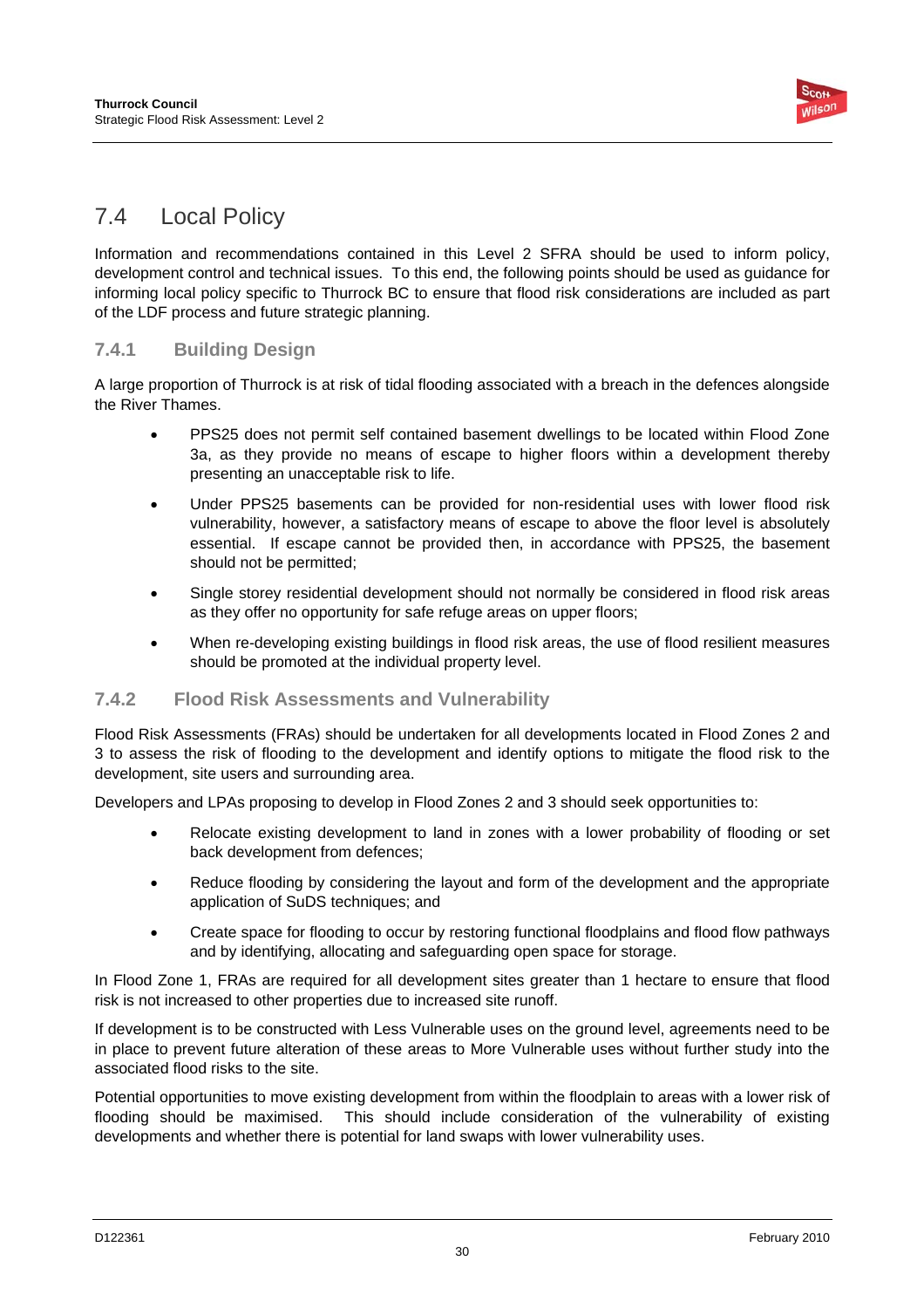

### **7.4.3 Developments behind Flood Defences**

- When proposing development behind flood defences, which is the case for the majority of development in Thurrock, the impact on the residual flood risk posed to other properties should be considered. In the event of a breach in the flood defences, new development behind the defences can increase the residual risk by disrupting flow paths and / or displacing floodwater. If conveyance routes that allow flood water to pass back into a river following failure of a flood defence become blocked, there is potential to increase flood risk to existing properties:
- Residual risk should be managed through emergency planning, site design and mitigation measures;
- Flood defences should continue to be maintained, inline with the policies prepared as part of the Thames Estuary 2100 Project.
- Where possible opportunities should be taken to improve the design of flood defences and incorporate them into the landscaping of the site in order to open up the river frontage for public use.

### **7.4.4 Residual Risk and Emergency Planning**

- A robust strategic Emergency Flood Plan should be developed for Thurrock which identifies suitable rest centres and evacuation routes based on the flood hazard mapping produced in this report;
- Evacuation plans for individual developments should be prepared in conjunction with the Borough-wide strategic Emergency Flood Plan to direct people to safety during times of flood;
- Where development within flood risk areas is absolutely necessary flood proof construction methods should be utilised to reduce the impact of flooding;
- Where a development is applying for a change of use, flood evacuation plans should be developed through liaison with the emergency planners and the emergency services. For lower to higher vulnerability properties a Flood Risk Assessment would be required.

### **7.4.5 Surface Water Flooding and the use of Sustainable Drainage Systems**

- Sustainable Drainage Systems (SuDS) should be promoted as a preference in new developments as a way to manage surface water and should be considered in line with the Management Train hierarchy set out in the Level 1 SFRA;
- The vulnerability and importance of local ecological resources (such as water quality and biodiversity) should also be considered when determining the suitability of drainage strategies/SuDS in line with guidance produced as part of the Thurrock Water Cycle Study;
- Thurrock BC should ensure that new development in areas susceptible to surface water flooding does not increase the discharge to the existing drainage system either though restricting site discharge rates and/or through capital contributions to improvements works of the existing drainage infrastructure;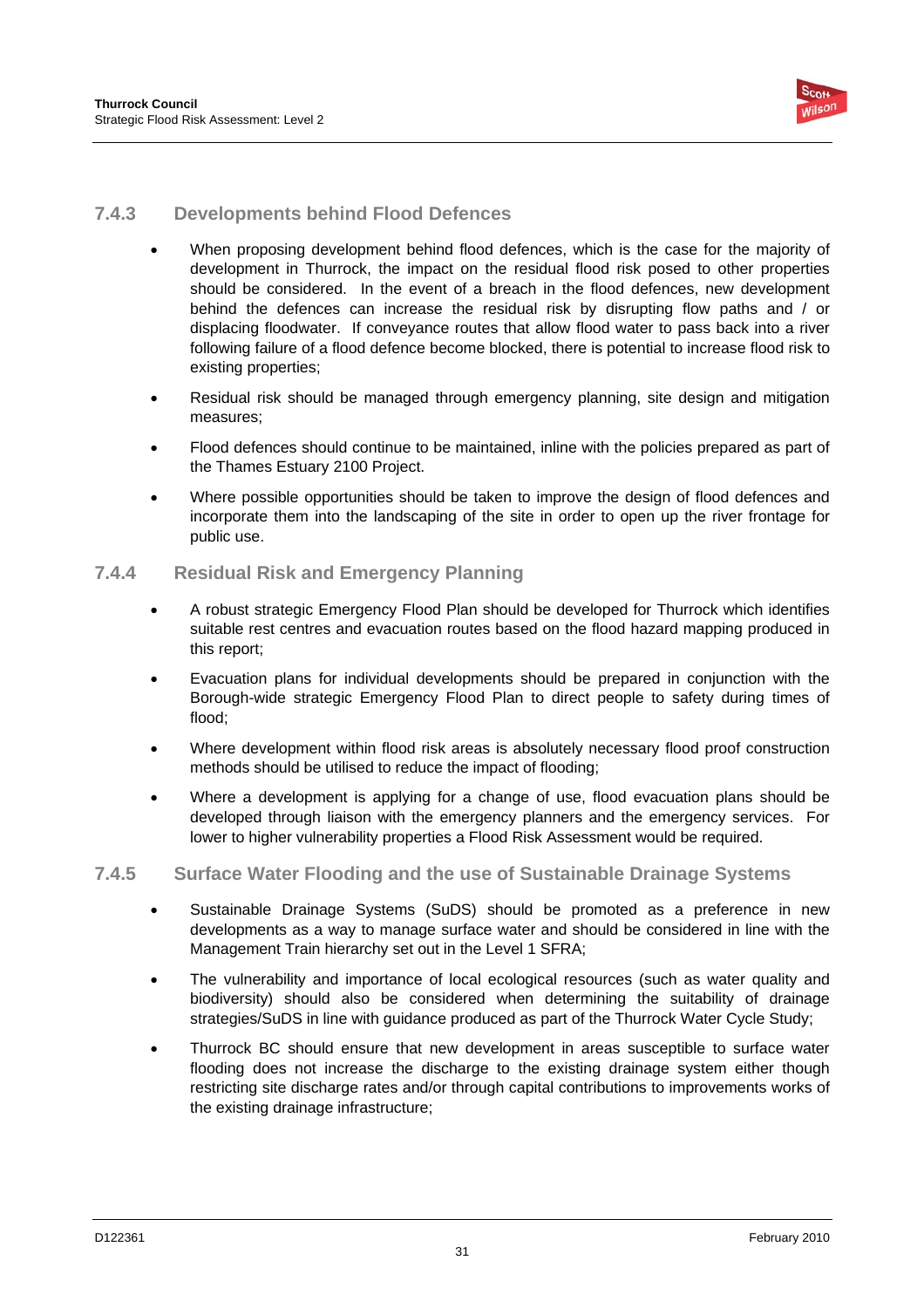

- In areas where the potential for surface water flooding has been identified, FRAs should ensure suitable SuDS techniques are incorporated as part of redevelopment;
- Potential overland flow paths should be considered to ensure that buildings do not obstruct flows;
- Where basements are proposed in areas of Flood Zone 1 and 2 the risk of surface water flooding should be considered, with potential mitigation to include raising thresholds and including storage for surface water in such developments;
- Where possible, developers should aim to achieve greenfield runoff rates using SuDS; and
- Thurrock BC should encourage the retention of soft landscaping in front gardens and other means of reducing, or at least not increasing the amount of hard standing associated with existing homes.

### **7.4.6 Surface Water Management Plan (SWMP)**

The Level 1 SFRA (Scott Wilson, 2009) identified several areas in Thurrock that are recorded as facing surface water flooding issues. These include the main urban centres of Purfleet, Grays, Thurrock, Tilbury and Stanford-le-Hope. The proposed increase in development in each of the Broad Areas for Regeneration has the potential to increase the quantity, intensity and timing of surface water runoff from these areas. To ensure that there is no downstream increase in flood risk to neighbouring areas it is recommended that surface water flood risk is fully assessed and managed on a strategic scale.

To this end we recommend that Thurrock BC undertake a Surface Water Management Plan (SWMP) in order to fully identify the suitability of a strategic SuDS scheme, which could, for example, incorporate regional flood attenuation, rainwater harvesting and property-level SuDS.

One of the objectives of a SWMP is to extend the identification of known localised problems determined in the Level 1 SFRA (Scott Wilson 2009) and build upon data collected during the Summer 2007 event, examining the causes, extent and effects of surface water flooding events. This will culminate in the identification and the prioritisation of Critical Drainage Areas (CDAs). This information will be used to establish a shared understanding of flood risk from all sources which will aid in future drainage asset management and will help with coordination of future investments and the operational response to future flooding events.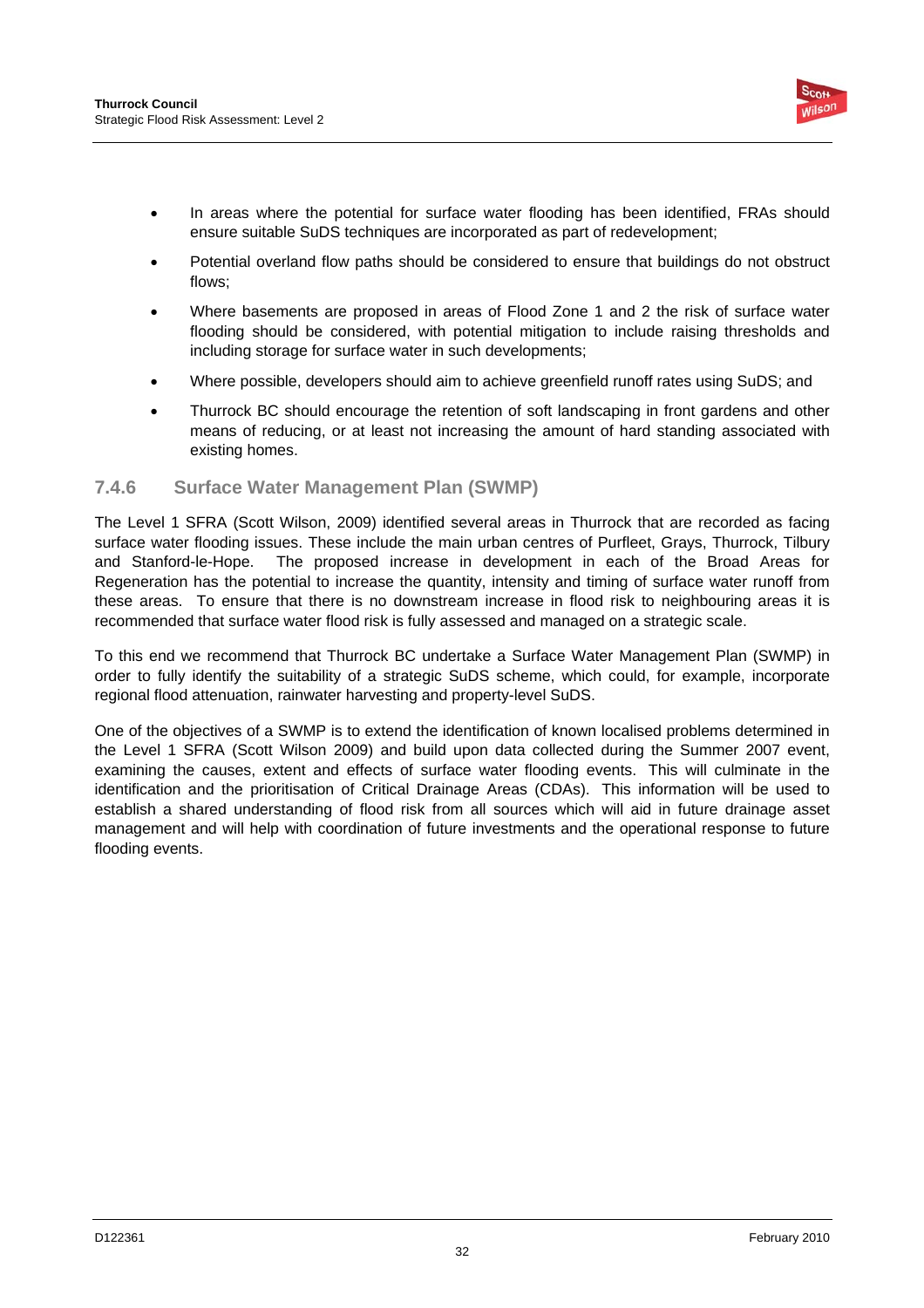

## **8 References**

BRE. Digest 365 (2003) Soakaway Design. Building Research Establishment.

British Water (2005) Technical Guidance, Guidance to Proprietary Sustainable Drainage Systems and Components – SuDS. In partnership with the Environment Agency

BSRIA Ltd. (1997) Water Conservation: Implications of Using Recycled Greywater and Stored Rainwater in the UK. Report 13034/1. Drinking Water Inspectorate, Department of the Environment.

CIRIA 625 (2003) Model Agreements for Sustainable Water Management Systems – Review of Existing Legislation. RP664.

CIRIA 626 (2003) Model Agreements for Sustainable Water Management Systems – Model Agreement for Rainwater and Greywater Use Systems. P Shaffer, C Elliott, J Reed, J Holmes and M Ward.

CIRIA C521 (2000) Sustainable Urban Drainage Systems - Design Manual for Scotland and Northern Ireland. Sustainable Urban Drainage Scottish Working Party.

CIRIA C522 (2000) Sustainable Urban Drainage Systems - Design Manual for England and Wales. Department of Environment Transport Regions.

CIRIA C523 (2001) Sustainable Urban Drainage Systems, Best Practice Manual for England, Scotland, Wales and Northern Ireland.

CIRIA C539 (2001 Rainwater and Greywater Use in Buildings: Best Practice Guidance. D J Leggett, R Brown, D Brewer, G Stanfield and E Holiday. Department of Trade and Industry.

CIRIA C609 (2004 Sustainable Drainage Systems, Hydraulic, Structural and Water Quality Advice. S Wilson, R Bray and P Cooper. Department of Trade and Industry.

CIRIA C697 (2007) The SuDS Manual. Woods Ballard B; Kellagher R et al.

Construction Industry Research and Information Association. 1996. Report 156 – Infiltration Drainage – Manual of Good Practice. Roger Bettess. Highways Agency and National Rivers Authority.

National SuDS Working Group. 2004. Interim Code of Practice for Sustainable Drainage Systems. National SuDS Working Group. ISBN 0-86017-904-4.

DCLG. May 2008. East of England Plan: The Revision to the Regional Spatial Strategy for the East of **England** 

ODPM, 2003b. Preparing for Floods.

DCLG. 2008. Flood Performance of New Buildings,

Flood Risk Assessment Guidance for New Development: Phase 2, R&D Technical Report FD2320/TR2, DEFRA/Environment Agency, 2005

Scott Wilson (2007) Sustainability Appraisal: Core Strategy and Policies for Development Control and Site Specific Allocations and Policy Development Plan Documents: Non-technical Summary Thurrock Council

Scott Wilson, 2006, Thames Gateway South Essex Strategic Flood Risk Assessment

Scott Wilson, 2009, Level 1 Strategic Flood Risk Assessment for Thurrock Borough Council

South Essex Catchment Flood Management Plan, Final Plan, Environment Agency, August 2008

Thames Tidal Defences Joint Probability Extreme Water Levels 2008, Final Modelling Report, Halcrow (for the Environment Agency), April 2008